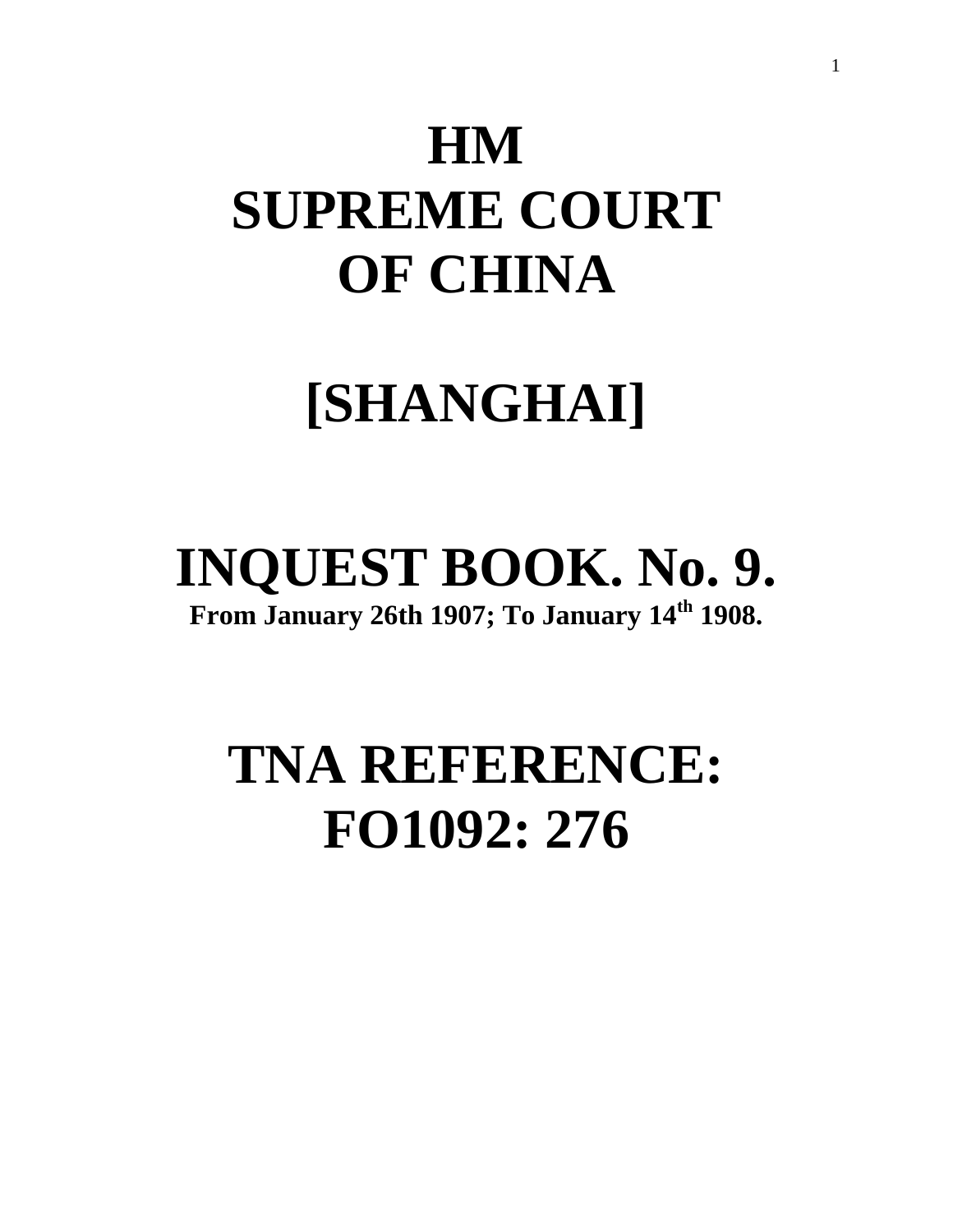[pages  $1 - 15$ ] Saturday, January 26<sup>th</sup> 1907.

An Inquest held at No. 10 Quinsan Gardens this day on the body of one A. S. McInnes.

Body view.

#### James Vance Marshall (Sworn).

I reside at No. 10 Quinsan Gardens. I am employed in Chinese Engineering & Mining Co. I identify the body which has just been seen by you as that of Allen Smith McInnes. Deceased was 2<sup>nd</sup> Officer of the S.S. Maori King. He shared a room with me in this house, bring the room adjoining the one in which you have just seen the body.

 I was in deceased's company this afternoon from about 10 o'clock. I had seen him up to quarter to nine this morning & again at tiffin.

 At tiffin time, 1 o'clock, when I saw deceased he was slightly under the influence of liquor. After tiffin I adjourned to my room with him & he became under the influence of drink. He had whisky upstairs. He became intoxicated. He told me that there was only a dose of opium [pills] between me, him & death. As he told me previously in the Maori King there was only a revolver between him & death. He told me that he had sat with a revolver in his hand only he did not have the strength to shoot himself. He told me he would have done away with himself long ago if it was not for his mother & the old folks at home, as he put it.

 I left him in our room & went into the next room which is Mr. Soper's room. He followed me in shortly after. We had one drink I believe there, perhaps two. I lay down on the couch & there was in the room with us Mr. Soper, Mr. Clarke & Mr. Couch who came in later. I went in to the next room & left him there. He lay down on the bed while I was with him. He s aid he was going to sleep. I returned into Mr. Soper's room & as I have said lay down on the couch.

 Shortly after I believe I heard two pistol shots in the next room. Mr. Clarke then I believe entered the room & remarked that McInnes had a revolver. Mr. McInnes immediately after entered & spoke to me. He said, "Two of them have gone already & by God I'll do it," or words to that effect. He spoke to me but I cannot remember exactly what he said. I saw him place the revolver against his temple & heard the shot. I did nit realise what had happened. He fell at the foot of the couch a few seconds later.

 I believe that upon that upon that Mr. Couch immediately left the place to report the matter. As soon as I realised what had taken place I came & reported it to Mr. Wanstall.

By Coroner.

I did not hear any conversation next door. That table was knocked down when I left him in his room lying on the bed. Deceased [??] knocked it down while he was under the influence of liquor.

 I have only known deceased for the last 7 months approximately. I had only seen him under the influence of liquor on say two occasions before. Deceased had talked to me about the trouble on the Maori King but only discussing the facts. He said he did not get von well with the late Captain. He told me that in Vladivostock. I came down on the Maori King. I was employed on her as purser. I only entered the Chinese Mining & Engineering Co. 2 weeks from to-day. I know therefore all about this case  $\&$  the trouble on board. I did not appear as a witness. I was left out by both parties owing to my knowing too much about both sides, to be straight.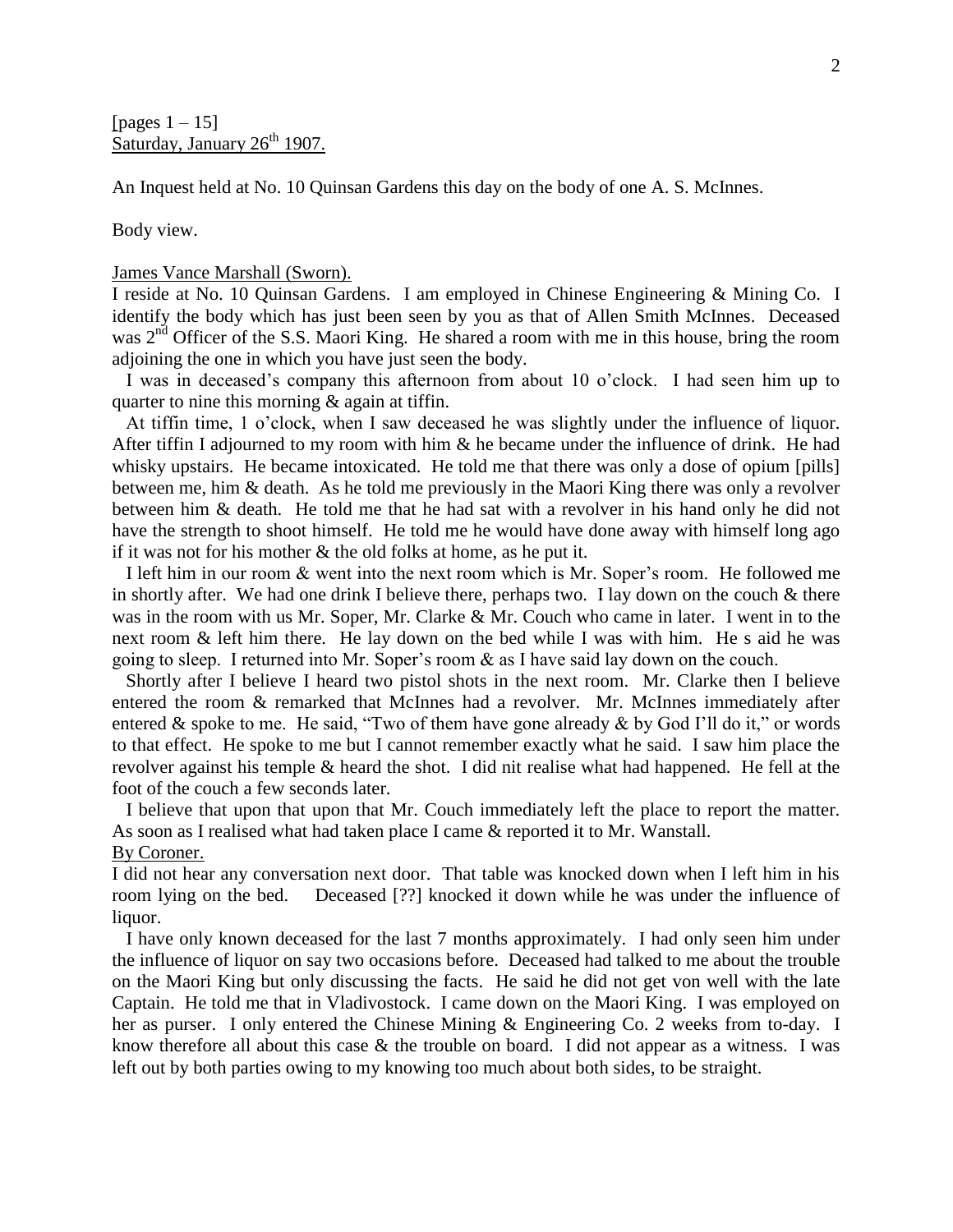I believe the reason deceased shot himself was that as soon as he touched liquor he went light in the head. He suffered from temporary insanity at least by the statements he made. Deceased was of a very excitable disposition. He was easily affected by a little alcohol.

 I never had any trouble with deceased at any time. We have been good friends ever since I knew him. JVanceMarshall.

Before me, J. C. Douglas, Coroner.

Charles Haward Soper (Sworn).

I reside here & occupy the room in which deceased is now lying. I have heard the statement of the last witness. I confirm it in every respect. I actually saw the deceased put the revolver to his head. He came into the room. I saw every thing.

By the Coroner.

When he came into the room I expected to see a revolver as I had heard the shots. I watched him. I watched his hand under his kimono. I thought the revolver was there. The next thing I knew he had pulled the revolver out & shot himself. C. H. Soper.

Before me, J. C. Douglas, Coroner.

Frederick St. Clair Clarke (sworn).

I reside in this house but am on the ground floor. I was upstairs in Mr. Soper's room with the last two witnesses when the circumstances just related occurred. I have heard their statements, they are quite in accordance with the facts. I went in to the room following the deceased, that is into his own room. I saw him stoop down at one of the drawers. I saw him put his hand on a revolver. I left the room at once & went into Mr. Soper's room. Whilst I was leaving deceased's room two shots were fired. I told the others in Soper's room that deceased had a revolver. I did not attach any particular significance to this. I thought it was purely a joke. McInnes followed me into Mr. Soper's room & exactly as previous witnesses have sworn, before any one could possibly have any idea what he was doing, put the revolver to his forehead & blew his brains out.

 I don't know deceased at all. I have seen him at meal time but I have had no close intimacy with him in any way.

 I am employed in the Office of Dent & Co. The deceased seems to have been in very good spirits up to just previously. I should think it was a case of temporary insanity. F StC Clarke. Before me, J. C. Douglas, Coroner.

Daniel Mitchell Couch (Sworn).

I live at 27 N. [Tyeluen] Rd. I am a friend of Mr. Soper's. I came into Mr. Soper's room about 4 o'clock. I have heard statements of previous witnesses. I confirm them. The deceased shot himself I should say about 4.30. Deceased was not a personal friend of mine. I had only met him on one occasion previously.

 Directly I entered the room I noticed he was in an intoxicated condition, but after I entered the room no one had any liquor. As regards the actual deed I confirm the evidence of all the other witnesses.

 Immediately after I went to inform Dr. Mills. He was out so telephoned to Central P.S. to Dr. Marshall who came and examined the body in my presence. DMitchellCouch.

Before me, J. C. Douglas, Coroner.

Adjourned till Monday next  $(28<sup>th</sup>)$  at Supreme Court at 10 a.m. J. C. Douglas, Coroner. Monday, January  $28<sup>th</sup>$  1907.

Adjourned inquest on the body of one Allan Smith McInnes. Adjourned from St.  $26<sup>th</sup>$  Jany '07. Robert James Marshall (Sworn).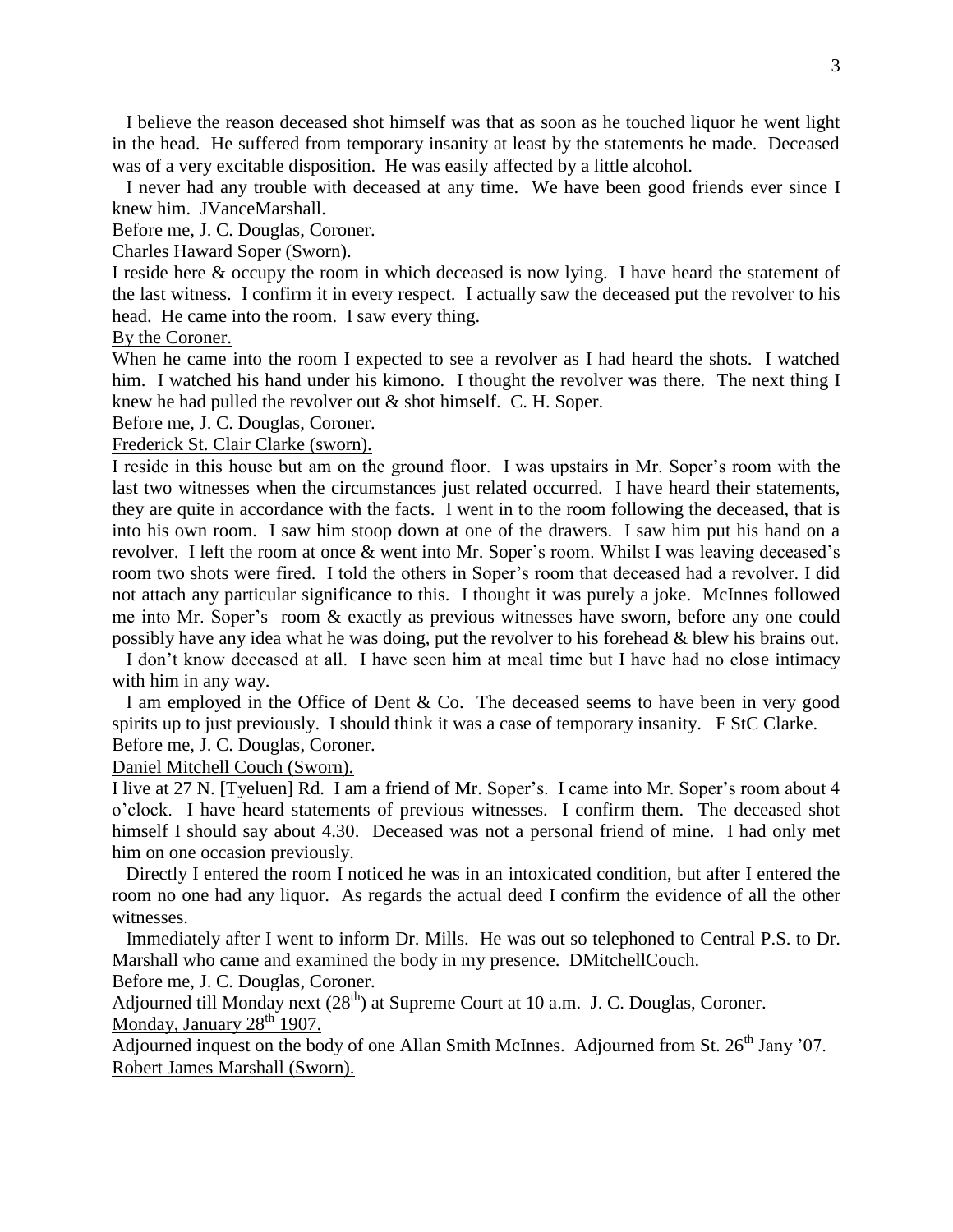I am a medical practitioner in actual practice. On Saturday afternoon shortly after 4.30 on receipt of a telephone message I went to No. 10 Quinsan Gdns. In a room at the top of the house I found on the floor a body of a man with a small bullet wound in the right temple. The body was still warm & death had evidently been quite recently. I found a revolver at his feet. There were four persons, I think, in the room. They informed me that this man had walked into the room, put the revolver to his head, fired  $\&$  dropped down dead. The position of the body  $\&$  the appearance of the wounds quite bore out this statement. RJMarshall.

Before me, J. C. Douglas, Coroner.

James Vance Marshall (Recalled).

The deceased was 26 years of age on Friday the day before. He was not married.

Finding of the Court.

That Allan Smith McInnes died on the  $26<sup>th</sup>$  day of January 1907 from a bullet wound in the head self inflicted whilst in a state of mental excitement due to alcohol.

J. C. Douglas, Coroner.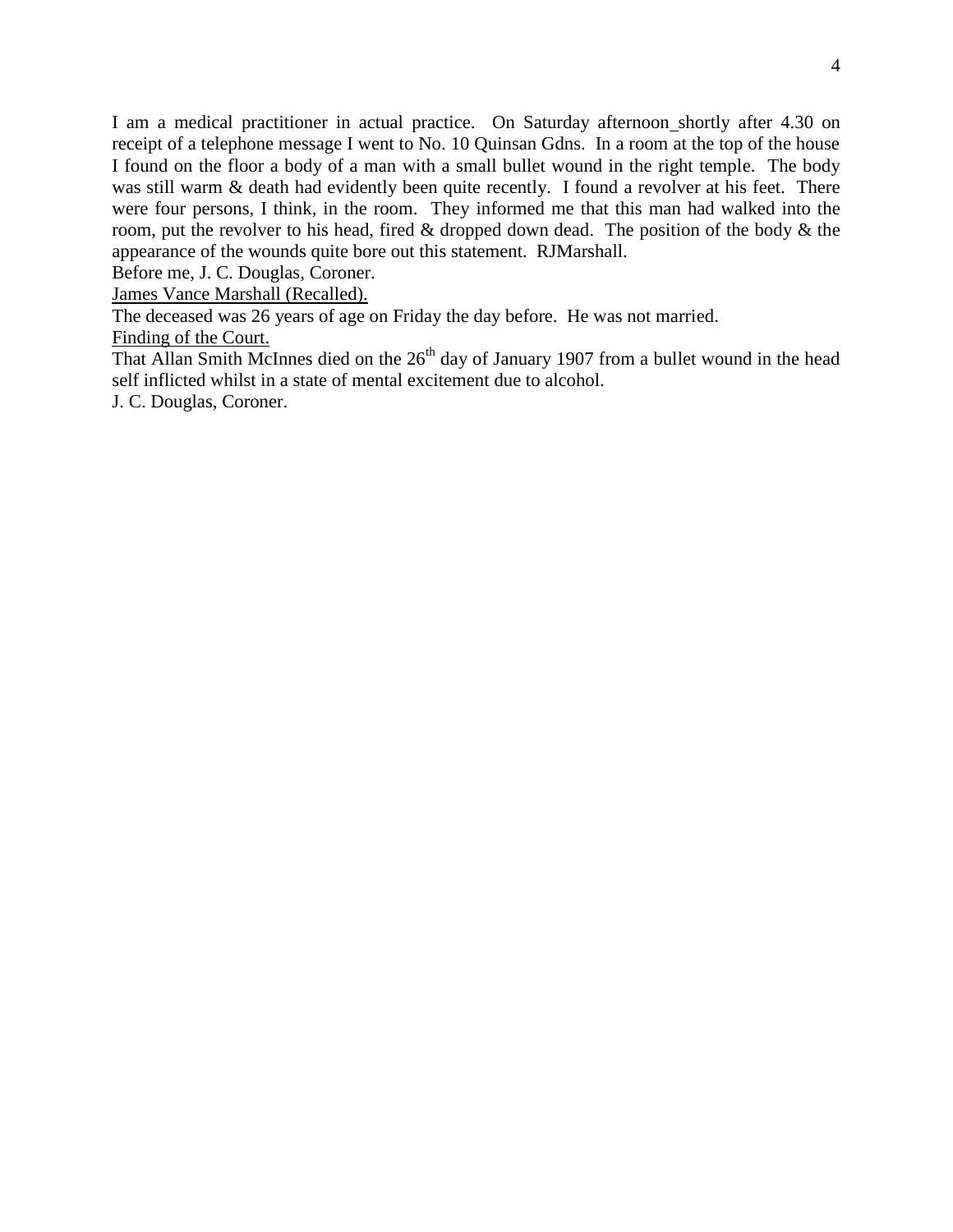[Pages 16 - 18]

Monday February  $4<sup>th</sup>$  1907

An inquest held this day at the French Hospital on the body of one David Francis Pearse. Body viewed.

Robert James Marshall (Sworn).

I am a Medical Practitioner. I identify body seen by you as that of David Francis Pearce. I saw him riding in the Handicap on Saturday in which I was also riding. I had 2 minutes start. I came up  $\&$  found him in a ditch  $\&$  with the help of 3 other members of the hunt I placed him on as door & had him carried to Nan Ying College where he remained till the ambulance arrived. He was brought to the Hospital & I found that he was suffering from fracture of the spine. He died Sunday morning about 5 a.m. RJMarshall.

Before me, J. C. Douglas, Coroner.

Charles Robert Bennett (Sworn).

I was riding in the Handicap on Saturday. He deceased had  $2\frac{1}{2}$  minutes start & so did I. I saw deceased fall. We were going up [Yemin] Creek, he was going near the creek up the line of jumps & I was to the right of him and two lengths behind him. His pony began to stumple about 5 yards from the jump & came down just on the edge of it. Pearse seemed to pitch head first into the other bank of the jump. I took the jump myself. The jump was a dry ditch. CR Bennett. Before me, J. C. E. Douglas, Coroner.

Verdict.

Accidental death. J. C. E. Douglas, Coroner.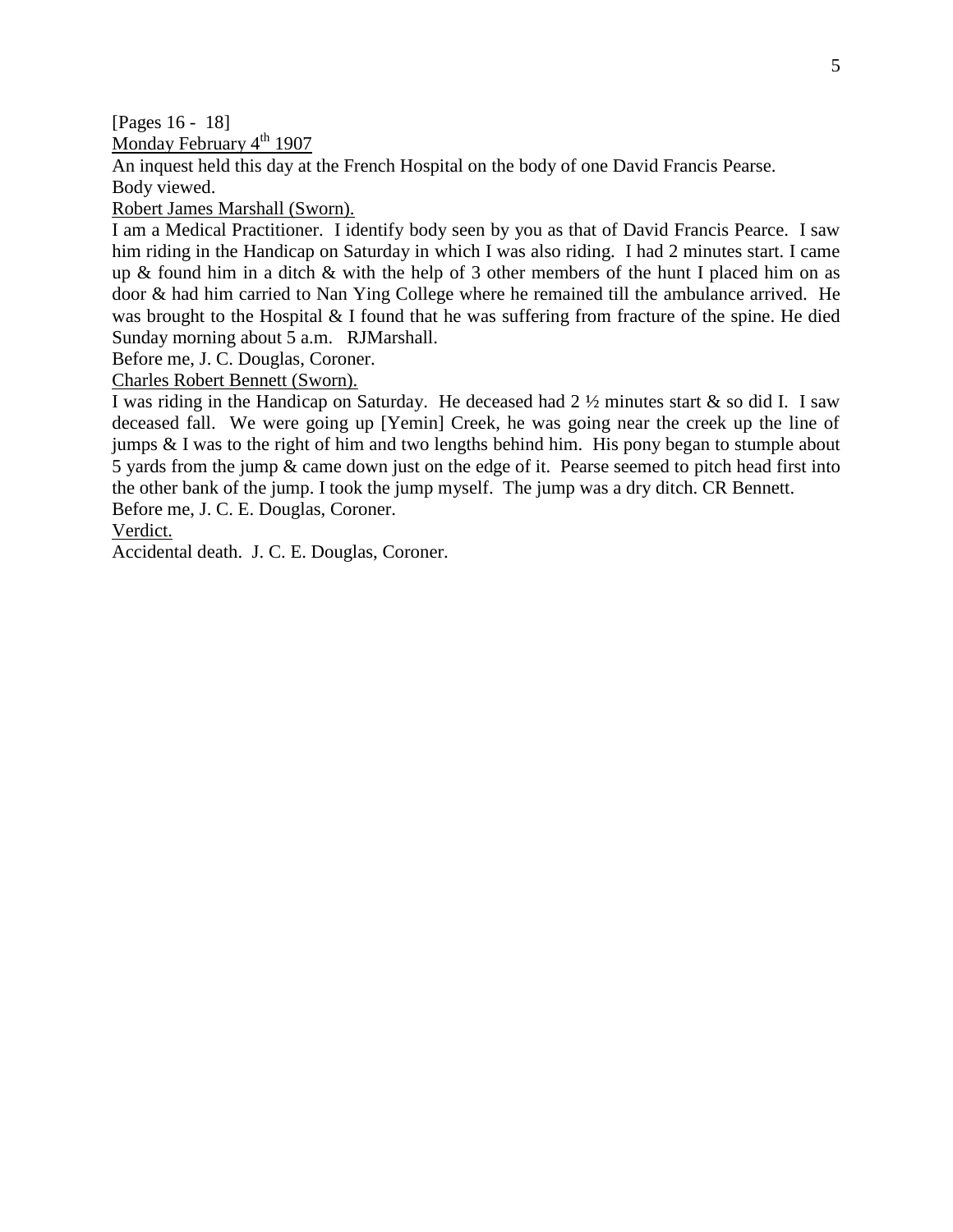[pages 19 – 31]

Monday February 5<sup>th</sup> 1907.

An inquest held this day at the [?????] Road Mortuary on the body of one John McDuff. Body viewed.

Thomas Mellows (Sworn).

I am Inspector of River Police. On Jan. 1<sup>st</sup> an officer of S.S. Shansi came to River Police Hulk & reported that John McDuff  $3^{rd}$  Eng. of that ship fell into the river between ship & Wating Wharf (Pooting) & was drowned at 5 a.m. Yesterday at 2 p.m. I visited a constable on duty below Standard Oil Wharf. He had just found the body of a foreigner. I had it brought to the mortuary. The description of the body was about 5 ft 6 in. very thickly built, dark brown hair & one could see that it had had a moustache. The face was all eaten away, right thumb torn off & the top joint of left thumb off. Clothes, a blue cloth trousers, striped cotton shirt, flannel singlet, brown woollen socks. Neither marks nor wounds on body. The only property on the body was Glasgow News latest City Edition, Sat. Nov. 29, 1906.

 Amongst reports of bodies missing which I have, this is the only likely to have on [????] with English newspaper upon. Thos. Mellows, Inspector R.P.

Before me, J. C. E. Douglas, Coroner.

Neil Clarke Brodie (Sworn).

I am Chief Engineer of S.S. [Chenan]. I knew John McDuff, 3<sup>rd</sup> Eng. of Shansi. He was two years with me as shipmates. I last saw him about 4 months ago. It was on board the Chenan. I have seen the body  $&$  I think by the shape of the body it is him. It is the same height  $&$  same build. The teeth look like his too. He had very good teeth. I have seen the clothes. He had a belt exactly the same as the one there  $\&$  he also had a pair of trousers like that of blue cloth. I was with him when he had the suit made. He was from Greenock. He was married but no family. His wife is at home. NeilClarkeBrodie.

Before me, J. C. E. Douglas, Coroner.

Adjourned till 10 a.m. to-morrow at H.B.M. Supreme Court. J. C. E. Douglas, Coroner.

Wednesday February  $6<sup>th</sup>$  1907.

Archibald Rose (Sworn).

I am an Assistant in the Consular Service & at present in charge of the Shipping Office of this Consulate. A report was made to me about the  $1<sup>st</sup>$  of this year of a man having been drowned through falling into the water from a British ship. I held a Board of Trade inquiry on January  $3^{rd}$ . I have here the minutes of that inquiry. (Reads them).

By Coroner.

I do not know who is responsible for berthing ships & seeing that proper communication is established with shore. I have been unable to find any one who admits responsibility. I imagine it would be the Chief Officer. Archibald Rose.

Before me, J. C. E. Douglas, Coroner.

Adjourned till 10 a.m. to-morrow morning. J. C. E. Douglas, Coroner.

Thursday February  $7<sup>th</sup>$  1907.

Adjourned inquest on one John McDuff.

No one present from B & S though letter had been written to Manager.

Inquest adjourned till 2.30 & summons to issue fir attendance of Mr. H. W. Robertson.

J. C. E. Douglas, Coroner.

Inquest adjourned from this a.m.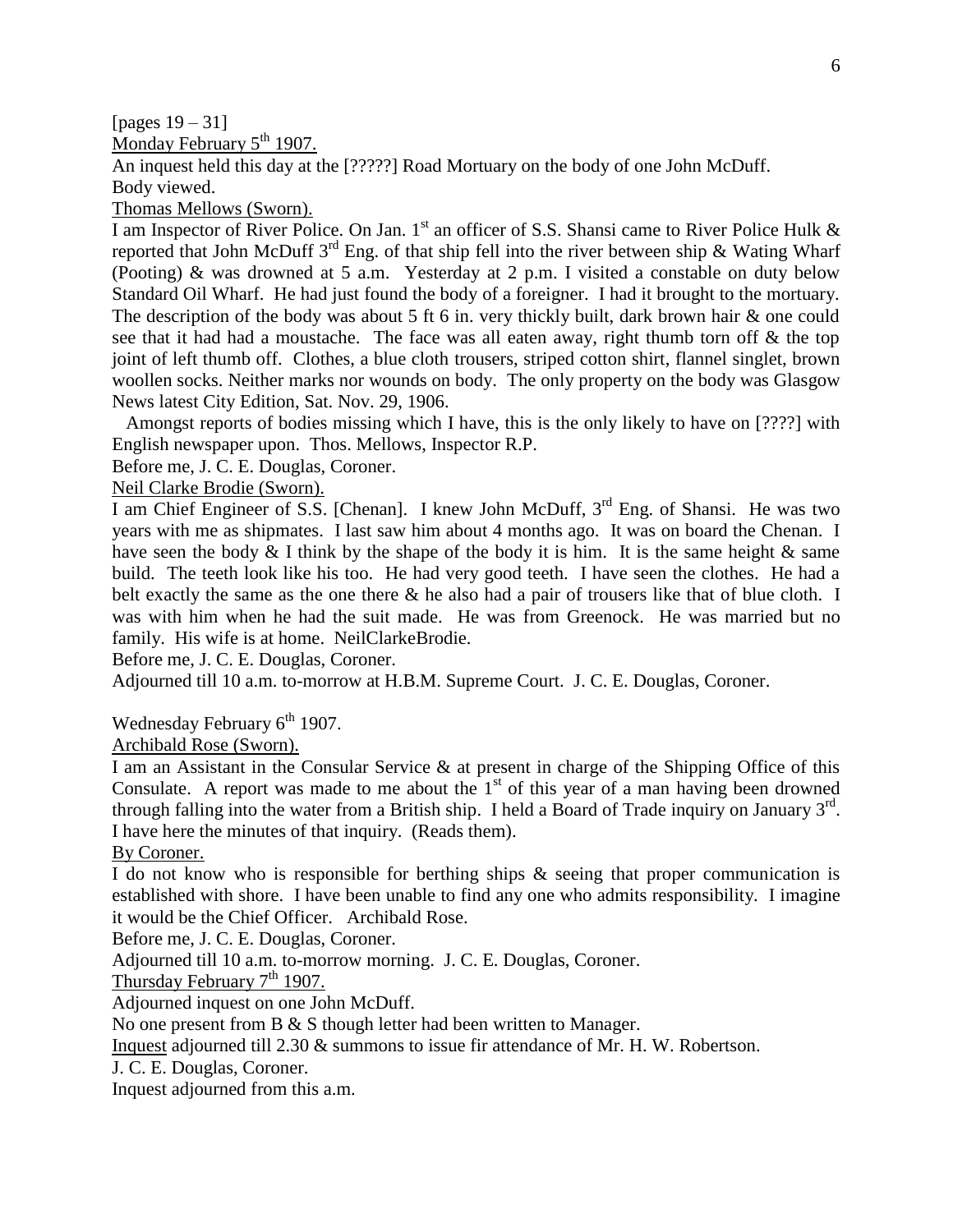Wellesley Ellis (Sworn).

I am Wharfinger to Messrs. Butterfield & Swire at Wating Wharf Pooting. As such it is my duty to see that a ship is properly berthed. The S.S. Shansi was lying over on the out side Dec.  $31<sup>st</sup>$  & Jan.  $1<sup>st</sup>$ . She was then berthed with her head to southard, close up against the wharf. There will be other ships also at the wharf, but she was next to the wharf & no ship out side. There was, to the best of my recollection, a Jacob's ladder on the side near the wharf.

 There was also this plank at the after end of the ship at the North end of the pontoon. It is at any one's option to use this but it was there for coolies working cargo.

The ladder would be between the ship  $\&$  the wharf so any one using it would have to step off the wharf onto the ladder  $&$  climb up the ship's side by it. There would be no inconvenience in stepping on to the ladder. The ladder would be close to the wharf; it is not as far forward as where the ship begins to be cut away. All the officers would be living on board. We have no gang ways over there such as one used for landing passengers.

 There would be no objection as far as I know to a gangway being used if one was provided, but they have always used the Jacob's ladder. If they like to use the planks for the cargo that is their look out.

 There are no lights lit on the wharf except when we are working cargo, except the ship's lights. I cannot swear positively if there were any lights there for working the cargo of other ships there at 5 a.m. in the morning.

 I live over there & am on the property all the time if there is anything to take me out. WEllis.

Before me, J. C. E. Douglas, Coroner.

Thom Evans Davies (Sworn).

2<sup>nd</sup> Officer of S.S. Shansi. I was not sleeping on the S.S. Shansi Dec. 31<sup>st</sup>. to Jan. 1<sup>st</sup>. I got back to ship at 8 a.m. & heard for the first time about McDuff falling overboard.

 The provision for getting from the ship to pontoon was a rope ladder. It is the customary thing to have one. On this occasion I cannot swear of the ladder was there or not. The Chief Officer is responsible for putting it there. I saw the plank which McDuff was supposed to have used. It was the only plank I saw. It was approximately 15 feet long, about 1 foot wide. It was broken at the end but the broken end when I saw it was projecting inside the ship's side about 4 feet.

 To my knowledge that wharf is well lighted when they are working cargo. When they cease working cargo there are no lights to my knowledge.

The man who was Chief Officer at that time, Edgar Manns is now home on leave.

Tom Edward Davies.

Before me, J. C. E. Douglas, Coroner.

Finding.

John McDuff came to his death by accidentally falling overboard between the S.S. Shansi & the wharf when going on board of her at 5 a.m. on the morning of January  $1<sup>st</sup>$  1907. There is no evidence to show that the deceased was drunk at the time, in fact the contrary appears

[the following lines deleted  $+$  and I can only come to the conclusion that the accident was certainly in part due to the careless manner in which these …]

I desire to call attention to the evidence as to the lighting of the wharf  $\&$  as to the means provided for getting on board the ship  $\&$  to refer to the recommendations of the Jury at the inquest held on the body of one Alfred Whooley, Dec. 16, 1904. J. C. E. Douglas, Coroner.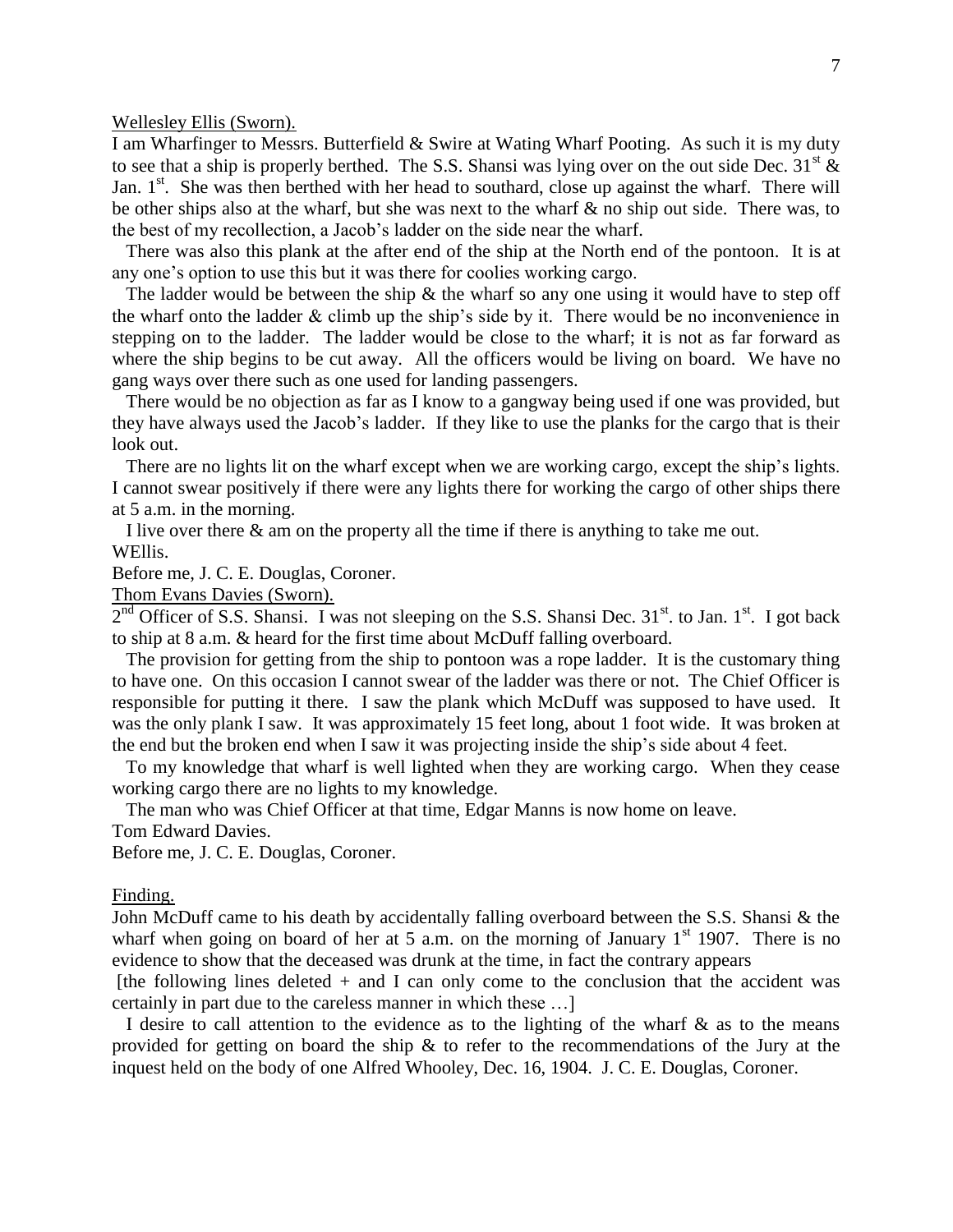For correspondence relating to this Inquest  $\&$  for copy of Board of Trade Inquiry see the Inquisition on File. J. C. E. Douglas, Coroner.

[page 32 only]

.

Tuesday February 12<sup>th</sup> 1907.

An Inquest held this day on the body of one Duncan McKellar, Engineer of the S.S. "Kaiping" who died on the  $8<sup>th</sup>$  February 1907 at Chubg won too.

UPON hearing the report of the Captain, the Chief Engineer, & the supt. of Chinese Engineering Co.

Upon reading the medical certificate of dr. Gordon O'Neill dated Feb. 9.1907 & the entry in the official log.

And upon noting that C. Talbot Bowring, Acting Deputy Commissioner of Customs, I. M. C. had held an inquiry & examined everyone likely to know anything about the occurrence & had [rec'd] the medical certificate

It is Ordered that the body of Duncan McKellar be buried forthwith, there being no likelihood of any useful purpose being served by the holding of an Inquest. J. C. E. Douglas, Coroner. Note: For papers see file. JCED.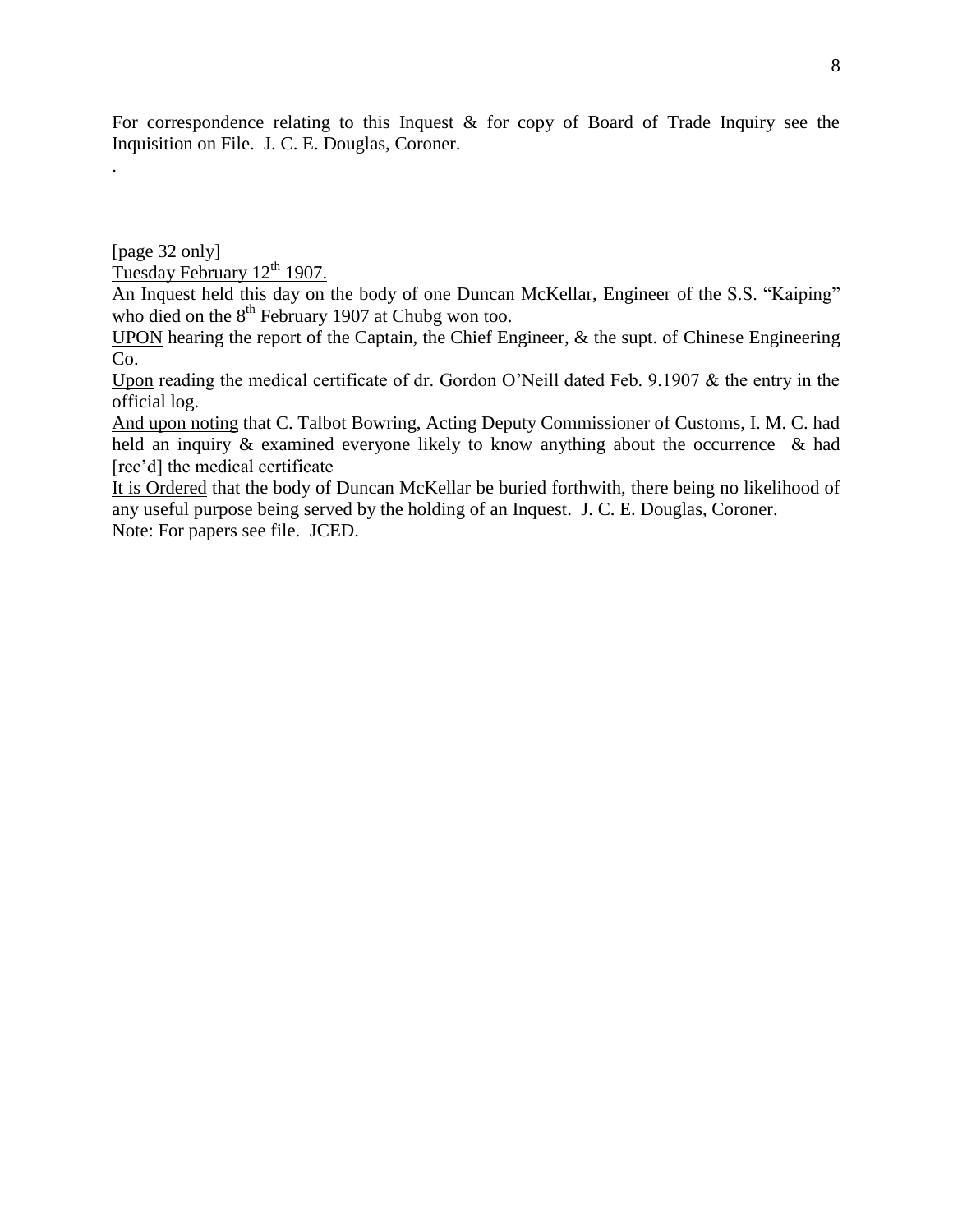[pages  $33 - 65$ ] Monday March 11<sup>th</sup> 1907.

Inquest held at the Mortuary this day on the body of Robert John Morrow. Body viewed. Samuel Chilver (Sworn).

I am Inspector in the Shanghai Mnp Police & in charge of West Hongkew Station. I identify the body just seen by you in my presence as that of Robert John Morrow, a Constable in the S'hai Mnpl Police attached to West Hongkew Police Station. The deceased was on patrol duty last night from 12 midnight till 6 a.m. this morning, his business being to visit the men in the boats, i.e. the Chinese and Indians. On that duty I only have one foreigner out at night. All the beats are filled by Chinese at night. I have also Indians patrolling and this one foreigner.

 I was woke up this morning by hearing the report of firearms at the back of the station. This was I should say at 2 a.m. A moment or two after Police whistles began to go and there was reports of rifles or guns of some description. I jumped out of bed dressed myself, seized hold of a revolver & rushed down stairs. I was informed by P.C. Butler who was on charge room duty that there was a gang of aimed robbers in the Elgin Road & that P.C. Morrow had gone round there, also that some of the other foreigners had gone taking revolvers and ammunition with them. P.C. Morrow being on patrol duty would not be armed. Only the last lot of foreigners had taken arms. He also told me that the Indians had been called  $&$  I told him to give them ammunition & send them out as quick as they came down. I then ran out of the station by the Cunningham Rd. to the Elgin Rd. Running along the Cunningham Rd I saw P.C. 80 (Austin)  $\&$ P.C. 567 (Hamell) leaning over the body of P.C. Morrow laying on the road. I asked them if they thought he was dead. They said that they thought so but were not quite certain. I told them to get the ambulance & have him taken to the Hospital at once.

 I then went on to Elgin Rd where is the shop reported to have been robbed by these robbers. With one or two other foreigners & the Indians we made a search, went over the vacant ground to the sailors' station but were unable to find any trace of any of the robbers. I came back to the Elgin & Cunningham Rd corner and found eight empty cartridge cases and one loaded all lying on the ground in this vicinity.

Exs. 1. These are the cartridge cases.

 Exs. 2. There were also I should say six of these candle torches. Two or three were lying in the shop & the rest outside. four more cartridges were found at daylight. I returned to the station & learnt that Dr. Marshall had said that Morrow was dead when he arrived at the hospital.

 It was a very dark night and misty and difficult to see about c15 yards. The last lamp post in that place is situate at the corner of the Elgin & Cunningham Rd. After that there is short distance of the Cunningham Rd on the North of Elgin Rd leading away into the country. The Cunningham Rd runs up the side of the West Hongkew P. Station compound to the Elgin Rd which runs at the back of the Station. There is also an easy way to the end of Elgin Rds corner of North Chekiang Rd.

#### By the Coroner.

There are eight foreigners at the station including myself. I have 14 Indians & 47 Chinese. The boundaries of the West Hongkew District are North Hanan Rd, Foochow Creek & Settlement Boundary.

 Deceased was about 26 years of age & is unmarried. S. Chilver, Inspector. Before me, J. C. E. Douglas, Coroner.

Frederick William Butler (Sworn.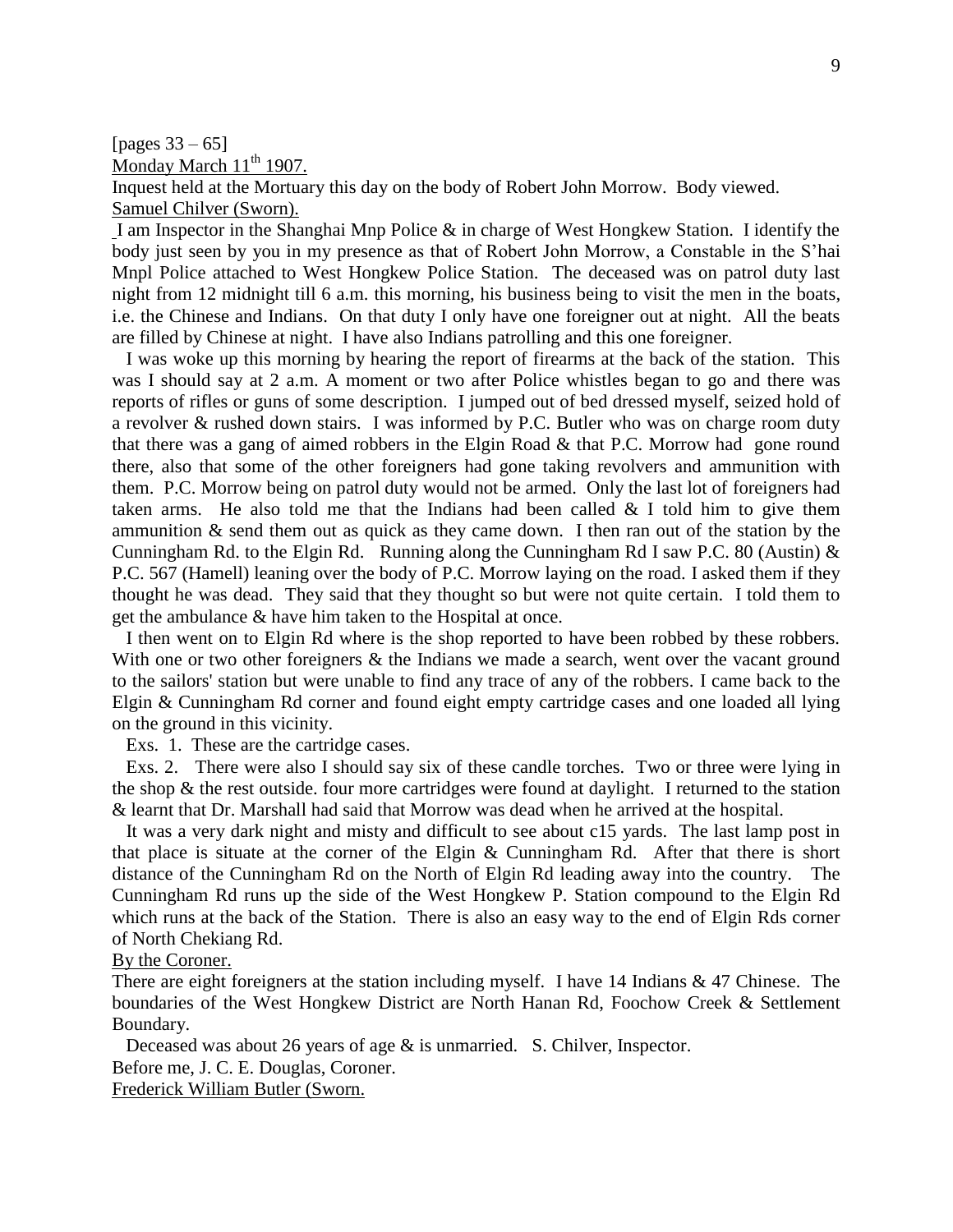I am P.C. 100 West Hongkew Police Station. I was on duty last night in the Charge Room from 12 midnight to 6 a.m. At 2 a.m. the do g cart coolie came and reported armed robbers in Elgin Rd. At that time P.C. Morrow was at trhe station. I at once inforned him and he made off for Elgin Rd. Shortly afterwards I heard a whistle followed by shits. I at once infoemned the inspector & all the men & under orders of the Inspector served out ammubition.

When I got the report from the dog coolie I went down the West Hongkew Compound  $\&$  saw P.C. Morrow passing along the Haining Rd & told him at once. He at once started off round the corner. I had already got back to the charge room & informed the Inspector when I heard the whistle & the firing. FWButler, P.C. 100.

Before me, J. C. E. Douglas, Coroner.

William George Austin (Sworn).

I am P.C. 80 West Hongkew Police Station. I was off duty in bed last night. I was awakened by Police whistles & firing. I afterwards found this was about 2 a.m. I jumped out of bed, started putting on my clothes. Just then P.C. Butler came into the room, stated there were some armed robbers in the Elgin Rd. Without waiting to button up anything I seized my rifle & bayonet, ran through the charge room & grabbed a handful of cartridges off charge room desk.

 I at once made my way towards Elgin Rd through Cunningham Rd. About 15 paces from Elgin Rd I saw Constable Morrow lying on ground across the road. I gave a hasty glance at him & could see that he was pretty well gone. I met an Indian Constable at corner of Elgin & Cunningham Rd & from what he said in pidgin English the robbers had gone north to the country side. I had already loaded my carbine  $\&$  sung out to the Indian to follow me  $\&$  on the way gave him some cartridges. I went along to end of Cunningham Rd to the Settlement boundary rill I came to the swamps. There I stopped. I could not see very far in front of me at the time. I at once came back to look at P.C. Morrow & found P.C. Hamell bending over him. He told me they had sent for the ambulance. I at once doubled round to the station & telephoned for Dr. Marshall. I afterwards went with ambulance, assisted to put Morrow on to ambulance & took him to the Hospital in company with P.C. Hamell.

When I got up to where Morrow's body was lying there were two or three Chinese constables & the one Indian from the Hongkew Station who had come along Elgin Rd from Hainan Rd. WGAustin, P.C. 80.

William Hamill (Sworn).

I am P.C. 67 West Hongkew Station. I was also in bed at 2 a.m. this morning & I was also aroused by the shots & whistles & by P.C. Butler who called me.

 I got up, dressed myself & took my carbine off the stand and passing through the charge room I took some ammunition off the desk. I ran round to Elgin Rd corner through the Cunningham Rd. I saw the body of P.C. Morrow lying in Cunningham Rd., about 12 or 15 yards from Elgin Rd corner. He was lying on his back with his arms stretched straight out. He had a great coat on. I opened the great coat  $\&$  the tunic underneath  $\&$  felt his body to feel the heart. The body was still w arm. In putting my hand down left side I found a bullet hole. There was a slight froth around his mouth. The ambulance had been sent for & P.C. Austin came up & between us we put him in the ambulance & sent him to the hospital.

 Shortly after arriving at hospital Dr. Marshall came in & said he was dead. He showed no signs of life from the time I found him. WilliamHamill, P.C. 67.

Before me, J. C. E. Douglas, Coroner.

Adjourned till 10 a.m. to-morrow  $(12<sup>th</sup>)$  at Supreme Court. J. C. E. Douglas, Coroner. Robert James Marshall (Sworn).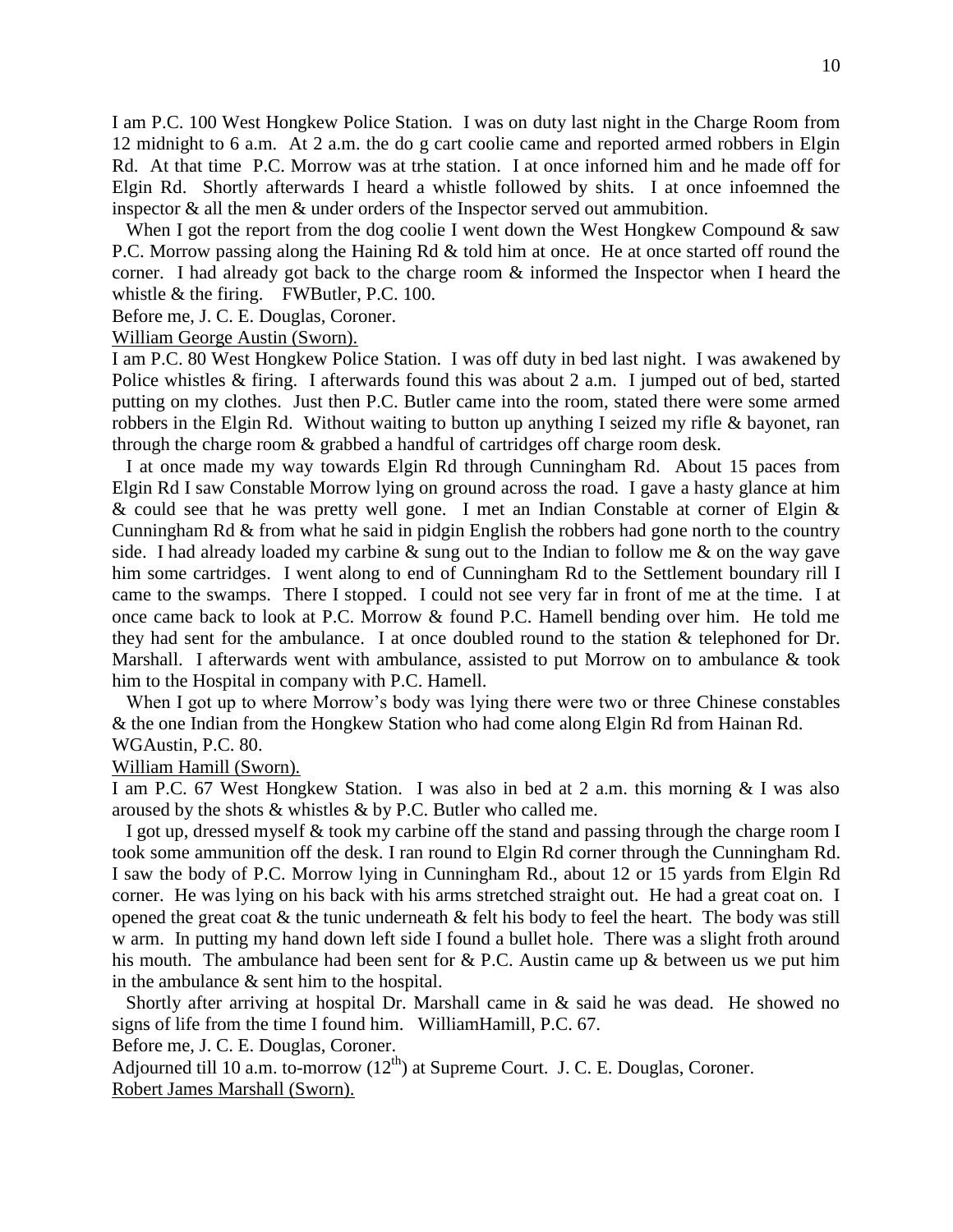I am registered medical practitioner. At 2.30 a.m. on the  $11<sup>th</sup>$  I rec'd a telephone message from West Hongkew P.S. to effect that foreign constable had been shot  $\&$  had been taken to hospital. I went to the Hospital & saw the constable mentioned. He was quite dead.

 Yesterday afternoon I made a post mortem exttn. In his tunic I found two holes, one on the right side about the waist slightly in front, the other was on the left side slightly higher up  $\&$ behind. The hole on the right side was small while that on the left was larger & more of a rent. These holes corresponded to position of two wounds which I found in his body. The wound on right side was in the nipple line just below the margin of the ribs and that on the left side was about the situation of the 10<sup>th</sup> rib & slightly behind a line from the arm pit. These wounds were about of the size to admit the point of my little finger & blood had issued freely from that on the right side. Inside the body I was able to trace a direct line between those two wounds showing that they were both produced by the same bullet.

 In its course through the body the bullet had pierced the right lobe of the liver causing very considerable destruction of the tissue. It then pierced the large vein slightly below its entrance into the lover, passed in front of the spinal column, passed through the spleen & came out about situation of the  $10<sup>th</sup>$  rib, which it fractured.

 Ex. 3. I found inside the body 3 wads. These are they. They appear to be the wads which would fit this cartridge case. (Ex. 4.). I think the wound would probably have been caused by a nickel coated bullet of about the calibre of one from that cartridge. I think the considerable destruction caused to the internal organs might be due to the wads. I found one of the wads just near the liver & the other two in the spleen. The wound in the spleen was a very large one.

 Death must have been, if not instantaneous, very sudden. I did not observe any indication of smoke or burning. The difference between the two holes leads me to suppose that wound of entrance was on the right side.

There were no other wounds or marks on the body. RJMarshall, M.D.

Before me, J. C. E. Douglas, Coroner.

Wang Yung Dang (Cautioned).

Native P. Constable 286. I was on duty in Elgin Rd about 2 a.m. yesterday. I was in charge of the dog catching cart. I was standing at the corner of Elgin & Cunningham Road. I saw a number of loafers. At first I saw five loafers coming down the north part of Cunningham Rd. They had arms in their hands held behind their backs. They rushed up  $\&$  caught hold of my cue & knocked me down, and one of them threatened me with his arm (a rifle) whilst another stopped him, and told me not to make a noise. I took out my whistle but he snatched it from my hand. There was a hole by the corner about over a foot in depth. He told me to go into the hole. I refused. They struck me with a sword on my arm. Three or four of them forced mew into the hole & threatened me with their rifles. They pout me into the hole and covered me with a plank and one of them pointed a riffle at me & said if I made a noise he would shoot me. After that I heard only the firing. I could not see any thing at all as I was covered y two planks. I was about 5 minutes in the hole. I got up myself after they went. I heard them saying they were going away. When I got up I saw Constable No. 72 lying on the ground. I shouted out on my way back robbers, robbers, because I had left my whistle. As I was going down Cunningham Road I met three Chinese Native Constables. I told them that Constable 72 was shot. We went together back to the place where P.C. 72 was lying  $\&$  soon after the Inspector  $\&$  some others arrived. By Coroner.

I had gone to the distance of 7 or 8 Chinese houses down Cunningham Rd before I met the Chinese Constables.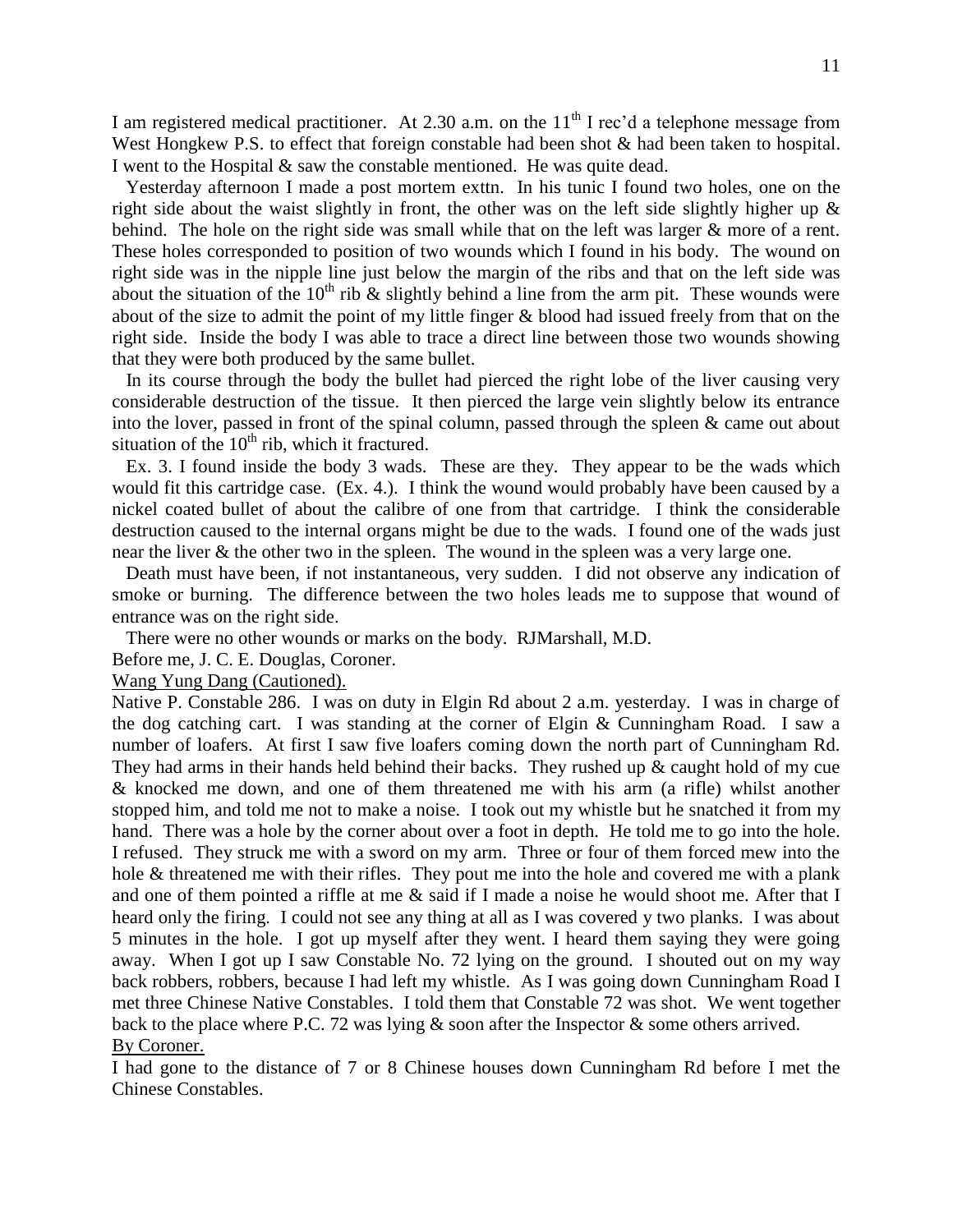I first of all saw five of these men followed by a good number more. I should say there were altogether about 13 or 14. It seemed to me that they were all armed with rifles. I could not see the faces of any of them as it was very dark.

 The hole I was put into is in front of a corner shop beside a lamp post. The plank I was covered with was the door of a shop. They make it open with mind of axes. After that I only heard the rifle shots. I heard seven or eight single shots.

#### By Inspector Chilver.

When I first saw the men I was standing at the corner of Cunningham & Elgon Rd just in front of the shop by the lamp post. These men were about 5 houses away when I first saw them but I thought they were only passers by as their arms were concealed behind their backs. If I had recognised them as robbers I should have been able to give the alarm. The dog coolie was about ½ a house away from me. The dig cart was in Cunningham Rd about a house away from me. [Insert signature 1]

Before me, J. C. E. Douglas, Coroner.

#### Liang Hang Pah (Cautioned).

I am the dig coolie who goes out with the cart for catching dogs. I was in Elgin Road corner of Cunningham Rd yesterday about 2 a.m. with last witness.

I was about  $\frac{1}{2}$  a house away from the constable & I saw four or five persons came up & catch hold of the one of the constables & force him into the hole. When the constable refused to go into it they threatened him with a riffle. I was frightened so I went to the station. There I saw foreign constable No. 100. I told the Chinese Station Interpreter that there were some robbers in Elgin Rd & that they were going to shoot the Chinese constable. The Chinese Interpreter was there when I first got into the charge room. Just then I saw Foreign Constable 72 come into the station. I heard No. 100 speak something to 72 who ran up quickly. That is all I know.

 After 72 had gone out I heard the shots. Constable 72 ran up quickly and 3 or 4 minutes after I heard the firing. The interpreter told me to go out with 72 so I followed him but after I heard the shots I stopped & did not proceed any further. Then I went back to the station and then the other foreigners came out bearing arms. I had gone about 10 houses up Cunningham Road when I heard the shots, but I could not see what happened. Then I went back to the station & when I arrived there I met them coming out.

I only saw four or five robbers because then I was frightened & ran to the station.

By Inspector Chilver.

I saw the robbers try to make 286 go into the hole then I ran away. None of the robbers tried to stop me. I ran down Elgin Rd East & through an alley way from Elgin Rd to Cunningham Rd.  $+$  H is mark.

Before me, J. C. E. Douglas, Coroner.

Ling Ah Say (Cautioned).

I am dog coolie with dog catching cart. I was on duty, Elgin Rd Cunningham Rd at 2 a.m. yesterday with last two witnesses. I was away from them the distance of a house. I saw five persons who caught hold of constable by his cue & tried to force him into the hole. The constable refused  $\&$  one threatened him with a rifle. I was frightened and ran away towards the East part the market & through an alley way. Then I went to the station. I did not get so far as Hanan Rd but when I came out of the alley way I went to the station. There I reported the attack to the station interpreter. I waited outside the station while the interpreter explained my report to the foreigners.

I did not see any of the men who attacked Constable 286 so as to recognise them. + His Mark.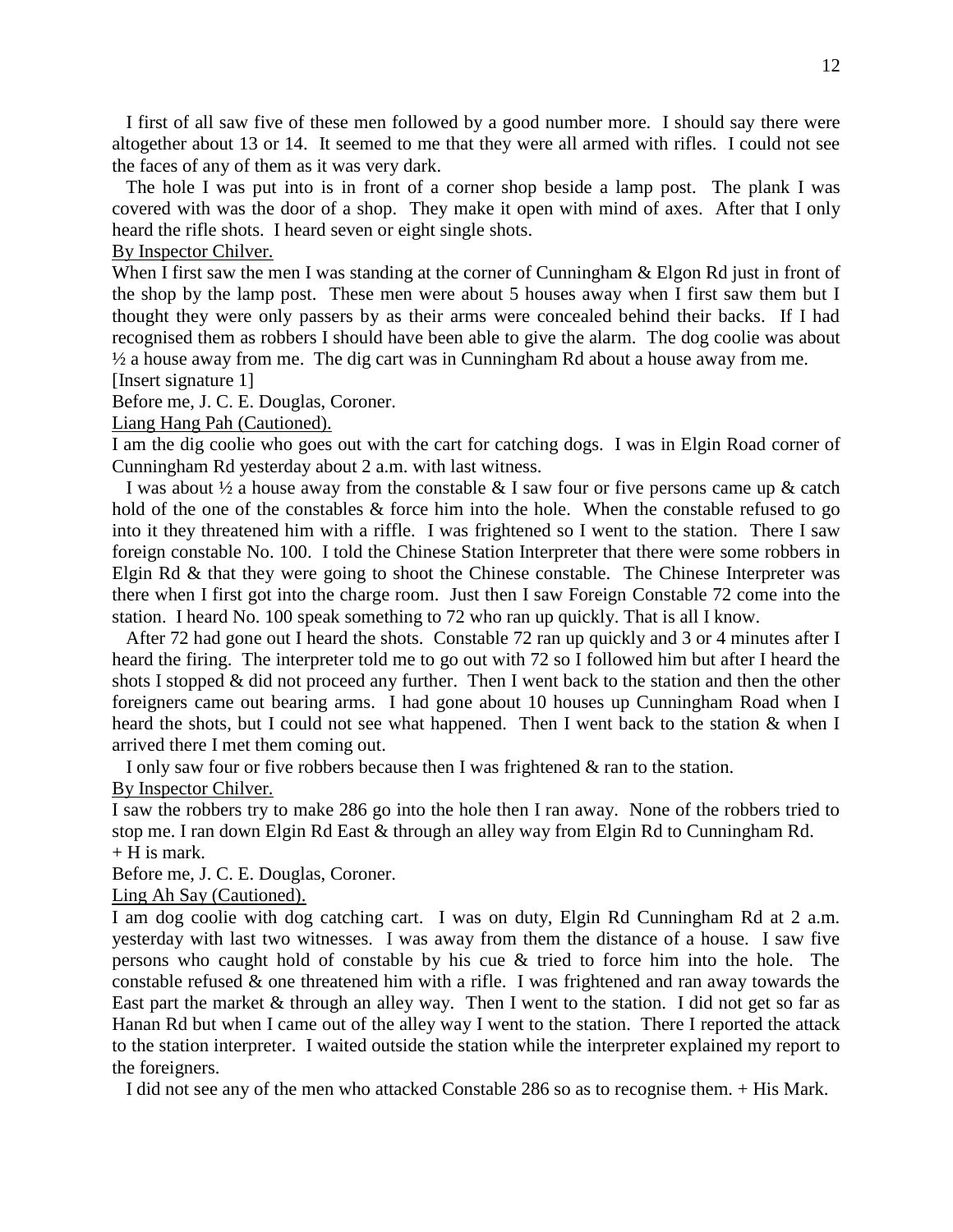Before me, J. C. E. Douglas, Coroner.

Adjourned till 2.30 p.m. this afternoon. JCED. Coroner/

2.30 p.m. Adjourned from this a.m.

Wang Qua Wah (Cautioned).

I am a boy in opium shop in Elgin Road close to Cunningham Road next to a rice shop.

 We were all in bed yesterday about 2 a.m. We thought there was a fire when we heard a lot of noise outside. After we heard the firing of rifles so we got up & opened the door. I saw some one taking a man by the arms & could not see distinctly whether they were Chinese or foreigners. I closed the door at once  $\&$  heard more firing. I only heard a man groaning  $\&$ making a noise. I do not know whether it was a Chinese or foreigner. I could not recognise any of the people I saw.

(Note. This man does not appear able to tell a coherent story. Probably too frightened.) Zing Yuk Sun (Cautioned).

I am Aceh in shop at corner of Elgin & Cunningham Rds – the house broken into yesterday morning early.

They knocked the door first  $\&$  then knocked the door off with axes. They knocked off three doors which they took away, and lighted three candles. Four of them jumped over the counter  $\&$ caught hold of me. I was s, sleeping downstairs. I do not know hoe many of them went up stairs. They asked me for dollars. I gave them small silver coins as there were no dollars. They asked me again for dollars. I said I had none. They threatened me with a revolver. They then took me up stairs & there took all that was in the room up stairs. They took away the contents of the trunks, clothing silver ware, copper coins, also a gold pin & earrings from a woman. They took in all over \$1,000 worth. They then took me down stairs & left the place saying "go to the north" to one another.

 I had not seen any of these men before. In the house there were six persons, four men & two women.

By Inspector Chilver.

I heard guns going off. This was when I was up stairs.

[Character signature]

Before me, J. C. E. Douglas, Coroner.

Wang Mong Woo (Cautioned).

Native P.C. 732. I was on duty yesterday about 2 a.m. in Elgin Road. About 1.30 I stood at corner in front of shop that was robbed & met foreign P.C. 72 who signed my book. After that he went towards West (Chekiang Rd) whilst I went East towards Hanan Rd. When I arrived corner of Hanan Rd a little after 2 o'clock I heard the firing of a single shot. After a minute I heard another one & then I heard whistling. I went towards West as I thought there were some robbers. When I arrived at Market about 5 or 6 houses away from place I heard some one say "There is a constable fire cat him." They did so but missed their aim. As I was unarmed I did not venture to proceed further. I returned towards the East  $\&$  blew my whistle. I met a Sikh Constable bearing a rifle. I told him there were some robbers. I went with him to that place  $\&$ found P.C. 72 lying dead. Then the Inspector and others arrived. I was instructed to fetch the ambulance.

[character signature]

Before me, J. C. E. Douglas, Coroner.

Finding.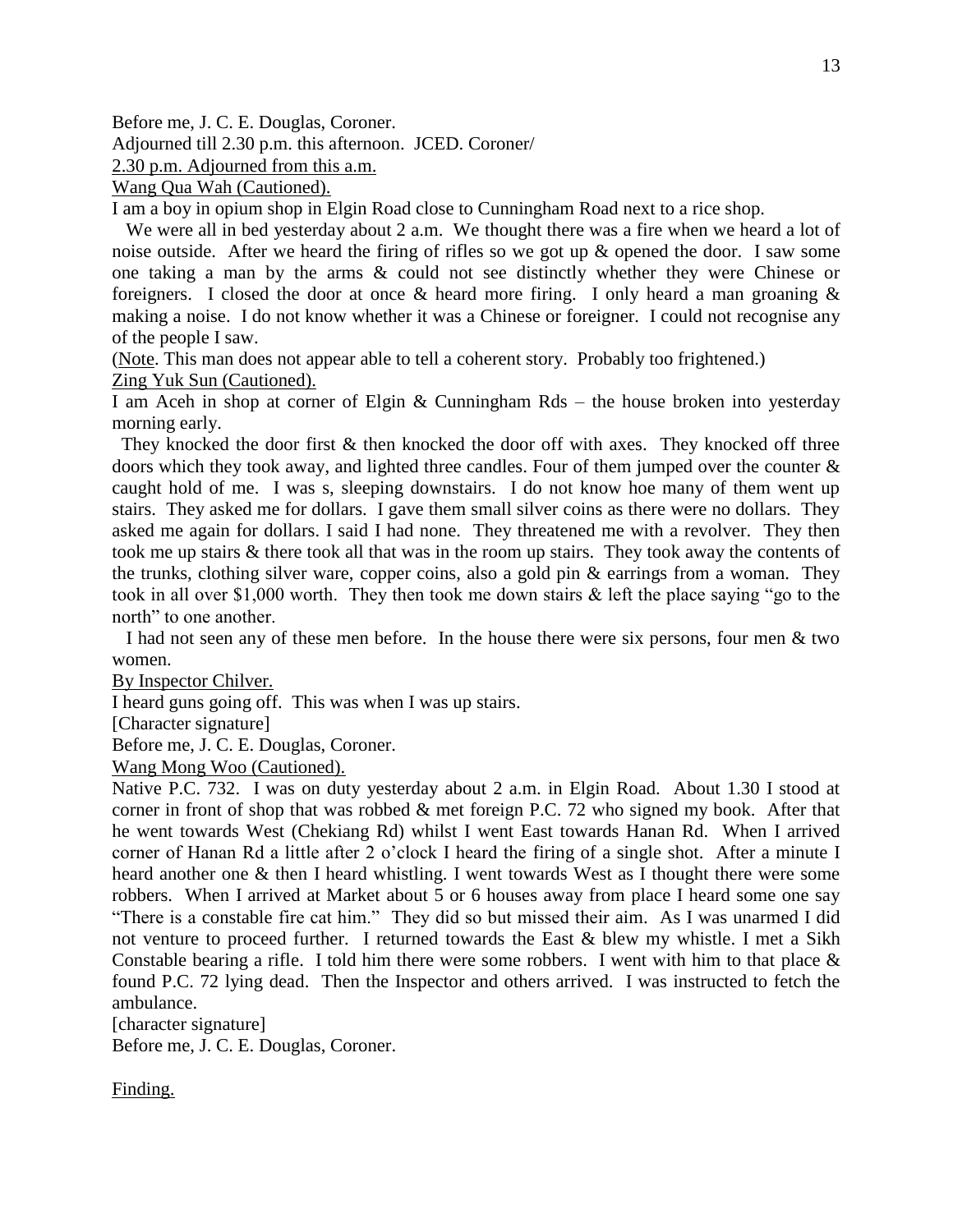That Robert John Morrow was murdered at 2 a.m. on the morning of March 11 1907 by some person or persons unknown. J. C. E. Douglas, Coroner.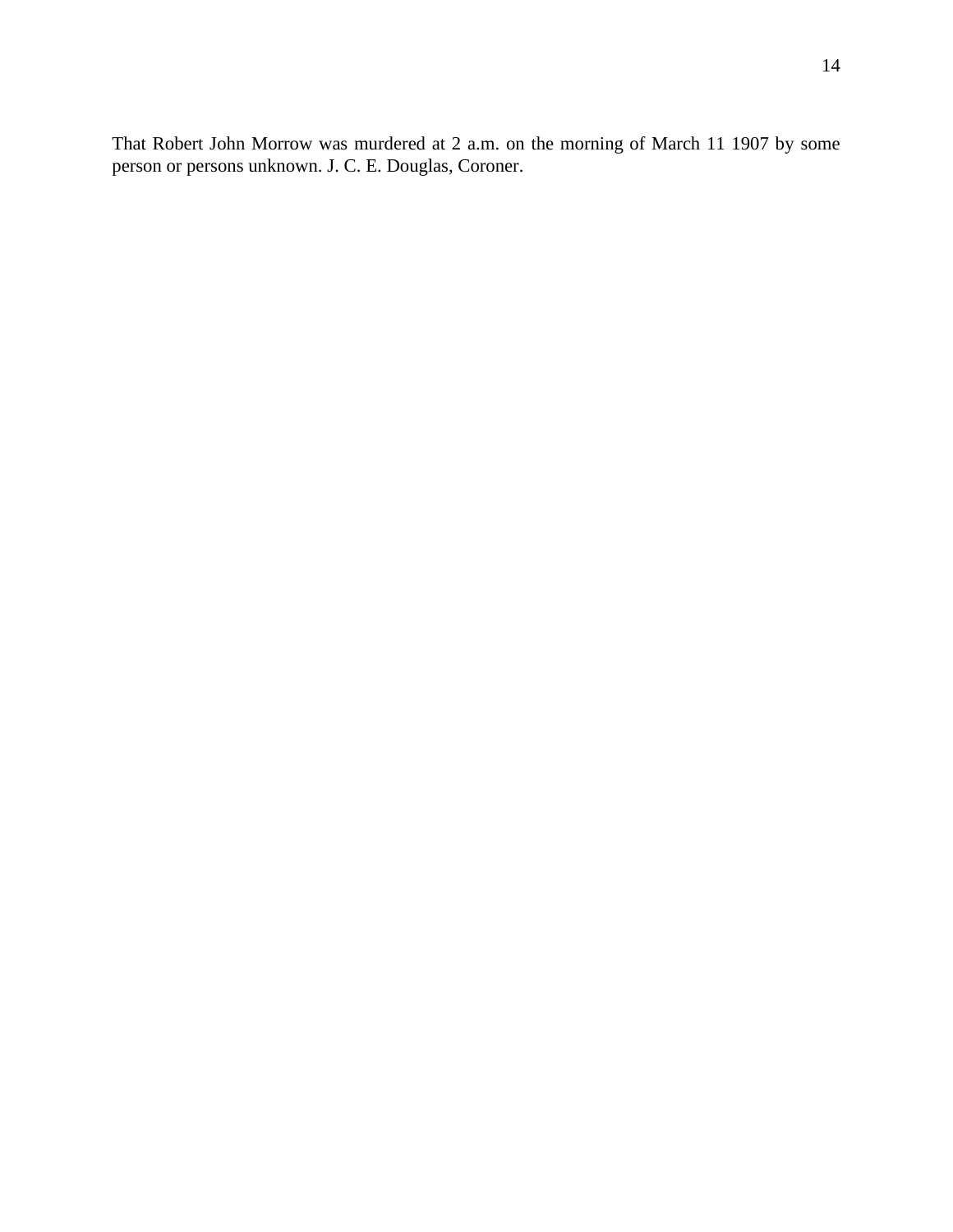[pages  $66 - 83$ ]

Wednesday March 13<sup>th</sup> 1907

An Inquest held this day at the Fearon Road Mortuary on the body of one Kalah Singh. Putah Singh (Sworn).

I am Indian P.C. 77. I identify the body just seen as that of one Kalah Singh, whom I knew. I last saw him alive about 7 or 8 days ago. About 4 days ago I received a letter from home which I went to show deceased but found he was not there. I saw there Kokhum Singh who was there & returned back to station. Kala Singh & Kokha Singh were both living at 63 Broadway. They were both watchmen & were ordered by the British Consulate to stay there. This was the house of a man who has gone away & they were ordered to remain there to look after place & were to get their wages when the effects were sold. Kala Singh & Kokha Singh both belonged to neighbouring villages only about 2 miles distant & were friends. [signature]

Before me, J. C. E. Douglas, Coroner.

Saint Clair Silva (Sworn).

I am employed in out door staff I. M. C. Customs. I am a Portuguese subject. I live at 64 Broadway terrace.

 About two days ago about noon I smelt gas in my house. Yesterday I went up to the Gas Company & asked some one to come & see about it. At 9 o'clock to-day 3 Chinese came to my house to repair the metre. They worked till 12 o'clock to find out the place where it was leaking. They could not find anything wrong in the house so we went over to the next door house to see if there was anything wrong. At first we could not open the door. We found the glass in the door broken & we could smell the gas through there. We forced the door in & found the metre was leaking.

When I first went into the house I thought it was empty  $\&$  no one living there. When I went upstairs I saw the man lying in bed. I only saw one at first, the other was covered up. The first thing I did was to open all the windows to let the gas off. Then I ran out for assistance. I went [alone] with the three Chinese from the gas company. The Agent for house is 13a Peking Rd. [Note in margin – China Land & Finance Co.] StClair Silva.

Before me, J. C. E. Douglas, Coroner.

Thomas Foley (Sworn).

I am P.C. 61. I was informed by last witness when walking along Broadway at about 11.45 that an Indian was dying in this house, 63 Broadway Terrace. I went in with him & went up stairs. I saw one Indian breathing very heavily with froth on his mouth. When I went to take him out I found this man lying along side of him dead. I took the man still breathing down stairs to the open air doing all I could to restore life. I stopped there till the ambulance arrived  $\&$  he was taken to hospital. Thomas Foley.

Before me, J. C. E. Douglas, Coroner.

John Chatham (Sworn).

I am employed in S'hai Gas Company. I went to house 63 Broadway terrace about 2.30 this afternoon. There is nothing in the house, no furniture or nothing. Also all the fittings have been taken and, as I have heard 3 weeks ago. The S'hai Gas Co. holds a deposit of \$10 agst Dr. Said Fraid who was the occupier of the house, but he seems to have given no information of his leaving. By taking the fittings away all the points have been left open so that if you turn the gas on at the metre you would fill the house with gas. Somebody must have been interfering with the metre since those fittings were taken down. The metre was underneath the stairs. As I understand all the effects went out 3 weeks ago these men should have gone too but they appear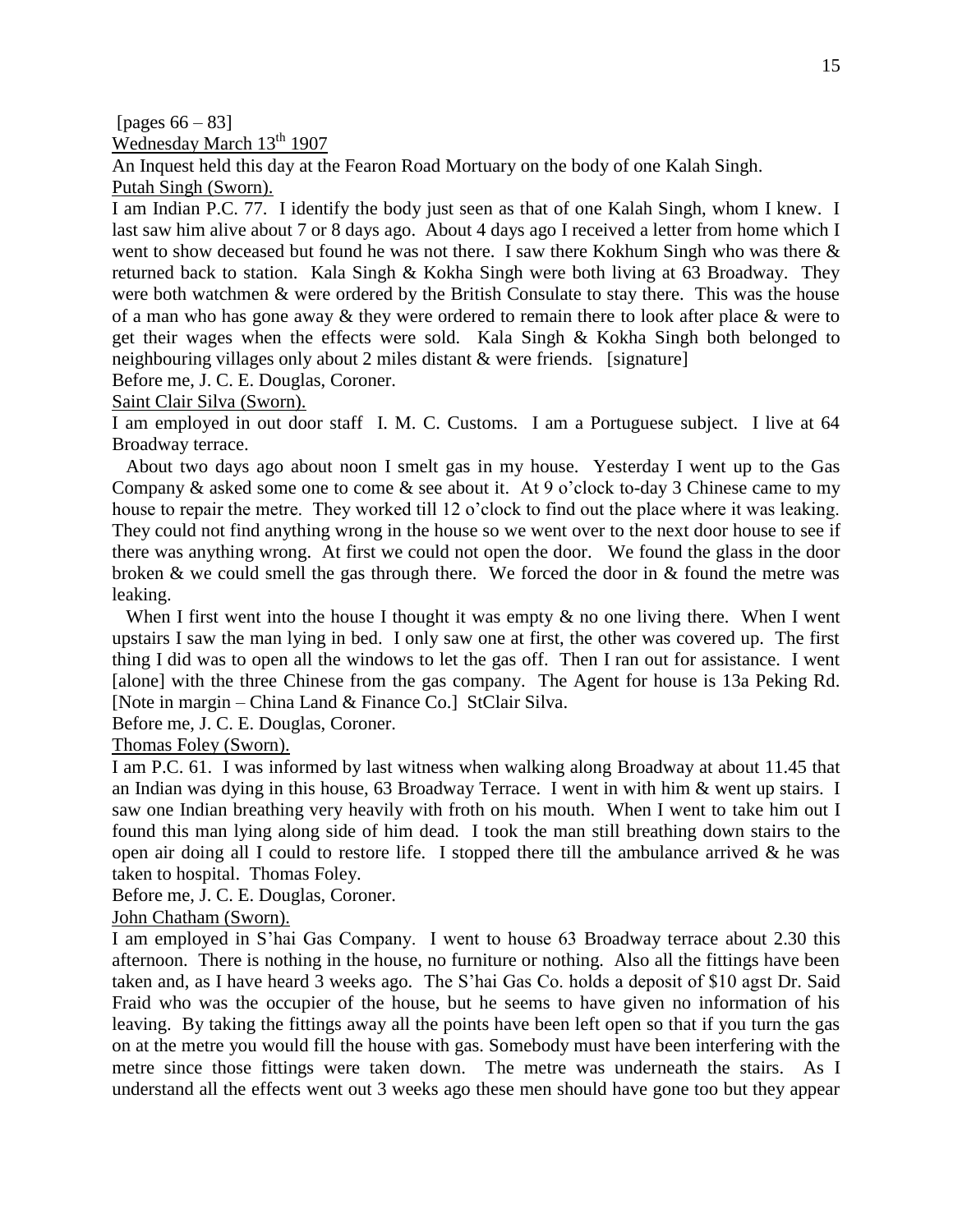to have been stopping in the house. I have not examined the metre myself but I understand that the screw and the washer of the tap from the supply pipe is missing. J Chatham.

Before me, J. C. E. Douglas, Coroner.

Adjourned till 10 a.m. to-morrow at H.B.M. Supreme Court. JCED, Coroner.

Thursday March  $14<sup>th</sup>$  1907

Adjourned inquest on the body of one Kalah Singh.

Neil Macleod (Sworn).

Registered Medical Practitioner. About 10 o'clock I received a telephone message with regard to 2 Indians who had been found in the empty house, one dead & other alive. I drove down Broadway & met an ambulance in which there was a Sikh at whom I looked. I told the Police Sergeant in charge to take him to the hospital where I afterwards treated him. He was unconscious  $\&$  pulseless. He is still alive  $\&$  conscious  $\&$  may recover.

 I afterwards went to the Mortuary where I saw the body of a man said to be Kalah Singh. I made a post mortem examination of his body this morning. It presented no signs of violence  $\&$ was that of a well nourished man. The right lung was completely adherent to the chest wall. The kidneys & bladder presented signs of chronic disease which while insufficient to account for death would facilitate it from any other cause. The bright red colour of the post mortem stains independent & non-dependent parts of the body, the deeply congested state of the lining of the wind pipe & congestion of both lungs with some frothing fluid in these parts, in the absence of anything obstructing aspiration, the fluid state of the blood, are signs in my opinion compatible with death from coal gas poisoning. NMacleod.

Before me, J. C. E. Douglas, Coroner.

Lee Tse Jeh (Cautioned).

I am employed as gas fitter in the Gas Co. Yesterday morning I went to house No. 64 Broadway terrace to see to gas fittings but found nothing wrong there. I went with the foreigner next door to No. 63.

There I found the house full of gas. I went straight to the metre  $\&$  having closed it went up stairs to open the windows. The wooden door to the place under the stairs where the metre is was half open.

(Shows condition of metre showing that the tap had been tampered with, washer  $\&$  screw off  $\&$ plug partly out but tap also half open so that gas would escape directly through pipes into upstairs rooms.)

I could not find the washer or the screw anywhere about. [character signature]

Before me, J. C. E. Douglas, Coroner.

Sergt Macgregor states that furniture & gas fittings were removed on March 4 by Order of Mixed Court by Messrs. Lewis Moore & Co.

Inquest adjourned till Monday next at 10 a.m. JCED, Coroner.

Monday March  $18<sup>th</sup>$  1907.

Adjourned Inquest on the body of one Kalah Singh, adjourned from Thursday March 14<sup>th</sup>.

The Marshall of Court says other Indian is still too ill to appear. Cannot walk.

Asbyian Eek (Sworn).

I am Detective Sergt. I received an order from Mixed Court Magistrate & Mr. Burton[mercer] on application of creditors of said Friad to take possession of furniture & fixtures in house No. 63 Broafway Terrace & hand them over to auctioneer. On  $2<sup>nd</sup>$  March I went down there with the representatives of Lewis Moore & Co. I broke the seals & handed the goods over. I took inventory & left them in their hands. They did not take it away till the afternoon I understand. I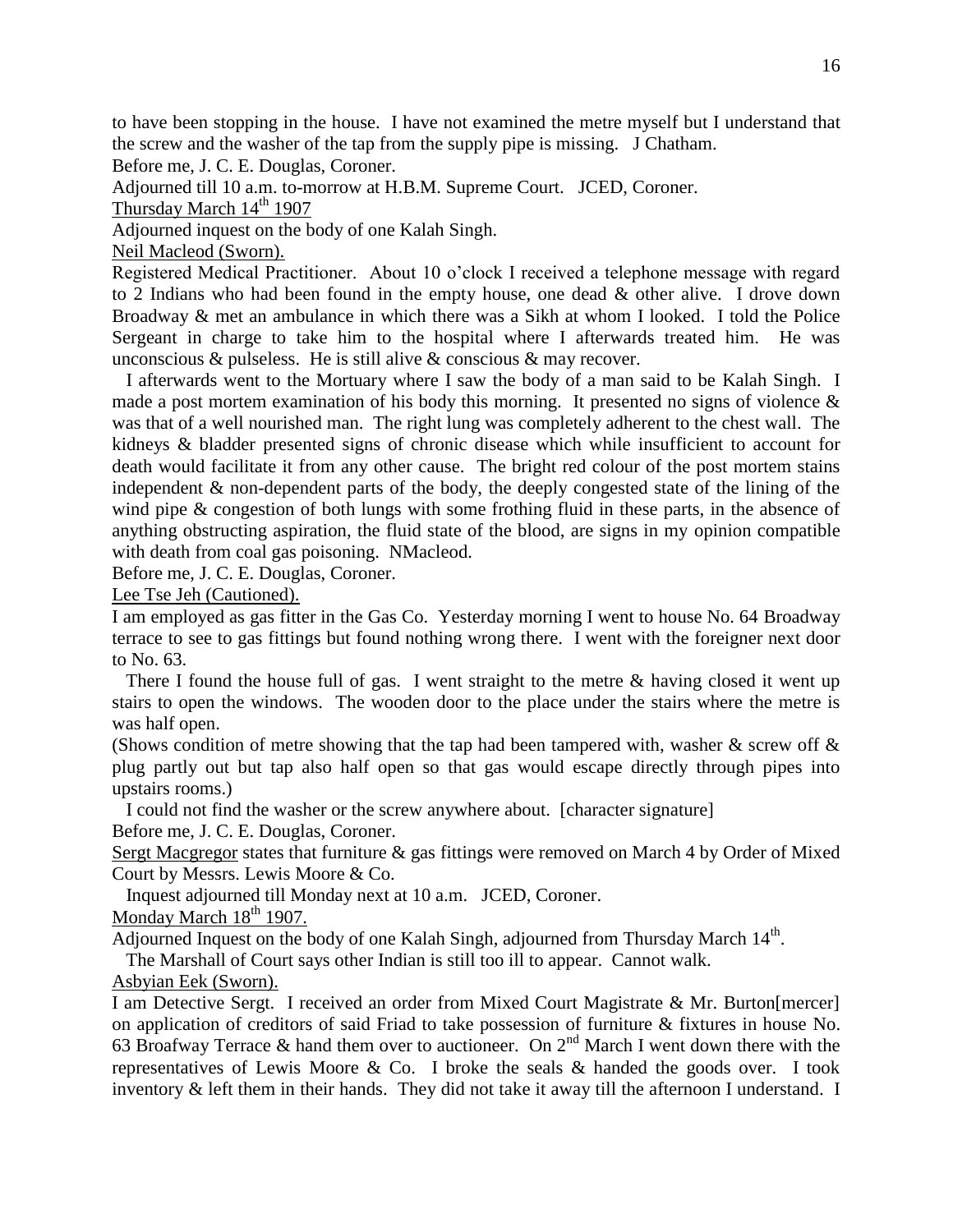saw the two Indians there. There is a watchman in the employ of the Consulate supposed to be living at the back there but I never saw him. I notified the landlord that I was doing this. Asbyan Eek.

Before me, J. C. E. Douglas, Coroner.

Adjourned till Thursday next at 10 a.m. JCED, Coroner.

Thursday March  $21<sup>st</sup> 1907$ .

Adjourned Inquest on the body of one Kalah Singh.

Anoks Singh (Sworn).

Unemployed. Kalah Singh was employed to watch 63 Broadway Terrace. I am his friend & I went to live with him. I remember a foreigner taking away the goods in that house. After that Kalah Singh & I remained on living in the house.

 I and Kalah Singh came home to the house about 6 o'clock quite drunk & we slept on the bed. After that I do not know what happened.

 We cooked our food downstairs in the kitchen. I do not know that there is a small cupboard under the stairs. I have never been there. I do not recollect noticing any smell of gas in the house. I do not know what a gas metre is. There was nobody else in that house. I do not recollect doing any thing else but going straight upstairs to bed when we came home. I remember locking the front door. Anoks + Singh.

Before me, J. C. E. Douglas, Coroner.

Finding.

Accidental death. J. C. E. Douglas, Coroner.

**For Inquisition see File. Thomas E. N. Rosser, Acting Marshall.**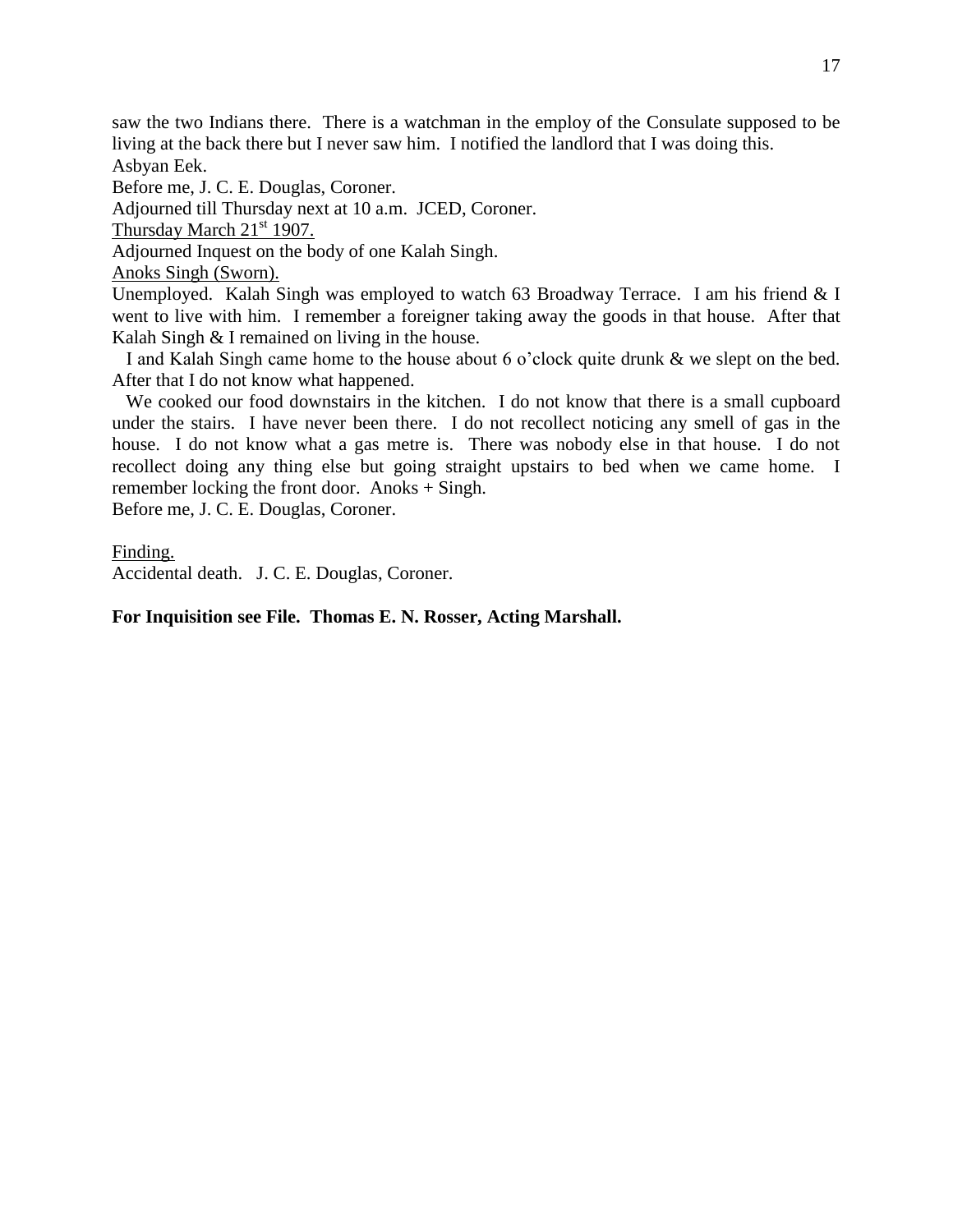[pages 84 -91]

Tuesday March  $26<sup>th</sup>$  1907.

Inquest held this day at the Mortuary, General Hospital, on the body of one Dahn Singh. [Shinda] Singh (Sworn).

I am P.C. 231. I identify the body seen by you in my presence as that of Dahn Singh. I used to know him about 3 years ago when he was employed on the [Saly] blue Mill. [Signature]

Before me, J. C. E. Douglas, Coroner.

Hanif Singh (Sworn).

P.C. 272. Some natives about 11 o'clock the night before last came & reported to me that one Indian drunk was laying down on the sampan wharf, Yangtsepoo Rd. I went along this way. I saw him lying down on the ground very drunk quite unconscious. This was beyond the last cotton mill. I got a light & looked at his face, then shook him but he did not move. I told two natives to look after him & went to look for a rick shaw. I had to come nearly back to Yangtsepoo station before I could find one. When I got one I went & fetched him & put him in the rickshaw & took him to the station getting there about 12.30. [Signature]

Before me, J. C. E. Douglas, Coroner.

John Campbell (Sworn).

I am P.C. 56, Yangtsepoo P.S. This Indian was brought to station about 12.30 on Monday morning, being drunk in Yangtsepoo Rd. I searched him & put him in the foreigners' cell at the station. I put blankets around him. I visited him frequently during the night. When I went in at 6 o'clock he had not recovered from the effects of the drink so I called Sergt. Bannker. He told me to send him to Hospital. He was sent away about 6 o'clock. John Campbell.

Before me, J. C. E. Douglas, Coroner.

Adjourned till to-morrow at 10 a.m. JCED, Coroner.

Wednesday March  $27<sup>th</sup>$  1907.

Adjourned Inquest on one Dahn Singh. Adjourned from yesterday a.m.

Robert James Marshall (Sworn).

I am registered medical practitioner. I saw deceased Monday morning shortly after eight at the General Hospital. He was then in a profoundly comatose condition and pulseless. He had vomited shortly after admission. The vomited matter smelt strongly of alcohol. He did not recover consciousness & died in the afternoon.

 I made a post mortem examination yesterday & found the organs in the condition one would expect in a case of alcoholic poisoning. There were no marks of violence found  $\&$  no signs if any injury at all, and in the absence of any other sign or any reason of his death, I consider his death was due to alcoholic poisoning. The remaining chances of life would be decreased by exposure on a wet night.

By the Coroner.

I think it generally advisable where a man is found drunk and cannot be roused to have him seen by a doctor. It is of course a matter which must be left to the discretion of the Police, but I think it would be advisable in such cases to have him seen to. He could always be sent in to the Central Station. RJMarshall.

Before me, J. C. E. Douglas, Coroner.

## Finding.

Death due to alcoholic poisoning and exposure on a wet night. J. C. E. Douglas, Coroner.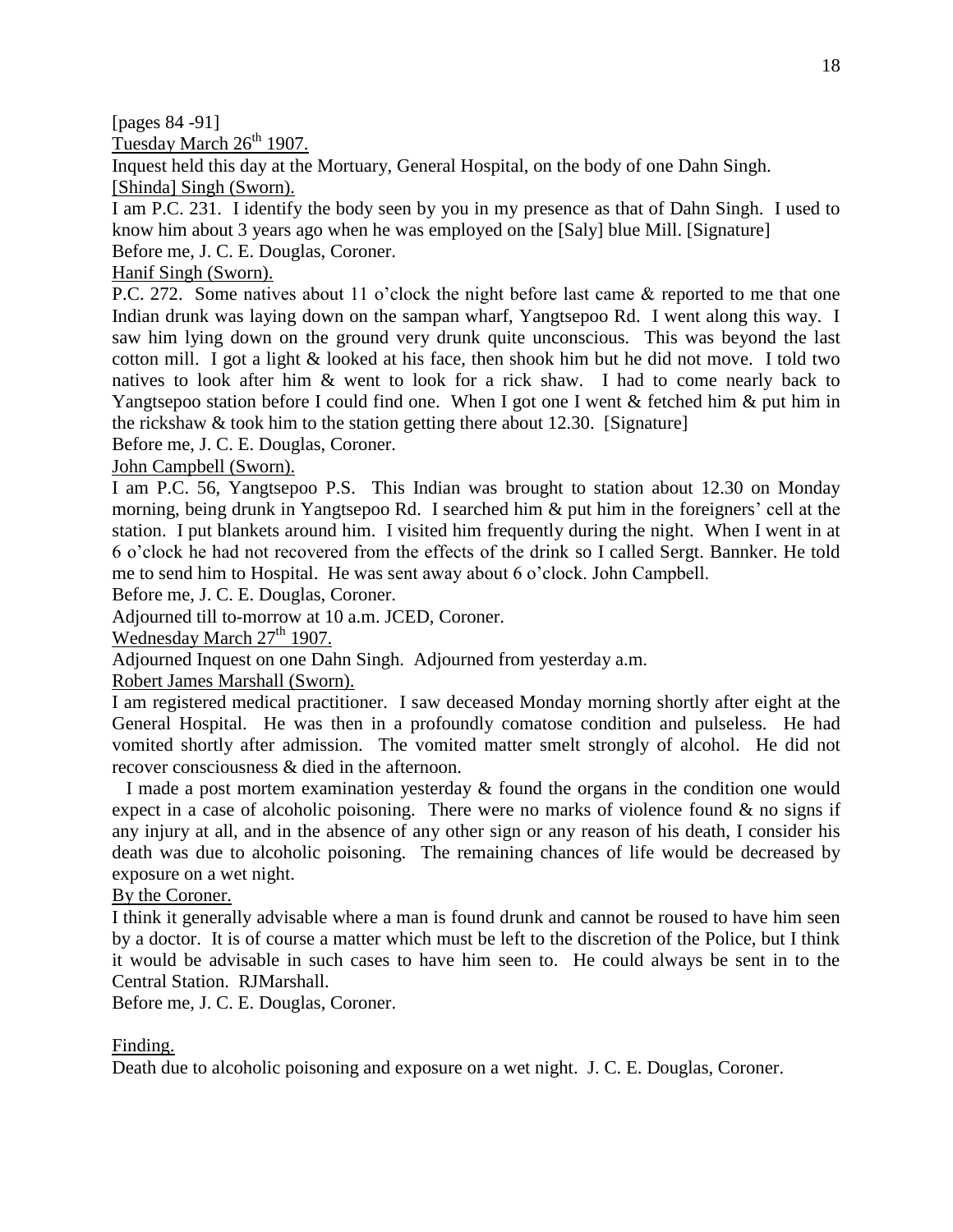[pages 92 – 96]

Monday April  $1<sup>st</sup>$  1907.

Inquest held at the Mortuary General Hospital on the body of one Sindah Singh, a prisoner serving sentence in H.B.M.'s Prison Shanghai,

View body.

John Arthur Chandler (Sworn).

I am Chief Gaoler of British Gaol. I identify the body seen by me in your presence as that of Sundah Singh, who was a prisoner committed to my custody under sentence by the Judge of the Supreme Court. I produce the warrant for his detention. It is dated Sept. 4, 1905 & contains the record of the convictions of the deceased for wandering  $\&$  then sentencing to 3 years imprisonment with hard labour.

 I produce the Doctor's Report Book. This book contains the doctor's reports from the time of his admission to the Gaol. The doctor recommended that he should be removed to the Hospital on Feb. 16th 1907 & he was so removed. He has been attended here in the hospital ever since. John Arthur Chandler.

Before me, J. C. E. Douglas, Coroner.

Adjourned till 10 a.m. to-morrow, Tuesday, at H.B.M.'s Supreme Court. JCED, Coroner.

Tuesday April  $2<sup>nd</sup>$  1907

Adjourned inquest on one Sundah Singh.

Robert James Marshall (Sworn).

I am a registered medical practitioner. The accused Sundah Singh first came under me charge in the middle of February and I attended him at the General Hospital till his death on March  $31<sup>st</sup>$ . He was suffering from tuberculosis of the lung. He was very emaciated  $\&$  weak when he came to the hospital. During his time in the hospital he had all the attention which the accommodation of the hospital can give for a case of that sort. RJMarshall.

Before me, J. C. E. Douglas, Coroner.

John Arthur Chandler (Sworn).

This is an entry in the Visitors' Book dated Dec. 28 1906 with regard to Sundah Singh. The next visit of the doctor was after the date of that entry, on the next day Dec. 29. This entry was [?????] from reception into Gaol. John A Chandler.

Before me, J. C. E. Douglas, Coroner.

Finding.

Sundah Singh died on the  $31<sup>st</sup>$  day of March 1907 from tuberculosis of the lung. J. C. E. Douglas, Coroner.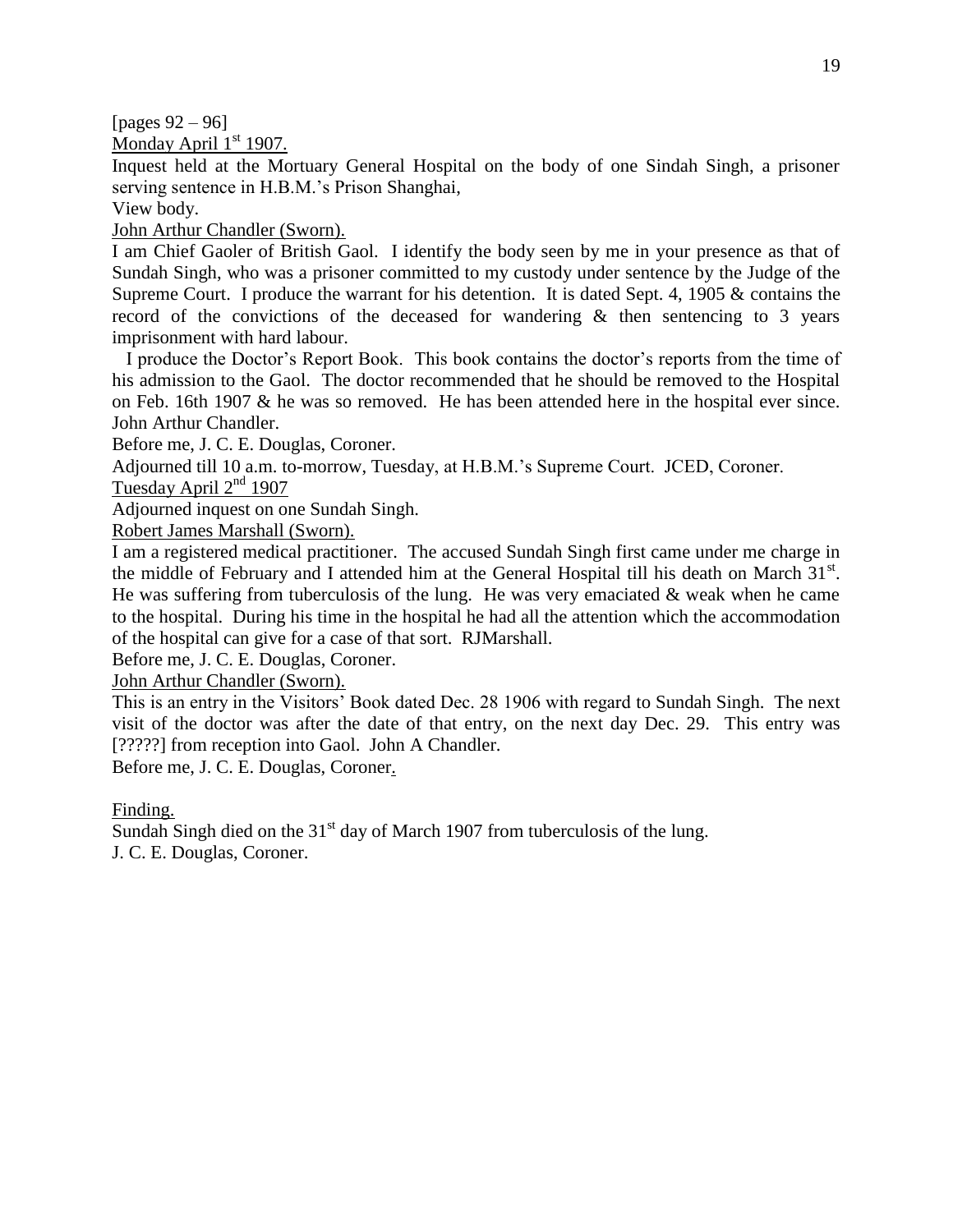[pages 97 – 102]

Thursday April  $18^{th}$  1907.

Inquest held this day at the Fearon Road Mortuary on the body of Charles Compton, 26 years, Stoker of H.M.S. "Otter."

Adjourn & view body.

William Harold Dinsdale (Sworn).

I am gunner of H.M.S. Otter. I identify body just seen by me in your presence as that of Charles Compton, Stoker of H.M.S. Otter.

 I last saw deceased alive at about 4.20 yesterday afternoon. He was then going on leave. About 11.10 the Quartermaster came to wardroom & reported that man had fallen overboard. Inquired & found that Charles Compton was coming on board in company with three others. To reach his own ship he had to go on board the Fame & pass from the Fame to the Otter, in doing which he missed his footing  $\&$  slipped between the two ships  $\&$  fell overboard. He was not seen again. Two boats were lowered  $\&$  a search made. No trace of him found. This morning about 10 minutes to seven a Chinaman dragging round ship brought the body to the surface, i.e. the River Police drag boat. WHDinsdale Gunner.

Before me, J. C. E. Douglas, Coroner.

Herbert John Sadler (Sworn).

I am leading signalman on H.M.S. Otter. I knew the deceased. I was ashore with him yesterday with the football party. I came off with him in the same sampan. We got on board the Fame, he got out first out of the sampan. He walked across the Fame & started climbing over into the Otter, me and the other two that came off were over the other side of the Fame and we heard the splash. We looked over the side with lanterns but no sign of him could be seen. We sang out that Compton had fallen overboard. The Quartermaster then went away to tell the Captain. Capt. came on deck & ordered the whaler to be sent away.

The two ships are quite close together. The distance to be stepped is about  $1<sup>st</sup>$  1/2. It was about 7 minutes past eleven & quite dark. I did not actually see what happened, I only heard the splash. Came off from the Shanghai side and the ships are moored abreast & astern, head downstream. The tide was running out. Herbert John Sadler, Leading Signalman.

Arthur Davidson (Sworn).

I am doctor for flotilla, actually on the Whiting. I have made an examination of the deceased  $\&$ death is obviously due to drowning. There was a small cut under the nose which might be post mortem but no other signs of his having struck any thing in falling.

Arthur Davidson, Surgeon R.N.

Before me, J. C. E. Douglas, Coroner.

W. H. Dinsdale Explains ships moved with berths touching & that he fell over abaft of part touching so that with tide running out towards bow he would be carried under the ships. JCED.

#### Finding.

Accidental drowning. (Note margin – See file.)

J. C. E. Douglas, Coroner.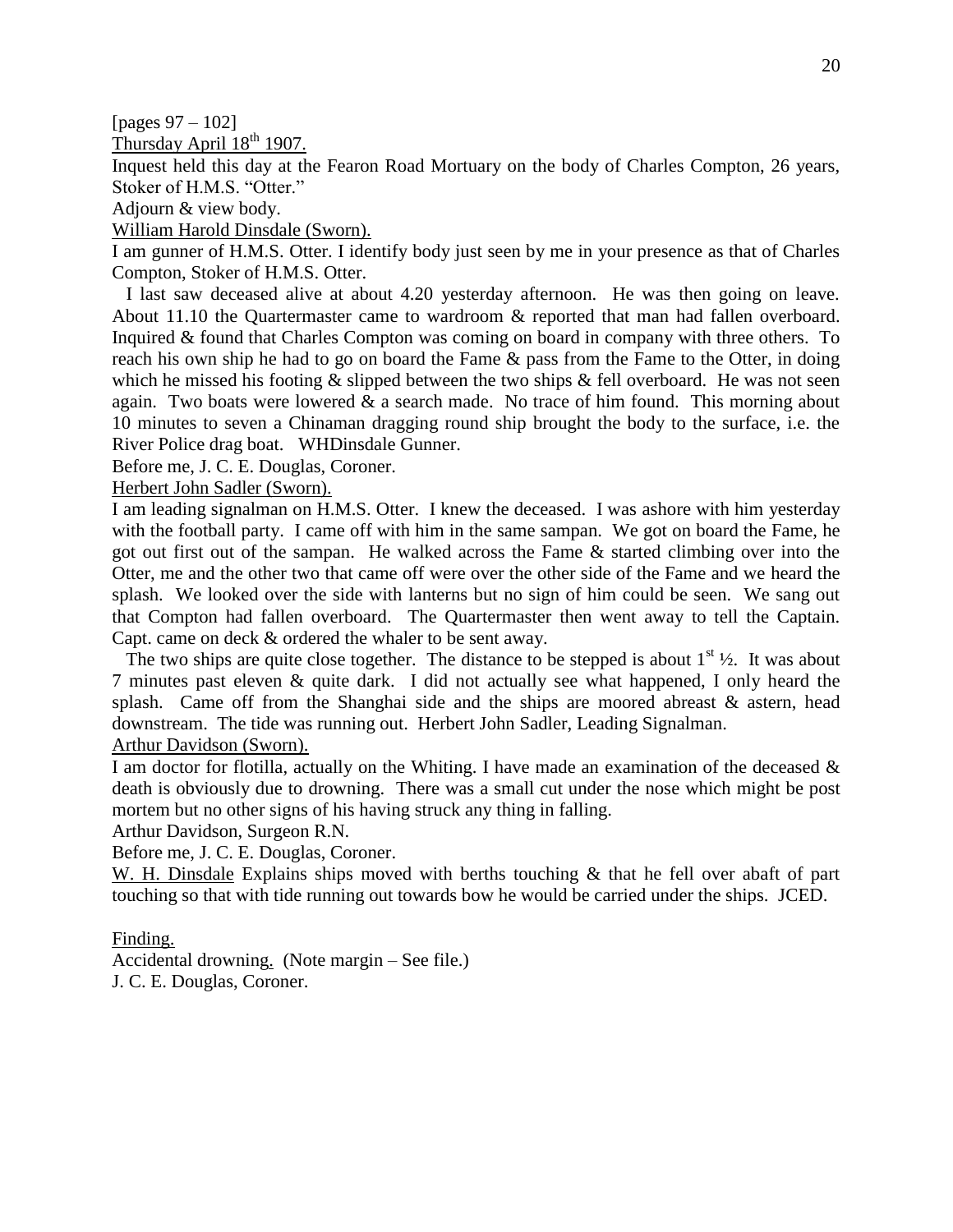[pages 103 -122]

Saturday April 27<sup>th</sup> 1907.

Inquest held at the Fearon Road mortuary this day on the body believed to be that of G. R. Multar,  $2<sup>nd</sup>$  Officer of S.S. Indranic.

Gustav Mariemus Gullicksen (Sworn).

I am Norwegian subject, Constable in the River Police. I received information yesterday at 12 o'clock that a body of a foreigner was lying on the foreshore below the flour Mill at the bottom of the Yaqngtsepoo Rd. I went straight down there and found the body of a foreigner lying on the foreshore about 700 yards below the flour mill. It was then 1.30 and about high tide. I found the body about 5 or 6 yards from the edge of the river. There is a small creek there which runs in from the river just wide enough to get a sampan in, and the body was about 3 or 4 yards from the edge of this creek. It is more of a cut in the ground than a creek  $\&$  is only about 3 sampans long. There was abort 2 feet of water in the creek, and it is all about 3 feet deep. I got a sampan up this small creek and put the body in the water  $\&$  towed it behind the sampan up to the Yangtsepoo creek where I put it in an ambulance & brought it to the mortuary.

 In very high spring tide the tide might come up to where the body was found but the tide yesterday was as high as it has been for some time and it was still some 5 or 6 yards from where the body was. Gustav Marimius Gullicksen.

Before me, J. C. E. Douglas, Coroner.

Adjourned till 10 a.m. on Monday morning at H.B.M. Supreme Court. JCED PM

Monday April  $29<sup>th</sup> 1907$ .

Adjourned inquest on the body believed to be that of G. R. Multon  $2<sup>nd</sup>$  Officer of the S.S. Indrani.

Robert James Marshall (Sworn).

I am registered medical practitioner. On Saturday afternoon I held a post mortem examination on the body of a foreigner at the mortuary. The body was in an advanced state of decomposition. The hands & lower part of the face were missing. I could not find any evidence of violence. The internal organs were in a state of decomposition but the right lung showed signs of considerable disease while the left was quite healthy.

 Death had not taken place by drowning. I was able to tell this by the state of the lungs. The lungs are probably the last organs to decompose. The skin on the arms & legs was not very decomposed, in fact on the feet there was no sign of any decomposition of the skin. I think if there had been any signs of violence I ought to have been able to detect it.

 I examined the clothes for holes etc but found none. I was unable to form any definite conclusion as to the cause of death. There was a belladonna plaster on the chest.

 The state of the lungs did not point to strangulation but the neck was so torn that I could not have told from an examination of that. I exclude death from drowning by the absence of water from the lungs. There was no sign of any congestion of the lung such as one would find in death from suffocation.

 I examined the heart but it was not in a condition to enable me to day much about it. The skull was intact. The stomach was full of food.

 The man must have been dead at least ten days but not very much longer than that. Death might possible have taken place ass long ago as April  $14<sup>th</sup>$  or  $15<sup>th</sup>$ .

 I took off the socks. They are marked clearly with the letter **M** and with a letter before it which looks like a **G** or a **J.** RJMarshall.

Before me, J. C. E. Douglas, Coroner.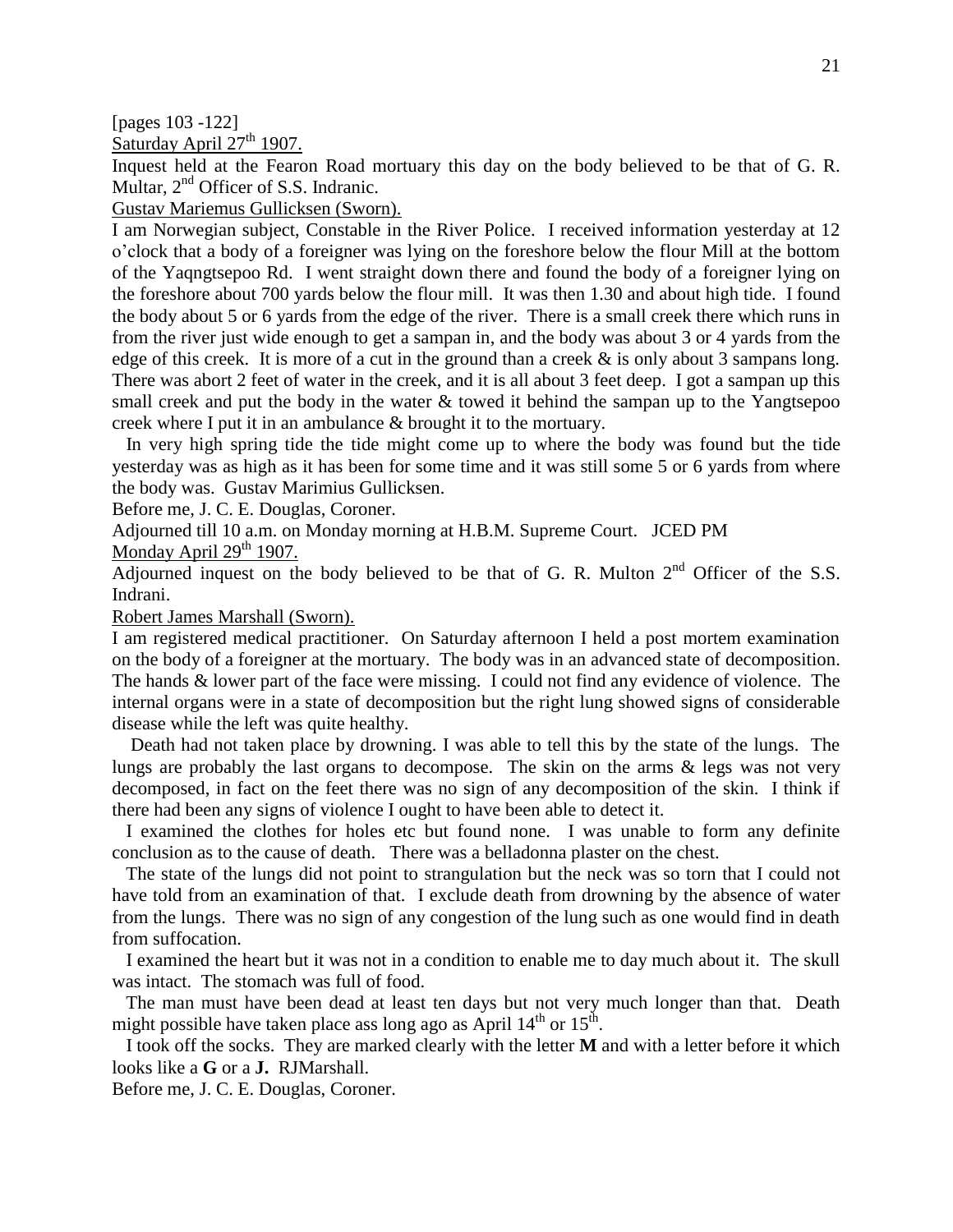Thomas Mellows (Sworn).

I am Inspector of River Police. On the  $17<sup>th</sup>$  inst it was reported to me that G. R. Multar  $2<sup>nd</sup>$ Officer of the S.S. Indranic was missing since the  $134<sup>th</sup>$  inst. Last Thursday about 5.30 a telephone message from Yangtsepoo was brought to me that the Flour Mill had reported the dead body of a foreigner on the foreshore some distance below the jetty. I sent the [???????] Life Boat down in the morning at 4 a.m. & again at 9 a.m. I sent a Sergt down with a steam launch to look for this body. He met the [?????????] Boat with a dead native that they had picked up below the point and he himself concluded that a mistake had been made as to the body as he himself picked up three dead bodies (natives) between 10 & 11. At 12 noon an officer from Yangtsepoo reported to the river police constable on duty there that the body was still lying on the foreshore. He found it & brought it to the mortuary, at 6 p.m. in Friday night. I had the body stripped, found part of the face was gone & both hands but no marks of violence any where on the body. The length of the body about 5 ft 9, dark brown fair with a slight bald patch on the front of the head. The body was that of a very strongly built man, fresh condition when I first saw it & very muscular. Found traces of a moustache & hair on the chin. The body was in a fairly fresh condition when I first saw it & I concluded that death had not been by drowning.

 The clothes coat & trousers were of dark check suit very small check., light blue waistcoat with red spots, white shirt, with pearl sleeve links in the cuffs, merino singlet and linen drawers, blue woollen socks, braces, ordinary elastic with silk flowers over them. The mark on the coat is "East End Tailor, E. James, 124 Earl Rd., Liverpool" and a royal coat of arms on the tab. According to your orders I telephoned to Inspector of Yangtsepoo station giving him a description of the deceased for him to make inquiries about the case. He reported this morning that he could find out nothing at all about him.

 The Mpl Police do not touch any bodies found on the shore below high water mark. The Indranic was lying in the stream abreast of the China Merchants East Wharf. Thos. Mellows, Inspector R.P.

Before me, J. C. E. Douglas, Coroner.

Adjourned till to-day fortnight. JCED, Coroner.

Monday May  $13<sup>th</sup> 1907$ .

Adjourned inquest on one supposed to be G. R. Multon  $2<sup>nd</sup>$  Officer of the S.S. Indranic adjourned from Monday April 29<sup>th</sup>.

This inquest is further adjourned until tomorrow morning at 10.

Tuesday May  $14<sup>th</sup>$  1907.

Adjourned inquest on one supposed to be G. R. Multon 2nd officer S.S. Indranic.

Harold Walter Woollam (Sworn).

I am Chief Engineer of S.S. Indranic. I knew J. R. Multon  $2<sup>nd</sup>$  Officer of the Indranic. I last saw him on the Sunday night previous to leaving Shanghai (April  $14<sup>th</sup>$ ). I met him just outside the Metropole Hotel. We took a rickshaw from there down Bubbling Well Rd down to St George's Farm. This was between 5 & 5.30 in the evening. We went into St George's & had a drink  $\&$ when we came out we went along towards [Jenfield?] to look for the  $2<sup>nd</sup> \& 3<sup>rd</sup>$  Engineer. Multon stopped behind & when I had found the  $2^{nd}$  &  $3^{rd}$  Engineers we returned to St. George's farm to have diner & found him already having his dinner. He refused to join us at dinner but finished his dinner alone & paid for it & went out. That is the last I saw of him. He was not drunk. He had had a drink or two but was quite capable of taking care of himself.

 Multon told me that he had very little money with him, only about a dollar or two, & I understood that he was going right away back to the ship. I myself went off to the ship being 9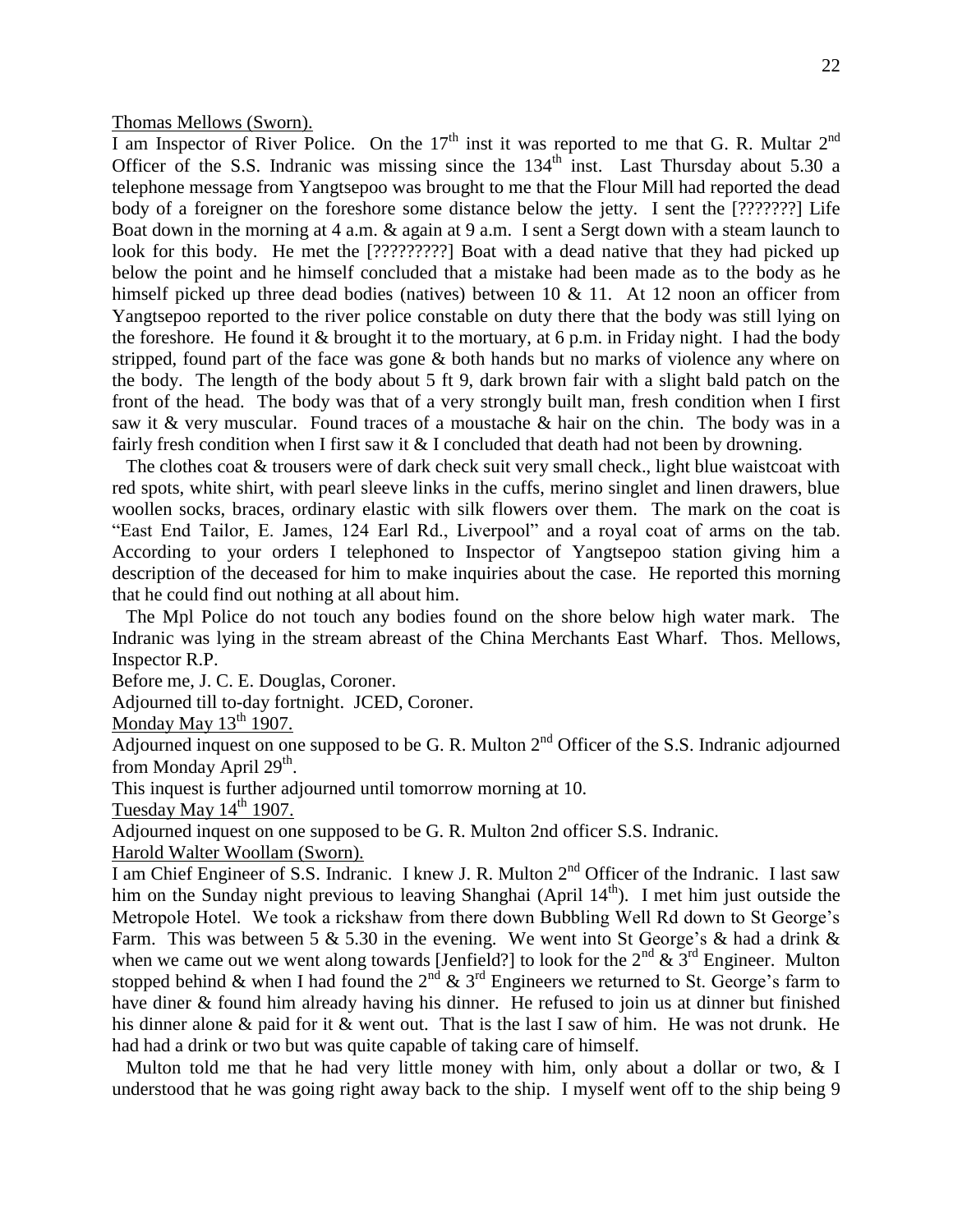& 10, going off by a sampan from Wetmore Road. When I got off to the ship Multon had not arrived.

 I have examined these clothes in Court & I recognise them as the ones he was wearing when I last saw him. I know the deceased suffered from asthma & he used to wear belladonna plasters at intervals. I do not know if the deceased could swim.

 Deceased name was John R. Multon. I do not know his second name but I know the first was John. H.W. Woollam.

Before me, J. C. E. Douglas, Coroner.

Captain says ship lying in stream off Pooting Wharf. Deceased's correct height was 5ft 7 ½ . Inspector Mellows.

Not found out any thing further. We only know of one sampan capsized about that time & that did not belong to that jetty. We have traced him pretty well  $\&$  he appears to have been overturned on the way back from the Pooting side.

They had police at the jetties for about a year & then they gave it up. We have had sampans numbered for about 3 years.

#### Finding.

I find that John R. Multon was found dead on the  $26<sup>th</sup>$  day of April 1907 and that he died between the evening of April  $14<sup>th</sup>$  1907 and the said 26th day of April but that there is no evidence to show when, how, or by what means he came to his death.

J. C. E. Douglas, Coroner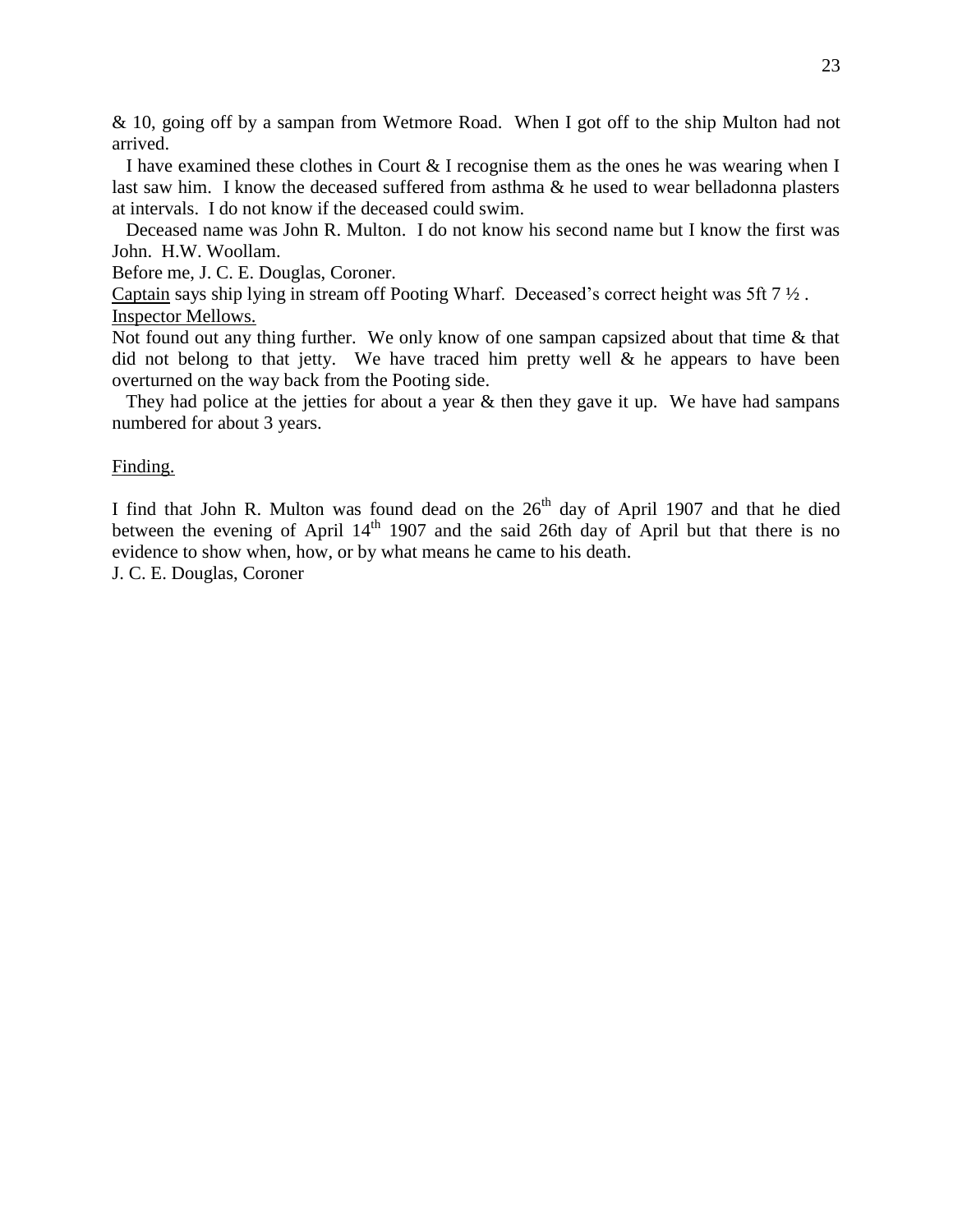[pages 123 – 130]

Tuesday the  $11<sup>th</sup>$  day of June 1907

Inquest Held this day at the Fearon Road mortuary on the body of a man believed to be that of J. Fuchs of S.S. Aberlour.

Thomas Mellows (Sworn).

I am Inspector River Police. I received a report this morning from the berthing officer at Woosung as to the body of a man who had fallen overboard from the S.S. Aberlour & at the same time that the body had been found. I told the berthing officer to tell the boat people who found the body to bring it to the Police Hulk. They arrived at 12.15. I brought it straight to the mortuary. That is the body just seen in your presence.

 This is the report I received. The description of the body is: - length about 5 ft 5. Light auburn hair, alight auburn moustache. Very fair complexion. Absolutely no marks on the body. Not even any tatoo marks. Blue dungaree jacket, striped tweed trousers, blue striped cotton shirt. A sailor's clasp knife was found in the pocket of the trousers & a leather belt round the waist. There was some cotton waste in both pockets of the jacket.

There is only one body recently reported as missing  $\&$  that is the body of a French sailor from the cruiser Brieux. He would be in uniform. There is another unaccounted for but that is some time ago & besides we have a description of his clothes. Thos. Mallows, Inspector R.P.

Before me, J. C. E. Douglas, Coroner.

Chang Ah War,

I am boatman at Woosung. I found the body close to the Quarantine Station on Pooting side. Inspector Mellows.

That would be just abreast of the inner bar.

Adjourned till 10 a.m. to-morrow morning. JCED, Coroner.

Wednesday  $12<sup>th</sup>$  June 1907.

Adjourned inquest on one believed to be J. Fuchs, A.B. S.S. Aberlour.

I read report from Harbour Master with report from master of S.S. Aberlour annexed.

H. Strave of Messrs. Tienshan & Co appears & states: Agents for Charterers of S.S. Aberlour. The Charter is for cargo from Hamburg & Antwerp to final port Yokohama. The Charter expires at Yokohama & our connection with ship will cease. I think there is no likelihood of her returning to Shanghai.

## Finding.

I find that the body shown to the Inquest is that of J. Fuchs, A.B. of the S.S. Aberlour and that in accordance with the written report of the Master of the said ship & of the Harbour Master based on information supplied by the Berthing Officer, the deceased appears to have accidentally fallen over board as the ship was crossing the bar on her way out from the port of Shanghai, but that there is not sufficient evidence on which the cause of death can be definitely certified.

J.C. E. Douglas, Coroner.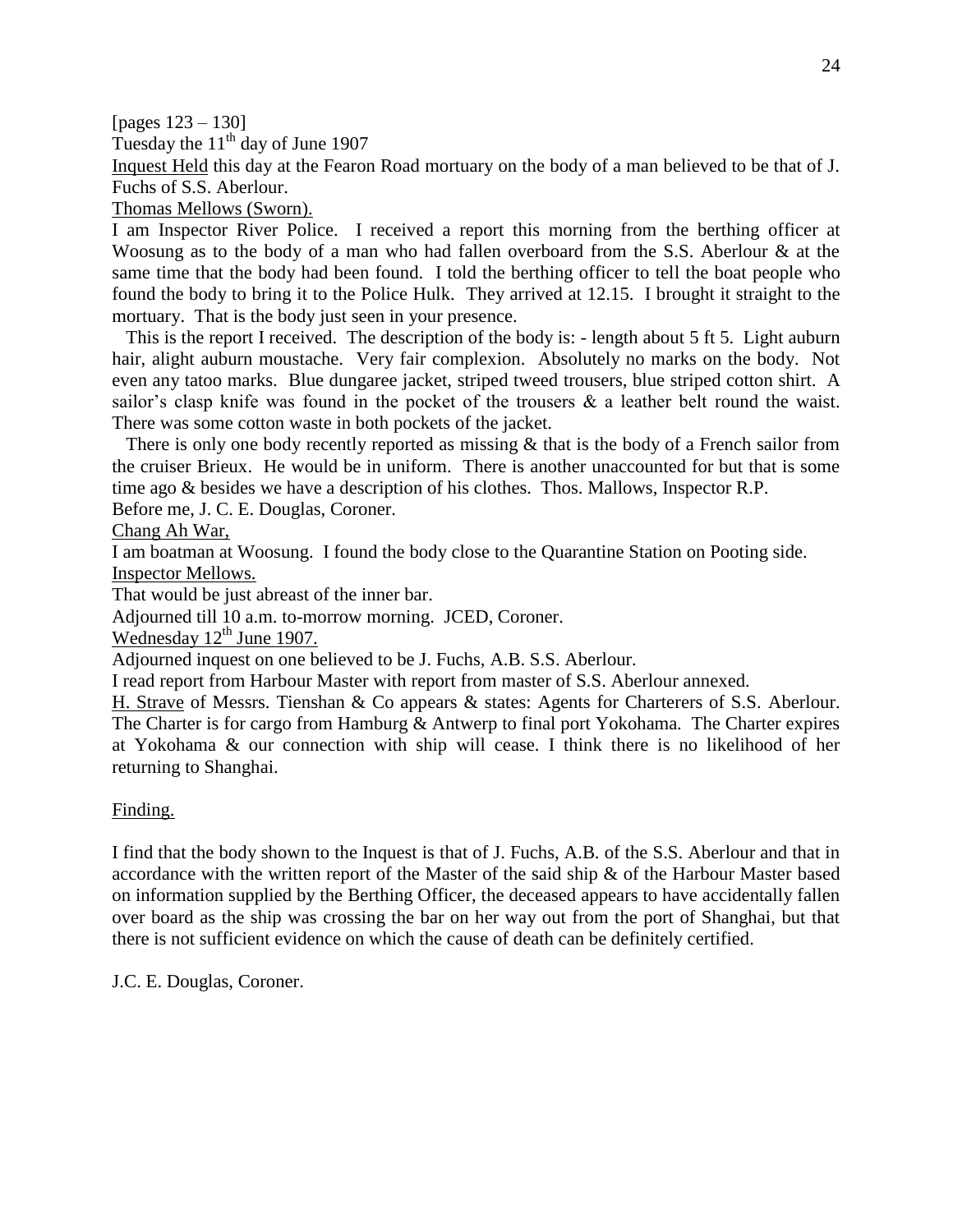[pages 131 - 143 & 149 – 154]

Monday July  $8<sup>th</sup>$  1907.

An Inquest held at the Fearon Road Mortuary this day on the body of Frederick Alfonso Raad of the R.S. Lee Hsing'

View body.

Thomas Ernest Taylor (Sworn).

I am  $3<sup>rd</sup>$  Engineer of R.S. Lee Hsing. I identify the body seen in your presence as that of Frederick Alfonso Raad. I last saw deceased alive at about 8.50 p.m. Saturday evening.

 The bosun came & reported to me that this man had given him a little tumble. I went to the ward Room to see this man. I saw him there & I asked him if he knew it was not the correct thing to have a tumble with the crew. He said he was not aware of that fact. I immediately went on deck again & spoke to the second boatswain & quarter master. I had been speaking to them probably for about 1  $\frac{1}{2}$  minutes when the 3<sup>rd</sup> Officer's boy came & reported to me that Mr. Raad had gone over the gang-way into the river. I ran to the gang-way & looked over the side, saw no signs of the body. I instructed the Quartermaster to immediately get a sampan  $\&$  to proceed up river in the direction the tide was running - it was flood ride at the time - & see if he could see anything of him & to make inquiries from the cargo boat  $\&$  sampan over there. I then went to the after part of the ship & called the man's name as loud as possible but there was no response. The Quartermaster returned shortly after from his unsuccessful search.

I then wrote a chit to the Chief Officer & then Mr. [?????????] 3<sup>rd</sup> Officer returned on board & I told him about it  $\&$  we then informed the River police of the matter. They came on board  $\&$  git a grappling iron & started trying for the body along side the ship, but without success. They then left & the Chief Officer came on board & the matter was reported to him. The body was found the next morning at 5 o'clock by the drag boat man. I saw the body taken out of the water. It was found right under the after buoy, i.e. astern of the ship up river.

 Deceased had just joined the Revenue [Cruiser] Service & had only reported for duty on Friday. He was going to the Ping Ting as  $3<sup>rd</sup>$  Officer & was sent on board the Lee Hsing to wait till the Ping Ting's arrival. I only met deceased on Friday afternoon. He seemed dejected on Saturday afternoon when we were on board together. He talked very little, only when addressed. T.E. Taylor.

Before me, J. C. E. Douglas, Coroner.

Adjourned till 9.30 a.m. to-morrow, Tuesday, at H.B.M. Supreme Court. JCED, Coroner.

Tuesday July  $9^{th}$  1907.

Adjourned inquest on one Frederick Alfonso Raad.

Tsang Hai Wang (Cautioned).

I am  $4<sup>th</sup>$  Officers Boy. I knew the deceased. I saw him at about 8.50 on Saturday evening. I was down on the lower deck & was going up to the upper deck. As I was just coming up I saw deceased jump from the right hand side staircase into the water. I did not see where he came from. I had just got up.

When I saw this I called the 3<sup>rd</sup> Engineer but the man was already overboard. I did not run to the side first. I went immediately for the  $3<sup>rd</sup>$  Engineer. Deceased jumped over the rope at the top of the gangway. I did not see deceased come up from below just before. I was in the pantry. [character signature].

Before me, J. C. E. Douglas, Coroner. Ling Koh (Cautioned).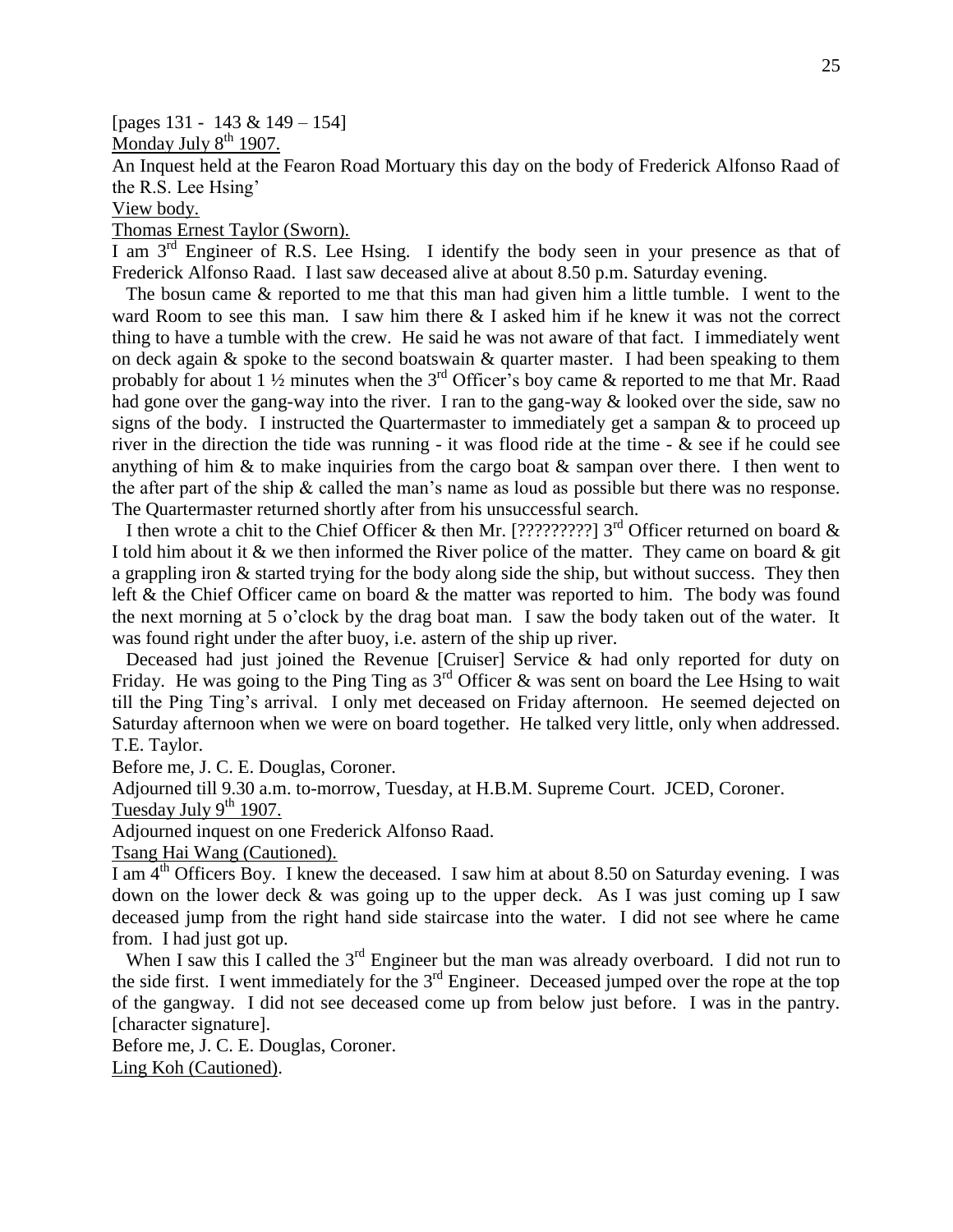I am  $2^{nd}$  Boatswain on Liu Hsing. I knew the deceased. He had only been 1 day on the ship. I was asleep on the forehatch & deceased passses that way to go to his cabin. The deceased slapped me with his hand as he passed. The deceased slapped me one two three times. I told the  $3<sup>rd</sup>$  Engineer about it. The deceased then went to the wardroom. I did not see him again after that. After that the  $3<sup>rd</sup>$  Engineer called me & told me that as he was not the Capt. or the  $1<sup>st</sup>$ Officer the matter did not concern him. I did not see the  $4<sup>th</sup>$  Officers boy come up while we were talking.

Witness here very reluctant to say anything further. And a good deal of trouble caused  $\&$ contradictory statements made before he began to continue.

While I was talking with the  $3<sup>rd</sup>$  Engineer the 4<sup>th</sup> Officers boy came up but the man was already over the side then. Then the  $3^{rd}$  Engineer told the man on watch to get a sampan & take a light.

Afterwards the 3<sup>rd</sup> Officer came on board & we let down a small anchor & pulled it to try & find the body. The body was recovered next morning. [character signature]

Before me, J. C. E. Douglas, Coroner.

Wang Ting Kang (Cautioned).

I am Quartermaster. I was standing talking with the  $3<sup>rd</sup>$  Engineer &  $2<sup>nd</sup>$  Boatswain about v8.50 p.m. Saturday evening when the  $4<sup>th</sup>$  Officer's boy came up & said the foreigner had jumped overboard. The 3<sup>rd</sup> Engineer then told me to get a sampan ready immediately & I went to get a light & we got a sampan immediately & went to search for the body. The 3rd Engineer then went to the stern of the ship & called out deceased's name. I went away in the sampan but I did not hear or see anything. It was strong flood tide at the time. [character signature]

Before me, J. C. E. Douglas, Coroner.'

Adjourned till 10 a.m. to-morrow. JCED, Coroner.

 $\W$ ednesday July 10<sup>th</sup> 1907.

Adjourned inquest on one Frederick Alfonso Raad.

Inquest adjourned till 10 a.m. on Friday next  $12<sup>th</sup>$  July 1907.

By Order. Thomas E. L. Rosser, Marshal.

[pages 149 – 154]

Friday July  $12<sup>th</sup> 1907$ 

Adjourned inquest on one Frederick Alphonso Raad, adjourned from Wednesday July  $10^{th}$ . Philip Henry Cecil Bowen (Sworn).

I am Boilermaker & Ship Builder at present employed in the New Engineering & Shipbuilding Works. I first met the deceased 2 years ago last April. He came out from home as  $3<sup>rd</sup>$  Officer of S.S. [Sandra?] Mayo of which his brother-in-law was captain. I put him up in my house till he got a vacancy in the Revenue [Cruiser?] Service. After waiting 3 months, no vacancy occurring I got him a job in the S.S. Chefoo, of which he was  $2<sup>nd</sup>$  Officer, trading between [????????] and Chefoo. He was there about 12 months. He then came back to S'hai  $\&$  joined the Chinese Merchants as 2<sup>nd</sup> Officer. He was there till he received his appointment in the Customs Cruisers. I saw him last Friday night between 7  $\&$  7.30. He came there to see me  $\&$  seemed very depressed & I thought he wanted money but he did not ask me for money & he left in about 5 minutes. He had previously borrowed money off me in small amounts but always paid them back. Previous to coming to my house he had been to Mr. Brankston's house & borrowed \$100 so I imagined he wanted more.

Deceased was known to me as a man likely to be financially embarrassed  $\&$  he was also a man of excitable temperament. I believe the deceased was partly Greek by descent. P. H. C. Bowen.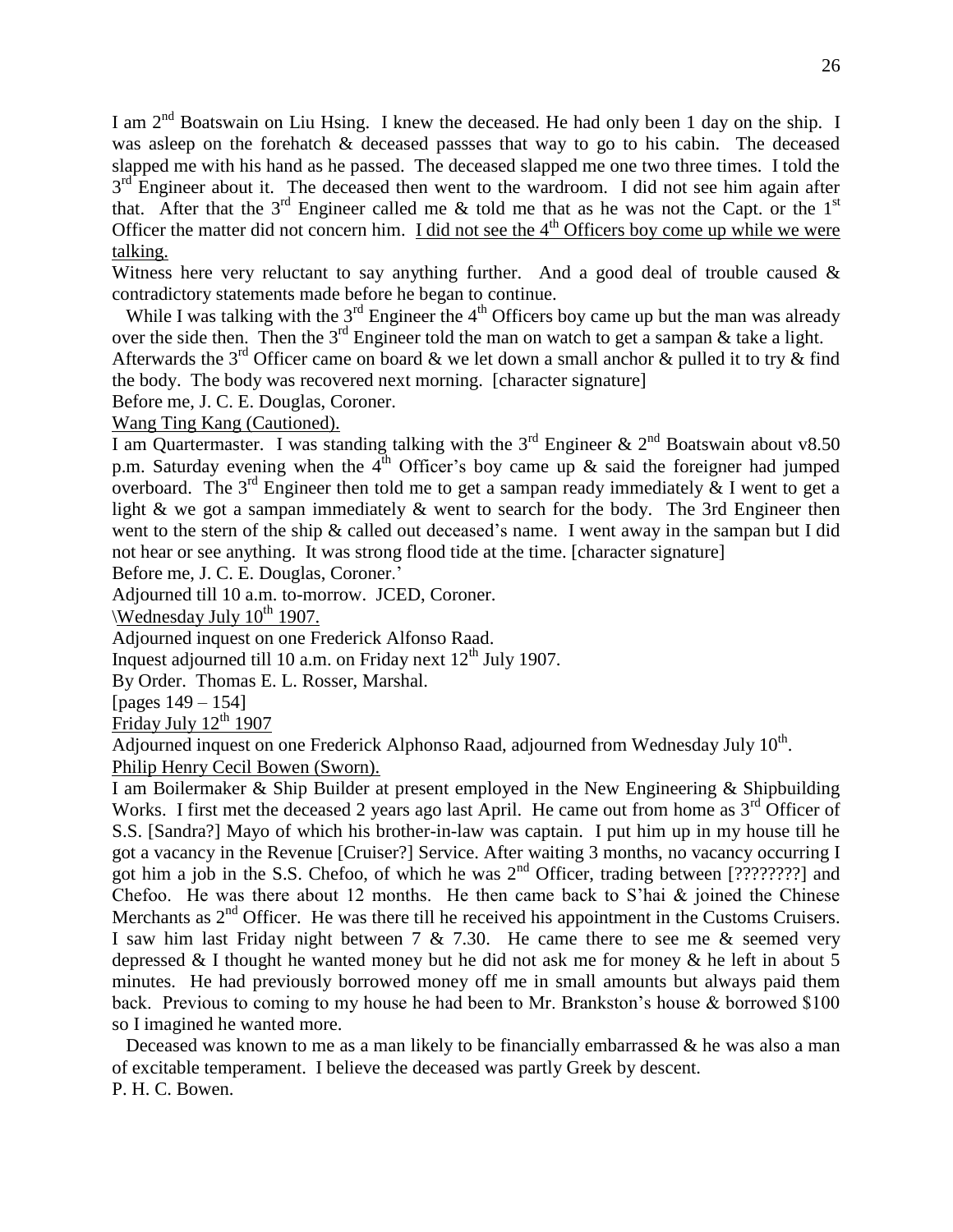Before me, J. C. E. Douglas, Coroner. Hugh Morrison Giffen (Sworn).

I am also employed in the New Engineering & Shipbuilding Works. I have also known the deceased about the same time as the last witness. I also lived for a short time in the same house with deceased & the last witness. Deceased was a passionate man over trifles. He was excitable & subject to depression. I saw him on the Friday. He seemed very depressed then but did not mention the reason. Prior to that he had talked about financial embarrassments. I do not know the state of his finances but I have no reason to believe his embarrassment was such as should have evidently depressed a man of normal temperament. Deceased was of a very generous disposition. He was extravagant in his generosity. H.M. Giffen. Before me, J. C. E. Douglas, Coroner.

Finding.

I find that Frederick Alfonso Raad came to his death by drowning on July  $6<sup>th</sup>$  1907 having voluntarily jumped overboard apparently in a state of mental excitement but that there is not sufficient evidence as to the state of Deceased's mind to enable me to say that he was insane at the time, nor is there sufficient evidence to say the exact intention with which he jumped overboard.

J. C. E. Douglas, Coroner.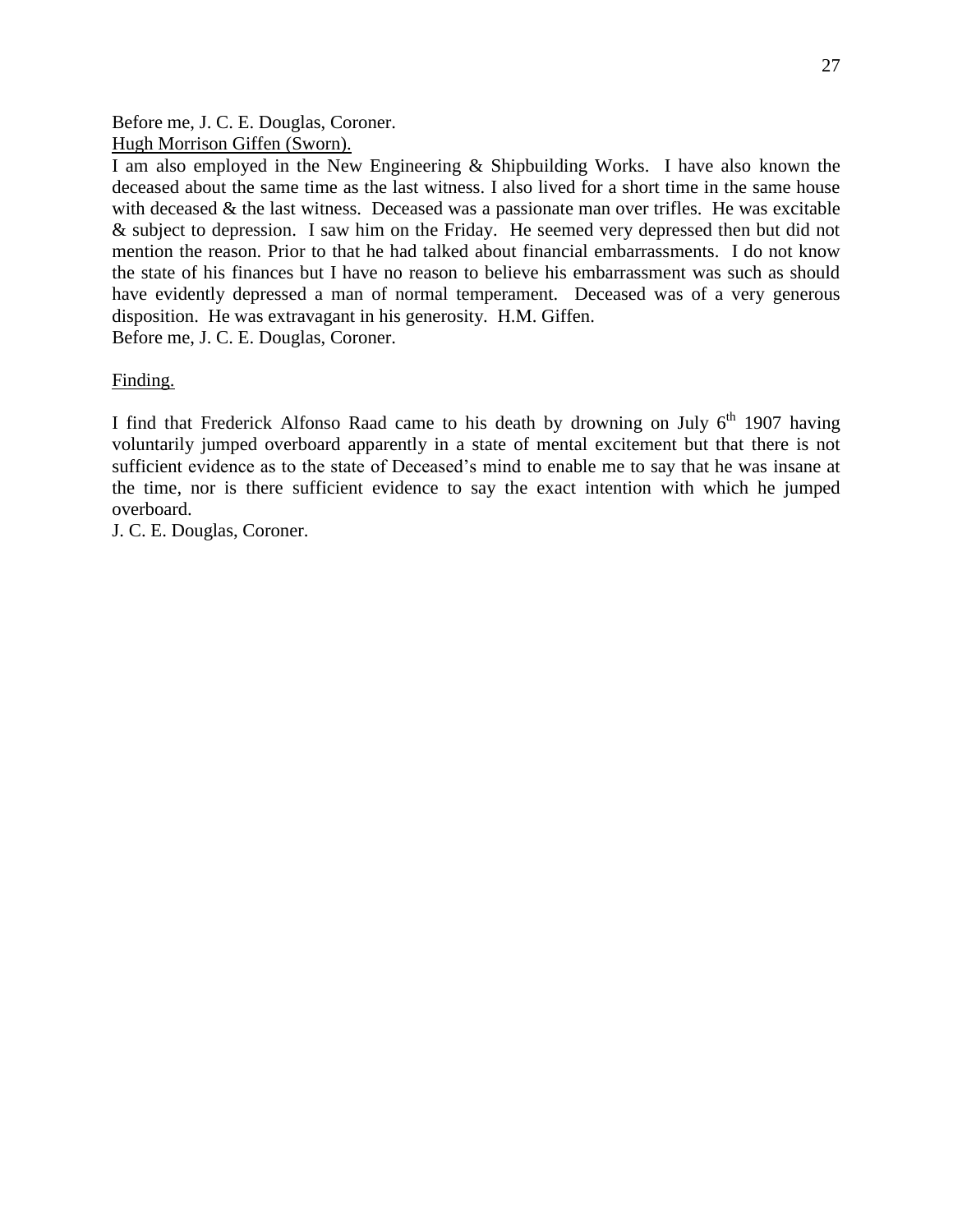#### [pages  $144 - 157$ ] Thursday July  $11^{th}$  1907.

An Inquest held this day on the body supposed to be that of Fritz Bradsch of British S.S. Tudor. Thomas Mellows sworn. I recd telephone message about 11.30 today from Sergeant Murphy of River Police that he had found the body of a foreigner [???????] to a Pontoon at International Dock – he also telephoned that a Sailor belonged to a Russian ship at International Dock  $\&$ some coolies at the Dock that body floated up a short time before the Sergeant could [????????] of native body & S Launch 'Silver' [F. Dyer] & thereby saw one of men who they can identify steal a watch & chain & some none from pockets of deceased. Sergeant C. W. Condell there to await return of [????] to search her [??] launch & arrest whoever was concerned. Sergeant McGough [??????????????????] where received at 12 p.m.

When I got to Hulk Office at 11.30 a.m. after recg report [????] body [??????????????] a letter from Mr. Rose Vice-Consul reporting a man missing from S.S. Tudor Prince [????????????????]. Nativity: German

Occup. Donkey man

Age: about 50

Desc. Short moustache beard, sloping [???], turning grey believed to have been wearing blue serge suit.

Monday July  $15<sup>th</sup> 1907$ .

Adjourned inquest on the body supposed to be that of Fritz Bradsch.

No further evidence from Police – description recd from Victor [??????] of Fritz Braasch put to Inspector Mellows. Agrees except that deceased was wearing lace-up boots made in Japan.

Charles Denis Murphy sworn. Sergeant in River Police – at 10.50 a.m. Thursday  $11<sup>th</sup>$  July I went on duty in neighbourhood of International Dock. I noticed a number of people on pontoon & on going there to enquire cause I found a foreigner floating face upwards. I made enquiries & found coolies had been robbing body- it was secured with a piece of rope. I brought the body to Fearon Road Mortuary. Charles D Murphy.

Inspector Mellows. The Tudor Prince was lying at Yangtse Wharf about ¾ mile above the International Dock.

Some parts here not legible.

## Finding.

I find that the body on which this inquest is held was that of Fritz Braasch or Bradsch a seaman on board the "Tudor Prince" who met his death by drowning on the  $8<sup>th</sup>$  inst. He was on this side of the River that evening, and probably left the Wetmore Road Jetty at between 10 & 11 p.m. to cross to his ship on the other side. How he got into the water there is no evidence to show, but I can find no evidence of foul play towards him.

 I wish to commend the conduct of Inspector Mellows & Sergeant Murphy in detecting & prosecuting the Chinese who stole a watch & chain

From the body after it had risen to the surface.

F. S. G. Bourne, Acting as Coroner.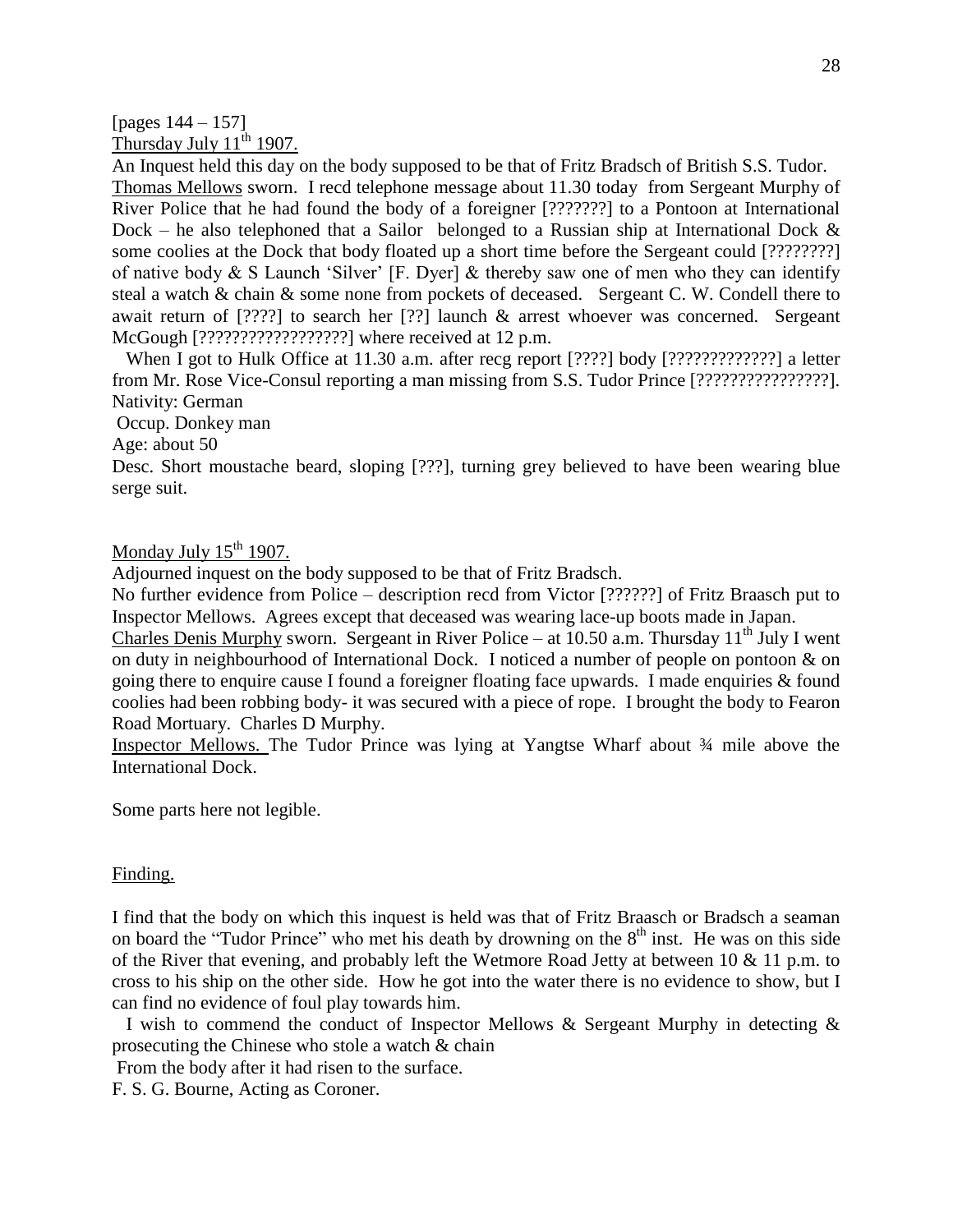[page 158]

# Tuesday August  $6<sup>th</sup>$  1907.

Inquest held this day at the Mortuary, General Hospital, on the body of one Vier Singh, No. 1 Watchman, 9 Seymour Rd.

For particulars of this Inquest see depositions on File. Two (2) men, Phula Singh and Sohen Singh, Police Constables, have been charged for that they on the  $4<sup>th</sup>$  day of August 1907 in Shanghai did feloniously kill and slay one Vier Singh.

They were committed for Trial on Thursday August 8<sup>th</sup> 1907. The preliminary examination being held at the same time as the Inquest.

Thomas C. M. Rosser, Marshall.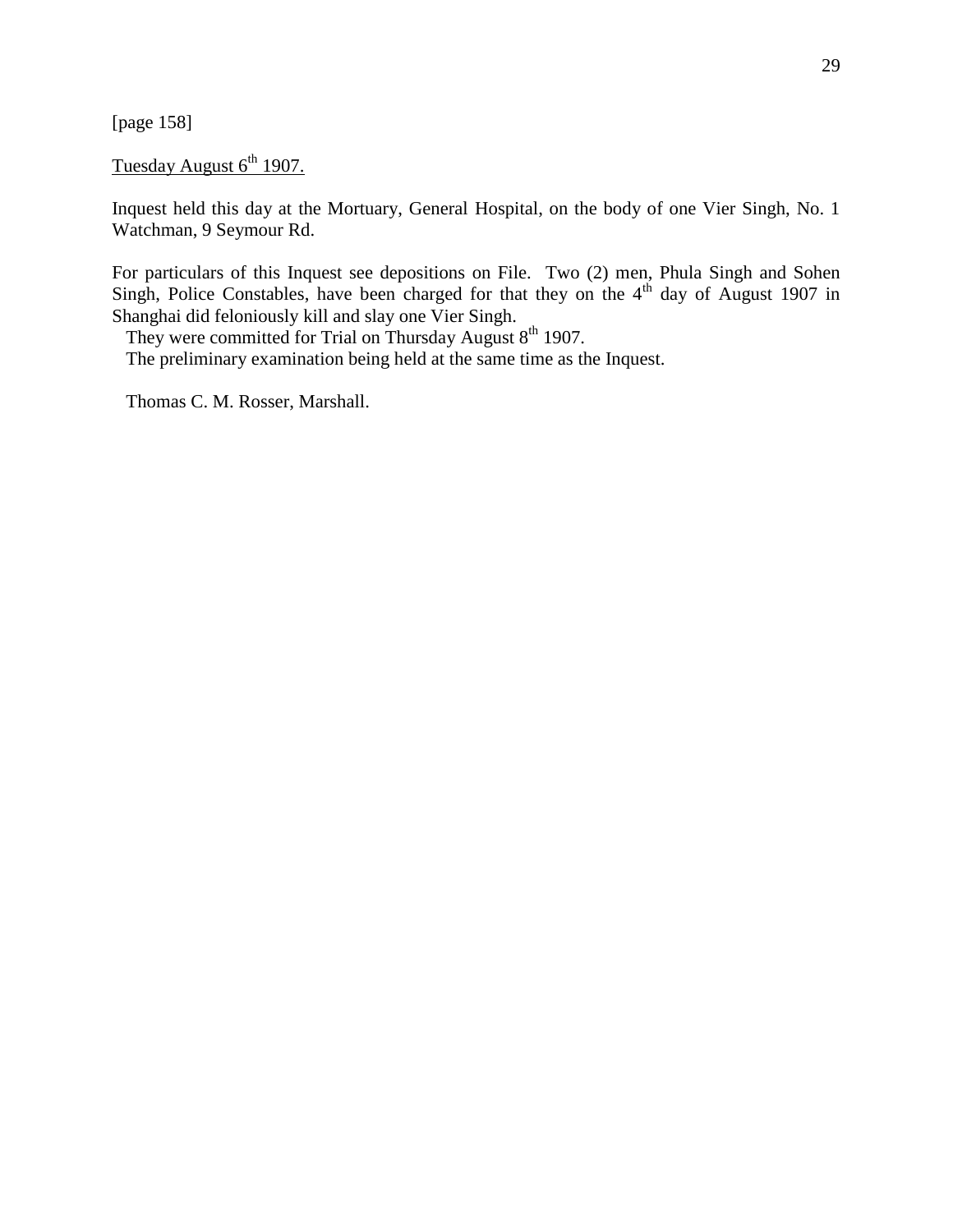[pages 159 – 160 & 178 – 188]

Friday September 27<sup>th</sup> 1907.

Inquest held this day on the body of Arthur Greene, I. M. Customs.

Body viewed.

Donald MacLennan (Sworn).

I am Tide Surveyor in I. C. M. Customs. I identify the body just seen by you in my presence ass that of Arthur Greene, known to me. Deceased was recently employed in the I. C. M. Customs outdoor staff. He left the Customs a couple of days ago. I last saw him alive about 10 or 10.30. He was then all right. I heard this morning at 8 o'clock that he was dead.

D. MacLennan.

Before me, C. J. E. Douglas, Coroner.

Adjourned till 10 a. to-morrow at Supreme Court. JCED, Coroner.

[page 178]

Saturday September 28<sup>th</sup> 1907.

Adjourned inquest on the body of Arthur Greene.

Ernest Louis Marsh (Sworn).

Registered Medical Practitioner. I held a post mortem yesterday afternoon on a body shewn to me as that of Arthur Greene. The body was that of a well built and properly nourished young man. There were no external evidences of violence nor anything to show that deceased had not died peacefully. The internal organs were everywhere apparently healthy, but it was noticeable that the blood was enormously fluid and in such excess in the lungs & cavities of the heart as to suggest the action of a narcotic poison. Examination of the contents of the stomach and of the urine by chemical tests confirmed this by showing the presence of traces of morphia. I also examined a tumbler which I was [told?] was near the bed where deceased lay & which had evidently been used by deceased recently. The remaining contents of this tumbler gave the tests for morphia. I am of opinion that death was due to an overdose of morphia.

There was no smell as if from any opium preparation  $\&$  I saw no signs of hypodermic injections under the skin. Ernest L. Marsh.

Before me, C. J. E. Douglas, Coroner.

Adjourned till Monday at 10 a.m. JCED, Coroner.

Monday September  $30<sup>th</sup> 1907$ .

Adjourned inquest on the body of Arthur Greene.

William Lloyd (Sworn).

I am tide waiter in the Customs. The deceased was well known to him. I had known him the last two years. I last saw him alive about 7.30 on Thursday evening. He was then in his room & in bed. He had not been well for some time. He was worried and could not get any sleep at night. The room was dark when I went in so I struck a light & he woke up. Seeing he was asleep I told him I would come in later & so bid him good night & went out.

 I know that for the last 2 months the deceased had been in the habit of taking sleeping draughts. He had a small Japanese bottle of morphia in his room  $\&$  he had been taking this. I told him he ought not to as he did not know how much to take. It was not English morphia but had a Japanese stamp on it. William Lloyd.

Before me, J. C. E. Douglas, Coroner.

Leif Due (Sworn).

I am tide waiter in the Customs. I knew the deceased. I had known him for about a year. I saw him between  $4 \& 5$  on the evening before his death. He was then in his room. I had a long talk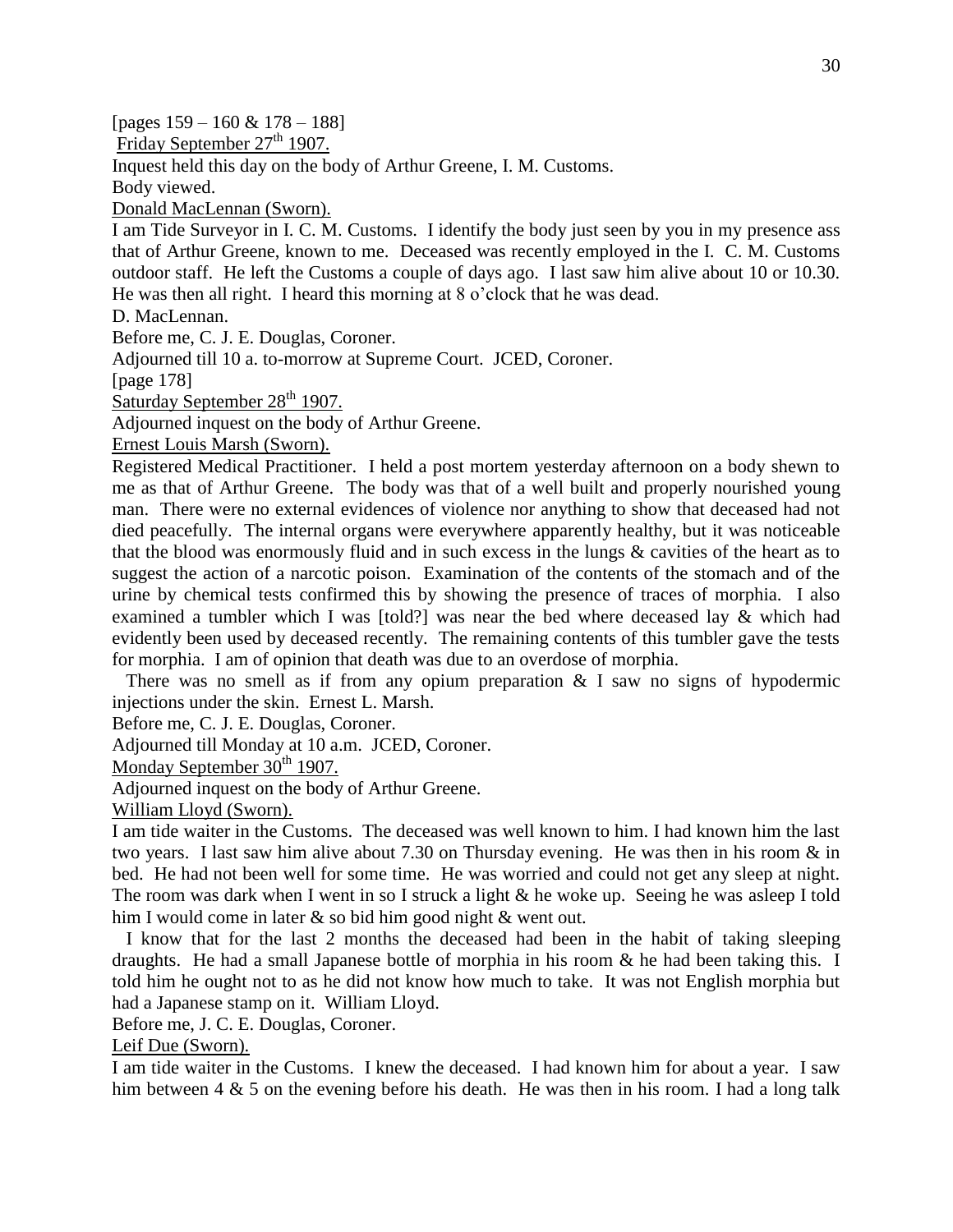with him about what he was going to do when he left the Customs. He told me he did not feel well & wanted to go to bed, so I left about 5 o'clock. I went to his room next morning about 6.30. I had been asked by some friends of his to give him some money & that is why I went in. As he was seemingly asleep I would not wake him up but left the money on the table in an envelope. When I came down to the Custom House at 7 o'clock I asked Mr. Lewis who was going off duty to go in & see Greene and if he was awake to give him the money.

 The deceased had not been well lately. He had told me twice before that he had taken some morphia. He told me he could not get a proper sleep. I told him to be careful with morphia & rather to use something else. Lief Due.

Before me, J. C. E. Douglas, Coroner.

# Albert Ferns (Sworn).

I am Tide waiter in the Customs. I knew the deceased. I went into deceased's room on the morning of the  $27<sup>th</sup>$  about 10 minutes to 8. I went in on purpose to give him a letter that was on the table. Seeing him asleep & very bad as I thought I immediately to the Mess Room & asked Mr. Harris if he would go up  $\&$  see Mr. Greene as I thought he needed medical attendance. Subsequently Dr. Cox was called & the man was found to be dead.

Margin Note: report by Dr Cox to Coroner – Found he was dead, probably 2 hours - no marks of violence. Body recumbent in position of rest. JCED.

Before me, J. C. E. Douglas, Coroner.

Walter Kennerley (Sworn).

I am Det. Constable. I was calked in at 8.40 a.m. on the  $27<sup>th</sup>$  inst. b y tel. I went to Room No. 24 in the Customs Quarters. Dr. Cox was there at the time. He pronounced the man dead. He was laying in a natural position partly on his right side. He was quite warm & the Dr. said he had not been dead more than an hour or so. I afterwards searched the room & found in the Wash[???] and bathroom a tumbler apparently been used very recently. I also found in a small box a small pair of scales as used by a chemist. That glass was the one taken by Dr. Marsh. On inquiry at O'Brien Twigg the Chemist I found that on Sept.  $6<sup>th</sup>$  deceased had purchased a sleeping draught. W. Kennerley.

Before me, JCED, Coroner. Age deceased stated to be 29.

## Finding.

I find that Arthur Greene came to his death on the morning of the  $27<sup>th</sup>$  day of September 1907 and that the cause of death was an overdose of morphia accidentally taken apparently as a sleeping draught.

J. C. E. Douglas, Coroner.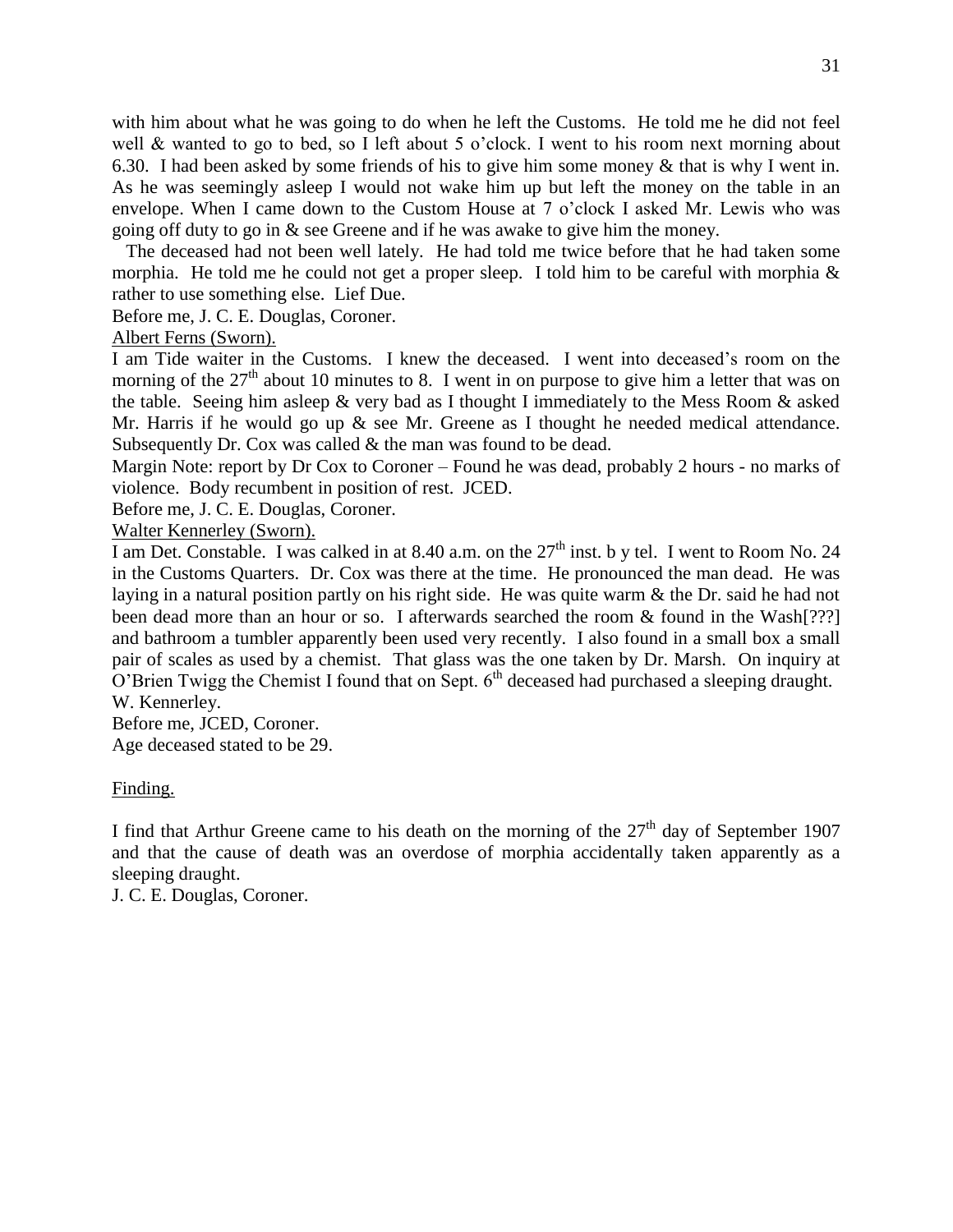## [pages 161 – 172 & 173 – 177] Friday September  $27<sup>th</sup> 1907$ . Inquest held this day on the body of one Henry Edwards. James Park (Sworn).

I am Engineer Draughtsman employed at the Shanghai Dock & Engineering Company. I identify the body just seen in your presence as that of Henry Edwards known to me. Deceased was employed as an Electrical Engineer at the Old Dock. I last saw deceased alive at 25 minutes to 5 o'clock. We went up in a launch to the China Imperial Paper Mill Co. he to test the efficiency of the electrical plant  $& I$  to take particulars of the steam plant, engines  $&$  boilers. I had as an assistant Mr. Clements. We started to come back about 5 minutes passed four. As we came opposite Tew Kadoo Dock the pressure from the bottom boiler in the launch dropped to 80 lbs. Mr. Edwardes was anxious to get back to Shanghai. He went aft to the boiler room & got the fireman to stoke the boiler to raise the steam to 110 lbs & open the engines fully but that time – a quarter of an hour after he left me – we were opposite the Kung lee Yuan wharf. Mr. Clements who was assisting me wanted to get off at the Kunglee Yuan Wharf. He wanted to get on to the Kiang yue. She was along side. He got off, when the launch again started, and at that time Mr. Edwardes came from the boiler room to the forward part of the launch. I did not see what happened nor did I hear any thing. In the fore part where I was with the laodah it is not possible to see what happens behind one. The first I knew that anything had happened was when the fireman & the electrical fitter came forward & told me "have gone downside." I did not know what he meant. He did not call out to stop the boat. It took me about 30 seconds to find out what had happened. I then told the laodah to turn the launch round about. In the wake of the launch was a big sampan but I did not see anything though we patrolled up & down for about 10 minutes. We then went at once to the Police Hulk. The Sergt. Gave orders to get the [G????] with the grappling irons. I then went & reported to Mr. Mackenzie, the Manager of the Old Dock. He sent another launch  $\&$  we patrolled the place  $\&$  the body was recovered at quarter past six. When the body was recovered Mr. Turnbull in charge of the other launch directed it to be taken to Cadmus. During the journey we started artificial respiration & continued on our arrival at Cadmus for an hour & five minutes.

#### By the Coroner.

(Describes nature of launch). Plan out in. The free board round the side of the launch communicating between the fore part where the laodah is and the way down into the Engine room at the stern is about 6 inches wide & there is a rail along the top of the housing but there is a part where the housing comes down over the free board a breadth of about 5 inches. At this point it would be possible to fall over the part coming over the free board, if one had not a grip of the rail!

I had known the deceased for 3 years  $& 2$  months. He told me that at home he could swim a little, a very little, but I have never heard of him swimming in Shanghai. He was about 27 years of age. James Park.

Before me, J. C. E. Douglas, Coroner.

## Alan Grant Eastment (Sworn).

I am the Doctor non board H.M.S. Cadmus. I got back on board my ship just about quarter past 7. I found that my Seward & four or five blue jackets helping him doing artificial respiration. I examined the body but could find no signs of life. They kept it up for about half an hour after I got there when I saw it was no good. The body had the appearance of one who had been drowned. I did not see any marks on the body. I took the blankets off and had practically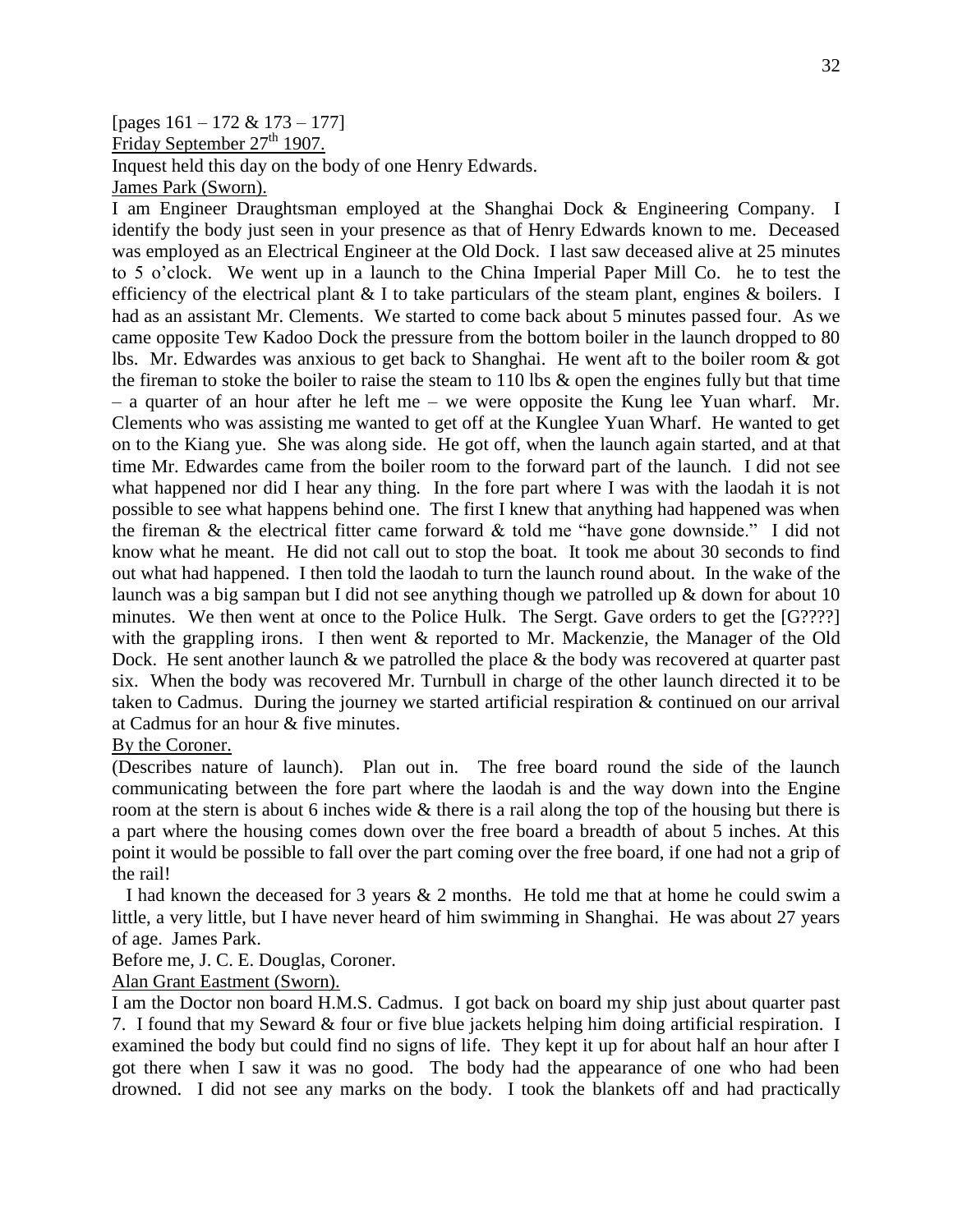boiling water applied over the region of the heart on the chance that the shock might stimulate the action of the heart. I saw no marks on the front of the body or on the face.

A.G. Eastment.

Edward Joshua Wyse Clements (Sworn).

I am employed in the Old Dock. I have heard Mr. Park's evidence. I went up with him in the launch & got off on the way down on to the Kiang Yue at Kunglee Yue Wharf. Just before I got off I saw Mr. Edwardes sitting in the Engine Room through the small window from the fore part where the laodah steers. I went on board the King Yue & when I got up to the top deck (the launch had started by this time) Mr. Edwardes was coming out of the Engine Room. He was just coming out of the door coming round the corner to get up to the free board. I waved to him & he returned it. As soon as I waved I saw him start to walk along the edge going forward  $\&$  I then turned to speak to one of the Engineers in the ship. As I was speaking to him the  $2<sup>nd</sup>$  Officer came running to me & said my friend had dropped overboard. I immediately ran down stairs and there as a cangue boat close under the guards of the paddles. I thought he might have got under the paddles  $\&$  looked out for him there. I opened my coat  $\&$  vest ready to go after him if he appeared but he never appeared. I then joined Mr. Park in the launch  $\&$  we hovered about for 10 minutes but there was no signs.

 I have heard the rest of Mr. Park's statement & I confirm it. I would add that from the position where we found the body only about 20 feet from where he must have fallen overboard, I think he must have stuck in the mud. It is I should say about 17 to 20 feet deep there. He must have fallen off the port side of the launch, the side nearest the Kiang Yue. The body was found only about 40 feet from the Kiang Yue. Edward J.W. Clements.

Fritz Oscar Petterson (Sworn).

Sergt. River Police & I rook the drag boats & recovered the body. I did not see any marks on the body. F. O. Petterson, Sergt. R.P.

Inspector Mellows states that there are two small marks on the back of the neck but only slight ones. They might have been caused by the screw.

Adjourned till 10 a.m. to-morrow at H.B.M. Supreme Court. J. C. E. Douglas, Coroner. Saturday 28<sup>th</sup> September 1907.

Adjourned inquest on the body of Henry Edwardes.

Chang Hang Chiang (cautioned).

I am foreman on Farnham Boyd steam launch. The day before yesterday went up river with the foreigners & in coming back launch stopped at the S.S. Kiang Yue at Kung Lee Yuen Wharf. One foreigner got off & launch started again. There was another foreigner who is now dead down in the engine room. As we left the Kiang Yue this foreigner went out of the engine room. I did not see what occurred as I was putting coal. All I saw was foreigner go out. He gave me \$20 cumshaw. X.

Before me, J. C. E. Douglas, Coroner.

Pan Ah Yue (cautioned).

I am electrician. I was sitting in launch with fireman. After leaving Kiang Yue I saw foreigner who had been attending to steam go out of Engine Room. When he walked out of Engine Room he walked along the side to about amidships when he fell down. I did not see how he fell down. I only saw him in the water. Then I called out. I told engine to stop. At the same time there was a sampan astern  $&$  I called out to him to pick up the foreigner. The sampan man turned round  $&$ tried to get hold of the foreigner but missed him  $\&$  he went down  $\&$  did not come up again. The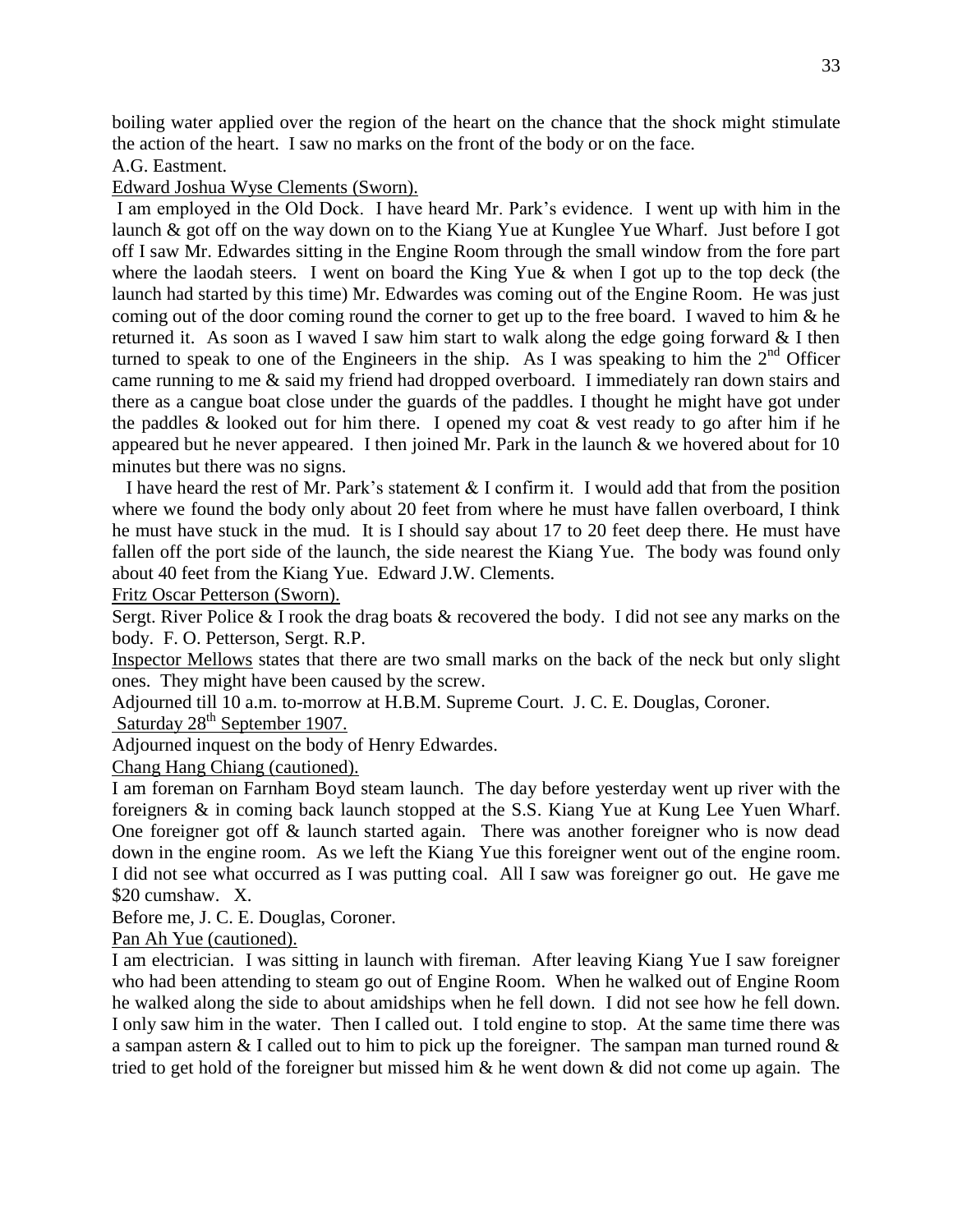sampan was only a short distance off. It was a loaded sampan. I only saw the foreigner in the water for a very short time. O+ (mark).

Before me, J. C. E. Douglas, Coroner.

James Park (Recalled).

Deceased was fully dressed in a blue suit & with shoes on when he went over board. He never did any [?] in Shanghai. He mentioned an occasion to me at home when he fell into the water & swam a short distance.

# Finding.

I find the deceased Henry Edwardes came to his death on the  $26<sup>th</sup>$  day of Sept. 1907 by drowning through accidentally falling over board from a steam launch. J. C. E. Douglas, Coroner.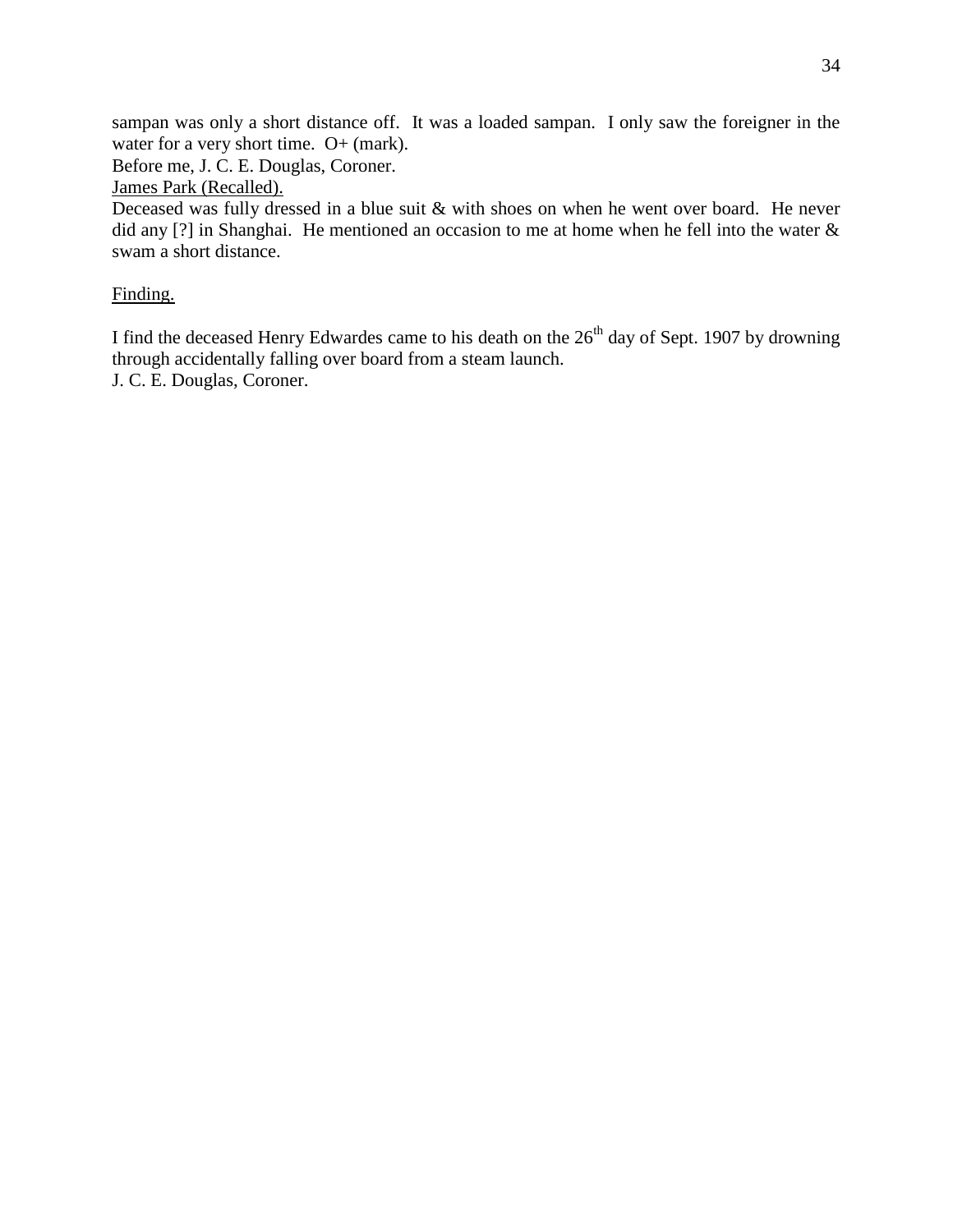[pages 189 -203]

Saturday 5<sup>th</sup> October 1907.

Inquest held on the body of Sydney Edward Moutrie at 19 Yates Road.

Inquest opened. Adjourned to view body.

Walter Frederick Harris (Sworn).

I identify the body just seen by you in my presence as that of Sydney Edward Moutrie. I am uncle of the deceased. I live in this house with the deceased  $\&$  his mother  $\&$  I share a room with the deceased.

 I was at home last night & so was the deceased. After dinner we came into this room at 9 o'clock. Mrs. Moutrie said could (sic) night to us & retired. I read here till 10.30. The deceased also remaining with me, but he was not reading which is rather unusual & I thought he looked a bit depressed but I made no comments at the time. I retired wishing him good night at 10.30. I saw nothing more of him till when I woke this morning at 7 he was sleeping in his bed as usual. I got up & had my bath & returned to the room & Mr. Moutrie must have left his bed by another door as I came in the room, presumably to take his bath.

 I came down as usual at 8 to take breakfast & remarked to his mother that I had not seen Sydney to speak to. Whereupon we both went up stairs thinking there was something amiss. We found the spare bedroom & bath room door with both doors locked. On calling in we received no answer. I sent for a ladder, to see into the room through the windows over the door. The coolie looked through & said he was on the bed with plenty of blood. The coolie got into the room by that window & opened the door. We found the body on the bed bleeding from a wound in the right temple. He was lying diagonally across the bed with his legs over the side  $\&$  with this revolver under the right knee, the right hand by its side. I at once telephoned for Dr. Jackson who arrived with his brother & subsequently also arrived Dr. Hanwell.

 The deceased was 24 years of age. He has only been out from home not quite two years. The deceased has been here all the summer but he had not been ill at all, not so as to be attended by the doctor. The deceased frequently complained to me of suffering from depression. He has particularly complained of being depressed in the morning and more so frequently

 I have ascertained from the boy that after I went to bed last night deceased went out & did not return till 12.30. [Margin Note. No. 1 Boy called & confirmed this.] The coolie let him in. This is a most unusual thing for him to do. It was raining heavily last night. Walter F. Harris. Before me, J. C. E. Douglas, Coroner.

Adjourned till 10 a.m. on Monday at H.B.M. Supreme Court. JCED, Coroner.

Monday 7<sup>th</sup> October 1907.

Adjourned inquest on the body of Sydney Edward Moutrie.

John William Jackson (Sworn).

I am registered medical practitioner. I was summoned by telephone to No. 19 Yates Rd on Saturday morning at a few minutes past 8 o'clock. On being shown into the room where Mr. Moutrie was I found him lying on the bed on his back slightly inclined to the right. He was lying obliquely in the bed with his legs projecting slightly over the right side of the bed. His head was resting on the pillow & turned markedly to the right. There was considerable quantity of blood showing on the right shoulder & round about there.

 Examining the head I found a small star shaped wound situated 2 inches above the top of the right external ear & about ½ inch in front of that line. There was considerable haemorrhage coming from the wound, also some brain matter. On the other side of the head there was a rounded tumour situated immediately in front of the upper half of the left external ear. In this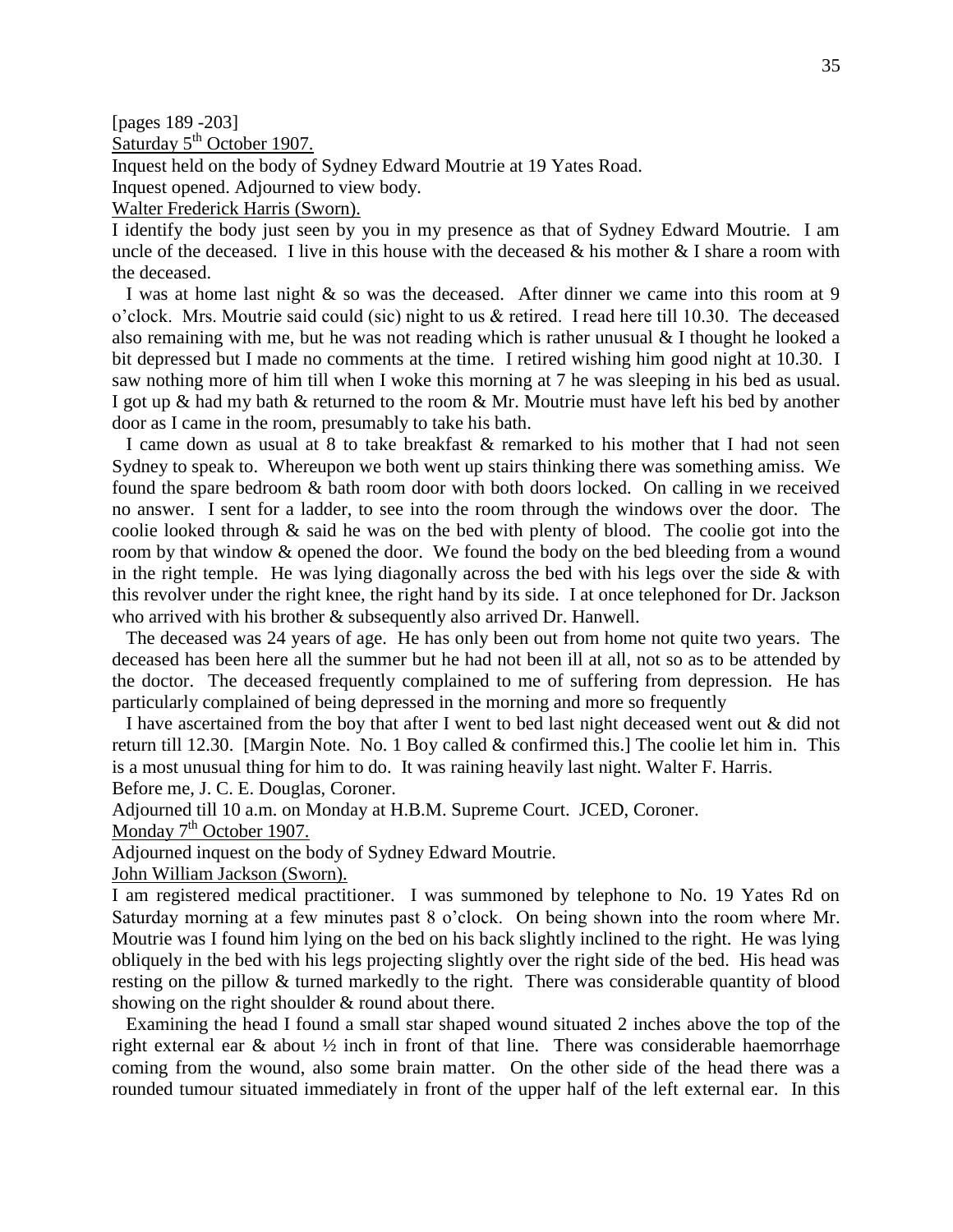tumour one could feel what might be sharp spiknals of bone. There was no external wound there. The patient was unconscious & made no movement whatsoever, & rapidly became worse & died within an hour. I saw the revolver there with which deceased was supposed to have inflicted the wound.

I have been the medical attendant of the family for the last year  $\&$  occasionally before in my former partner's absence. I was acquainted with the deceased, but I never attended him officially. I should say deceased was of a neurotic temperament distinctly. I should say he was a man who would be likely to be subject to fits of depression. He was I believe a clever fellow of rather a refined artistic temperament. In my opinion with that sort of temperament things which are apparently most trivial to other people might disturb their nervous balance.

 The general vitality of people is lower in the early morning than at any other time but I am not prepared to say that people who suffer from nervous depression or nervous disorders of any sort are always worse in the early morning.

 I define insanity as "any variation of the normal mind." A man's mind & his nervous system are intimately connected & any serious disturbance of the nervous system affects his brain power & ultimately his mind. People of very high nervous temperament particularly when they are young are very likely to go off their nervous balance. In health as a man matures his nervous system become more staple.

 I have had no personal experience of a case of suicide committed on the spur of the moment from no apparent cause, but such cases are quite common. JW Jackson.

Before me, J. C. E. Douglas, Coroner.

#### Arthur Dallas (Sworn).

I am sole member of the firm of [St.] Kingon & Dallas. I was well acquainted with the deceased & he has been working in my office since April last. The office hours the deceased kept were from 9 to 5 with of course an interval for tiffin. The deceased was also studying Chinese in the early morning and was also taking part in the S. W. C. performance [????] "The Red Robe" and attending rehearsals after dinner. In the last few weeks deceased did not appear to be in his usual high spirits. He seemed rather depressed. I spoke to him about it & he said he was all right. It most certainly occurred to me that he was possibly over taxing his strength. I believe he dropped the Chinese while the rehearsals were going bon. Arthur Dallas. Before me, J. C. E. Douglas, Coroner.

#### Finding.

I find that the deceased Sydney Edward Moutrie committed suicide on the 5<sup>th</sup> October 1907 whilst in a state of temporary insanity.

J. C. E. Douglas, Coroner.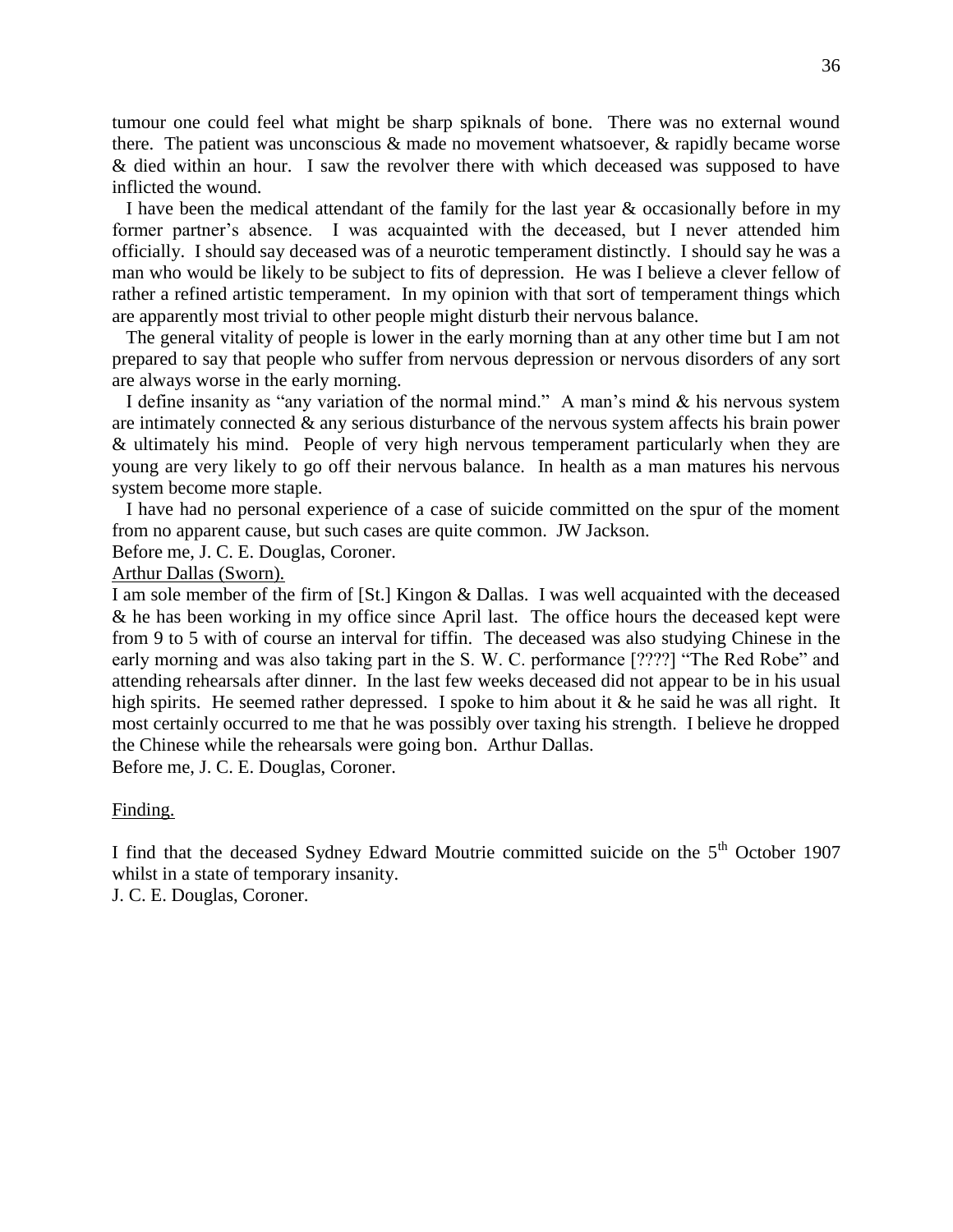[pages 204 - 283]

October  $19<sup>th</sup> 1907$ .

Inquest held this day at the Fearon Rd Mortuary on the body of one Herkor, Indian Woman, wife of Surgan Singh. [alias Varian Singh]

View body.

Surgan Singh in custody present.

Harman Singh (Sworn).

Police Inspector. I identify the body just seen by me in your presence at that of one Herkor, wife of Surgan Singh. Surgan Singh entered the Police on Sept.  $25<sup>th</sup>$  & resigned on October 5th. He had a discharge with the name of Surgan Singh. Harman Singh.

Surgan Singh. No questions.

Before me, J. C. E. Douglas, P.M.

Harman Singh, Police Interpreter, sworn to interpret for information of Surgan Singh.

Douglas John Leiper (Sworn).

I am 1st Officer of the S.S. Shaohsing belonging to Messrs. Butterfield & Swire. I was on board yesterday afternoon between [1?]  $& 7$  o'clock, the steamer lying at the French Bund. About 6.15 I received a report fro, the No. 2 Compradore. In consequence of that report I went down in the hold to see what was the matter. When I got there I saw the Chinese struggling with one of these two men (Isser Singh & Molah Singh). I think this is the man they were struggling with (points to Isser Singh) but I could not be sure. The body of the woman was then pointed out to me. I felt her & as far as I could judge she was dead.

 I then went over to the office & telephoned for the police. Before going I put the man whom the Chinese were holding in irons. When I came back I saw the other of the two men there  $\&^*$  I also put him in irons.

The French police came first  $\&$  took these two men  $\&$  on the way they met Det. Fitzgibbon  $\&$ handed them over to him. My ship is leaving now & I will not be back for fourteen days.

D. J. Leiper.

Surgan Singh No questions.

Before me, C. J. E. Douglas, Coroner.

Cha Sing Chee (Cautioned).

No. 2 Compradore on the Shaosing. I went  $\&$  made a report to 1<sup>st</sup> officer last night just about 6.15. I told him what the stevedore had told me. The stevedore told me that some one had been killed. I went first to the  $1<sup>st</sup>$  Officer. [character signature]

Surgan Singh No questions.

Before me, C. J. E. Douglas, Coroner.

Kwok Ka (Cautioned).

I am stevedore. I was attending to the S.S. Shaohsing last night. I was in charge of No. 3 Hatch. At first I did not see the Indians but afterwards there were three Indians there. These were the three men (points to Molah, Isser & Surgan).

 I saw Molah Singh bringing something out of where he sleeps, an empty water tub I think, so I caught hold of him thinking he was stealing. Then I went in & saw the woman lying on the bed with blood on the floor  $\&$  then some other coolies caught hold of that Indian (Molah) and would not let him go. Then I told the second Compradore about it.

 I did not hear or see any thing how the woman was killed, but when I caught hold of the man he was in a hurry to go away. I did not see that man (Surgan Singh). He had already gone away. Then the  $1<sup>st</sup>$  Officer came down. [Character signature]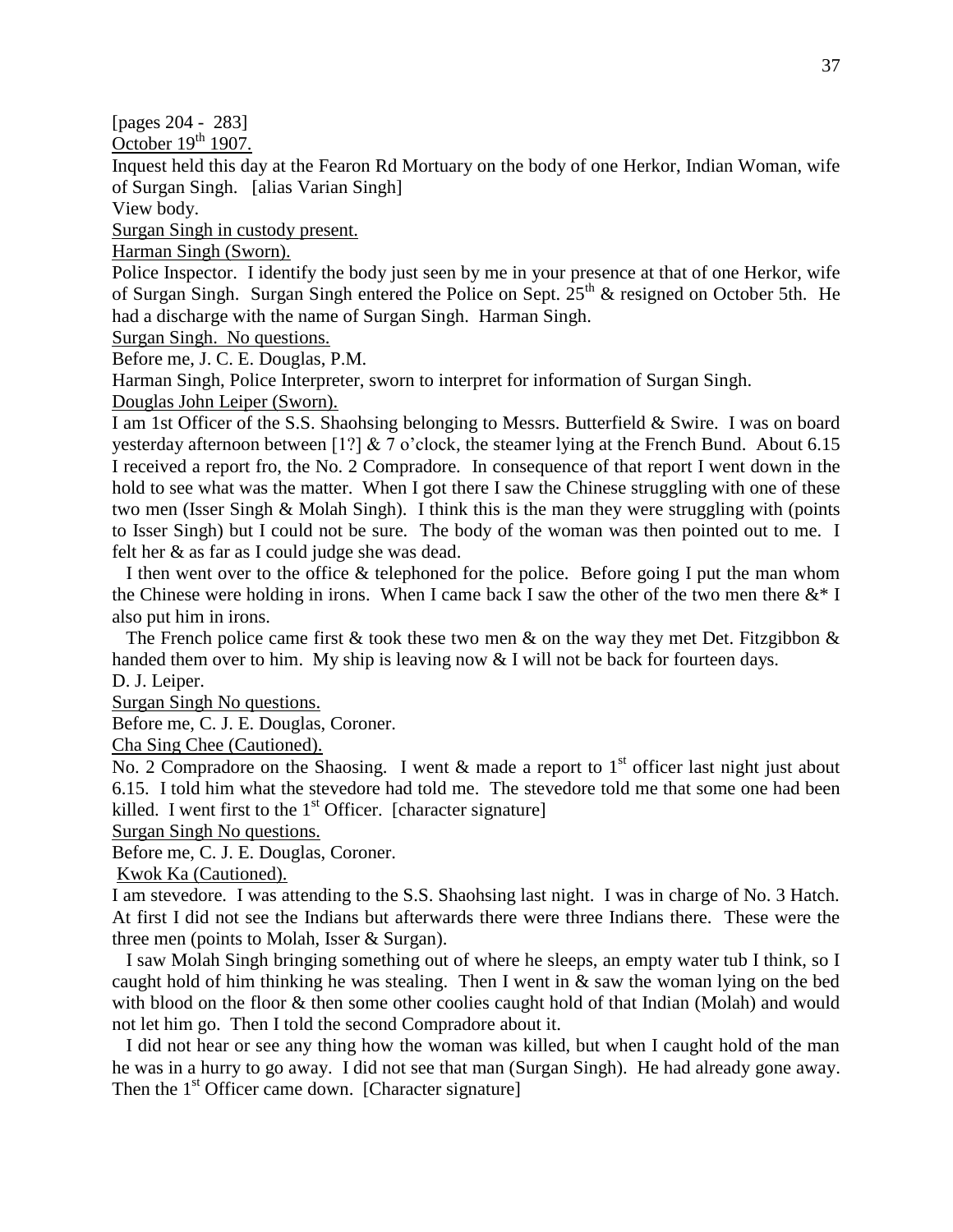Surgan Singh No questions.

Before me, C. J. E. Douglas, Coroner.

Ching Sing Chee (Cautioned).

I went on board the S.S. Shoahsing yesterday afternoon about 3 p.m. to take a passage to Canton. I am a Wuchau man, and I am going down to Canton in the hopes of getting a post there with the Salt Commissioner.

I was sitting in a bunk on the lower deck last night about 6 o'clock. I saw three Indian men  $\&$ one Indian woman opposite me. I was lying down in the bunk smoking opium. I saw that two of the Indians wore black clothes & one wore white clothes. These are the three man, those two in black clothes (Molah & Isser) and this one in white clothes  $*(Surgan)$ . These two went out (Molah & Isser).

[At this stage the witness practically declined to go on giving any intelligent story.]

Adjourned till 10 a.m. on Monday. JCED, Coroner.

Monday 21st October 1907.

Adjourned inquest on the body of one Herkor Indian woman.

Ng Tal Shang sworn to interpret [???].

Mullah Singh (Sworn).

I was Warden in Municipal Gardens & I was sick for some time & Dr. Stanley said I had better go back to India. I took a passage in the Shaoshing. I am very sick & I get fever every night. I went on board with my friend Isser Singh.

 I went on board at 3 p.m. & asked some Chinese when the ship was going away. They told me it was going away soon so I took my food stuff with me & went on board. The place was full & I could not find any place. Then the Chinese pointed out a place where were some of my country men. So I went there. There was a crowd of Chinese there just at the time I got to the place. I saw the accused Surgan Singh striking something on the bed. I could not see properly what was on the bed. There was a crowd of Chinese there. I went back to the wharf to get my things. I went back then in a hurry. Nobody stopped me at that time. I went to the wharf  $\&$  got my things & got them on board. When I was going back into the ship with a bag of flour this man, Surgan Singh, met me in the gangway. He was leaving the ship. He was running. I went on board  $\&$ put that bag of flour where I had already put a tin. I intended to go back to the wharf to get my heavy box. Then the Chinese stopped me. I knew nothing about it. I only wanted to go on board. The Chinese got hold of me, stopped me & tied my hands at my back.

 I told them that I had nothing to do with it, that the man had run away already but they would not hear me. I could not talk English or Chinese. About 8 or 20 minutes afterwards accused came back with Jemadar Warung Singh & Harman Singh. After this the French Police came on board & handcuffed me & the accused. When I told them that this man, Surgan Singh, had committed the murder they took the handcuffs off me  $\&$  handcuffed the accused. Then I  $\&$  the accused & Isser Singh were taken to the Central Station.

By the Coroner.

Q. When you came on board & saw Surgan Singh beating something on the bed, did you think anything serious was happening or did you think it was a matter of no importance.

A. It was dark & I could not see exactly what was happening. It did not enter my head that murder was being committed. I was only there about two minutes.

Q. Were there any cries?

A. No, there was no noise of crying.

Q. Could you see if Surgan Singh had any instrument when striking?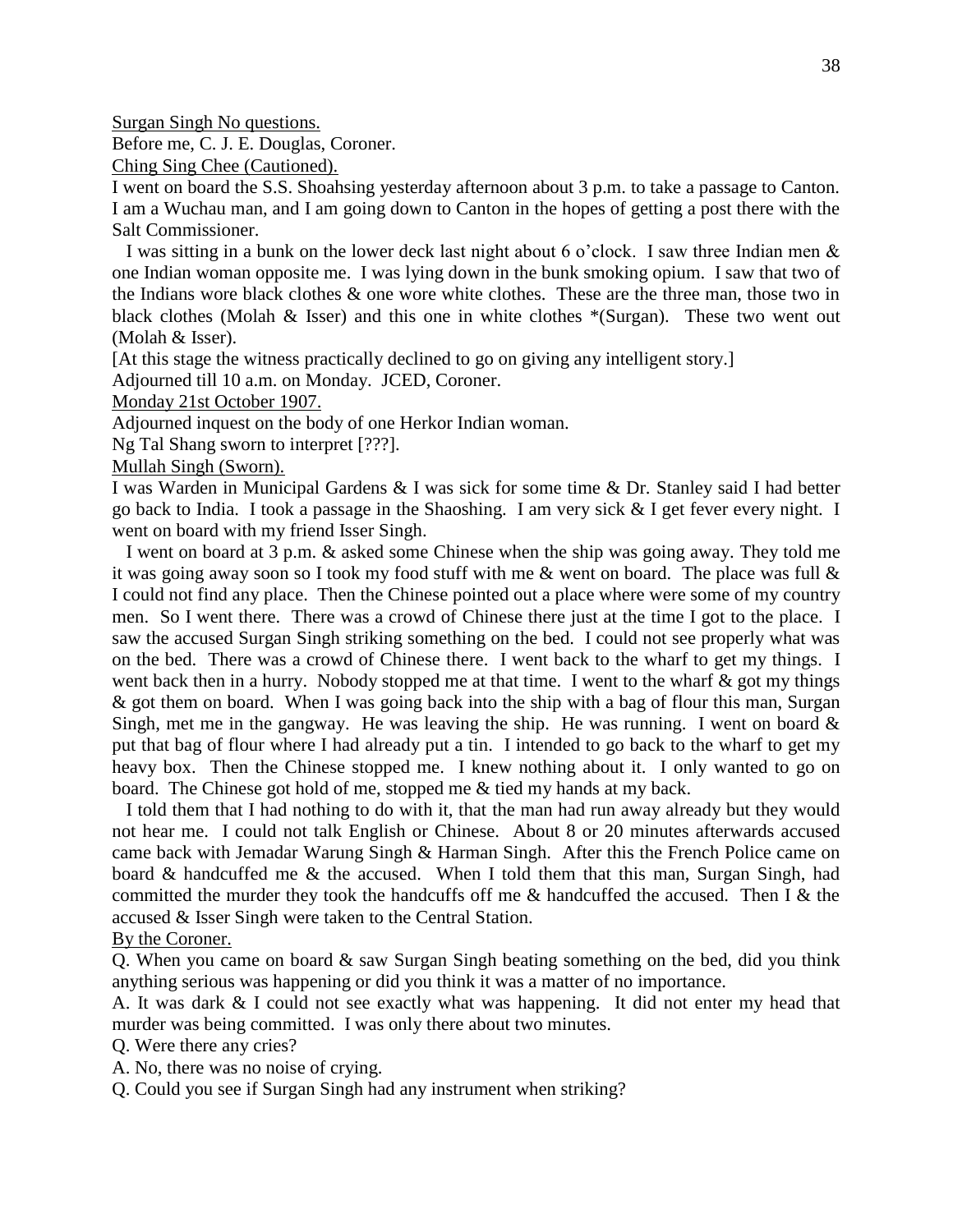A. he had something black in his hand. I could not see if it was a bottle or a chopper.

Q. By the time Jemadar Singh & Narman Singh arrived had the first officer come down & put handcuffs on?

A. I do not recognise the officer. The first time I was tied up by the Chinese with my turban & after that the French Police .came & put handcuffs on me.

Witness continuing his reply to the Coroner.

Surgan Singh came back at the same time as Jemadar Warung Singh. I had no watch. I don't know how long it was. When I turned to one side they slapped me on one side of the head  $\&$ when I turned to the other they slapped me on the other. I do not know how long it was before Surgan Singh came back again. I lost all my stores when they were beating me. I lost my head.

Q. Are you quite sure it was Surgan Singh you saw beating some thing on the bed?

A. I am quite sure. How can I tell a lie when I have already sworn on my good [word?]. Continuing.

I had never seen Surgan Singh before that day.

Q. How was he dressed?

A. When he was striking he had the khaki dress on, but when I met him he had on the same as he has on now. [Signature]

Before me, J. C. E. Douglas, Coroner.

Surgan Singh is asked if he has any questions to put. Is carefully warned not to say anything that may criminate himself.

Says: This man belongs to Amritsar & the people of Amritsar & I belong to Ferozepore & the people of Amritsar & Ferozepore always have spite against each other.

Before me, J. C. E. Douglas, Coroner.

Isser Singh (Sworn).

I came here on the  $[1<sup>st</sup>]$  of this month to get employment & lived at the Gurdwara. I could not get any employment so I was going back to Hong Kong. I took a passage in the Shaoshing. I went on board at 5 p.m. I went with Mullah Singh. Mullah Singh went on board & left me with his luggage. Mullah Singh went on board first with a bottle & a bucket of potatoes & then he came back to fetch a bag of flour. When Mullah Singh was going on board I saw this man, Surgan Singh, coming away from the ship. After Mullah Singh had taken the bag of flour on board he did not come back. I waited a little time with the luggage & after a little Chinese came & took away the [????] & tied my hands behind my back. I had nine dollars in my pocket & they took it away from me. Then they took me on board ship. There were some foreigners there. Then I was taken to the Central Police Station.

Accused had no questions: - "I will make my statement later on. His + mark.

Before me, J. C. E. Douglas, Coroner.

Bazzar Singh (Sworn).

I am employed by some Chinese in Foochow Rd as watchman. I do not know the woman Herkor. Whenever an Indian woman sees a man she covers her face with her veil.

 I know Surgan Singh. I have met him some time on the Road & some time when I was on duty. One time he came to the alley way where I do duty with his wife but I did not see her face. At that time he asked me to get him some employ. I told him I knew of none but if I heard of any I would recommend him. I know Surgan Singh lives in Peking Road. I have never been to his house.

On Friday last (the  $18<sup>th</sup>$ ) I went about 8 o'clock in the morning to French Town to collect some rent. It was an opium shop & the rent was \$11. I came back about 9 o'clock & handed the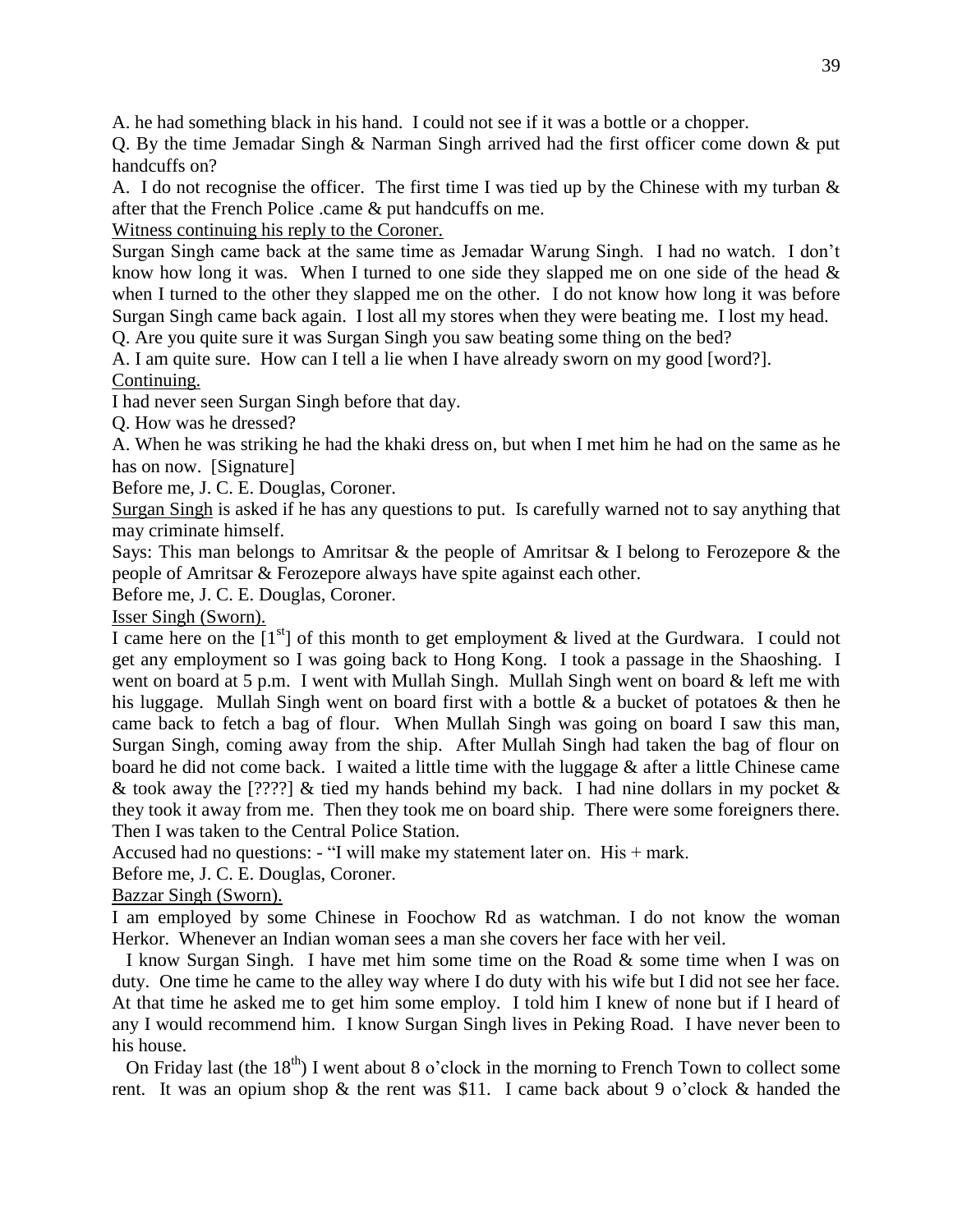money to my master. After that I took my chair & lay down. About 10 o'clock I went out to get some milk. I went to get milk in the Chinese city. I could not get any so I came back in a rickshaw. When I was passing by the ship (the Shaoshing) the accused called me & told me to come over. I told him I had to go on duty at 2 o'clock. He said "oh! never mind. I am going back to India. Come take some char & take some drink." I told him I was sick& I did not drink. I stopped there two or three minutes. I went on board ship & went down below between decks to where Surgan Singh's' wife was. I was there four, five or six minutes. Rickshaw coolie was asking me for the fare so I did not stop but I took the rickshaw & went back to my house. When I came back I found Sundar Singh & Harman Singh waiting for me. Sundar Singh went to his duty  $\&$  I went to my duty  $\&$  the other man stopped in the house. It was two o'clock or a few minutes after when I got back. I then went on duty walking about those lanes till 5 o'clock. At 5 o'clock I & Sundar Singh came back home & we had our char. We rook our food till about 6 o'clock & then we all three went to duty. I was going round the lanes & about 7 or 8 o'clock, I am not sure which, Harman Singh (Police Interpreter) came with a foreigner & told me that I had been accused of killing a woman & took me to the station.

Accused asked if he had any questions, says, "That is the man who killed the woman."

[Script signature]

Before me. J. C. E. Douglas, Coroner.

Adjourned till 10 a.m. Surgan Singh to remain in custody. JCED, Coroner.

Tuesday  $22<sup>nd</sup>$  August 1907.

Adjourned inquest on one Herkor, Indian woman.

Surgan Singh formally charged as follows: You, Varian Singh, otherwise known as Surgan Singh, stand charged for that you on the  $18<sup>th</sup>$  day of October 1907 on board the S.S. Shaosing, at Shanghai, feloniously and with malice aforethought did kill & murder one Herkor.

Accused when charged admits that his name is Varian Singh & not Surgan Singh.

Yung Shi Chi continued to interpret truly.

Szeing Chih Sheng (Cautioned).

[Examination begun before under the name of Ching Sing Chee. Examination now recommenced.]

I am a Wuchow man & I am on my way down to Canton in the hopes of getting a billet under the Salt Commissioner there, who is also a Wuchow man. I went on board the S.S. Shaosing to take a passage down to Canton. I went on board about 6 o'clock p.m. When I went on board I chose a sleeping place. O took out my opium pipe & began to smoke opium. I saw some Indians there. I saw three Indian men & one Indian woman. There was a row between the men & one of the men took out a knife & stabbed the woman.

Q. Do you anywhere see the man who stabbed the woman.

A. Yes.

- Q. Which is the one?
- A. That one. (Points to accused in dock).
- Q. Are you sure that is the man?
- A. yes, I am sure.

Q. After he had stabbed the woman what did he do?

A. He lay down on the floor for one or two minutes & then got up & ran away.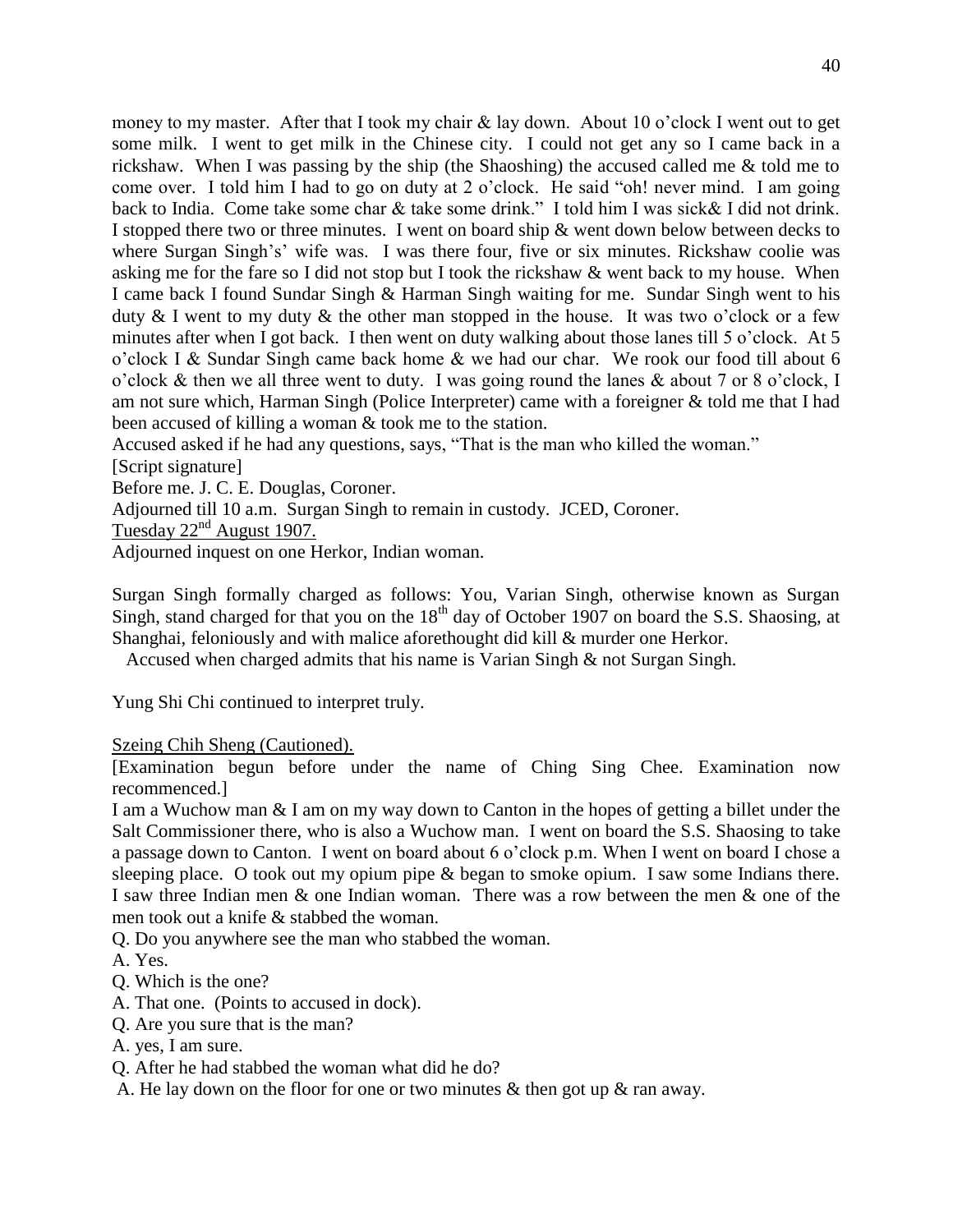Q. What did the other Indians do?

A. The other Indians went away before the man who stabbed the woman went away.

Q. Why did not some one attempt to stop the man stabbing the woman?

A. Some employees of the steamer tried to stop the man stabbing the woman but he refused to listen.

Q. What instrument did he use?

A. He used that knife there (Points ton chopper). **Exhibit 1.**

Q. What did he do with the knife (chopper) when he had finished stabbing the woman?

A. After he had finished striking the woman he through the knife in his box.

Q. You saw him lay down on the floor for a few minutes before he got up & ran away; you saw him throw the knife in the box; did you see him do anything else.

A. No. I did not see him do anything else.

Q. The corner in which this happened was a dark corner against the Engine room bulkhead, was it not? [Transacted side of the ship.]

A. (Does not understand.)

Q. Was the place where this happened light or dark?

A. It was very dark.

Q. When the man who did the striking went away did he pass by where you were lying?

A. Yes, he passed close by.

Q. Did you notice how he was dressed?

A. In white.

Q. Why did you not stop him?

A. He did like this (makes motion of blows quickly) and I did not realise what had happened as it was dark there. Afterwards I shouted out to stop him but he would not stop. I never expected at that time that he had killed the woman. [Character signature]

Accused had no questions.

Before me, J. C. E. Douglas, Coroner & P.M.

Tsung Yih Liang (Cautioned).

I am a petty officer of the Nanyang troops. I have just obtained leave & am on my way down to Canton. I went on board the Shaosing to take a passage. I went on board at 8 a.m. I was on board the whole day. I saw some Indians come on board. I first saw them come on board at 10 a.m. I first saw two men & then shortly after came another man, I am not sure if any other Indians came.

By the Court.

I told the Police that I saw seven or eight Indians on board. These were friends who came to see the others off.

Witness continuing: They sat down & had conversation. I did not see them have any thing to drink. Later they went away leaving on board the woman & the two men who came on board first of all. Those two men were drinking. When they had finished drinking they went upstairs to prepare some food. They came down stairs & had their chow & started drinking again.

The two men then started a row to-gether. T<here were only the three there. The woman then tried to run away. One of the two Indians then fetched the woman back, lifted her up & put her on the bed. That was the man who went to fetch her back (predicating accused). He then took up a cloth & tried to cover her feet but she would not let him do it. The woman appeared to be scolding the man  $\&$  then the man drew out a knife  $\&$  stabbed her. He then took out a piece if cloth, placed it on the floor  $\&$  then lay down. Immediately afterwards he jumped up  $\&$  ran away.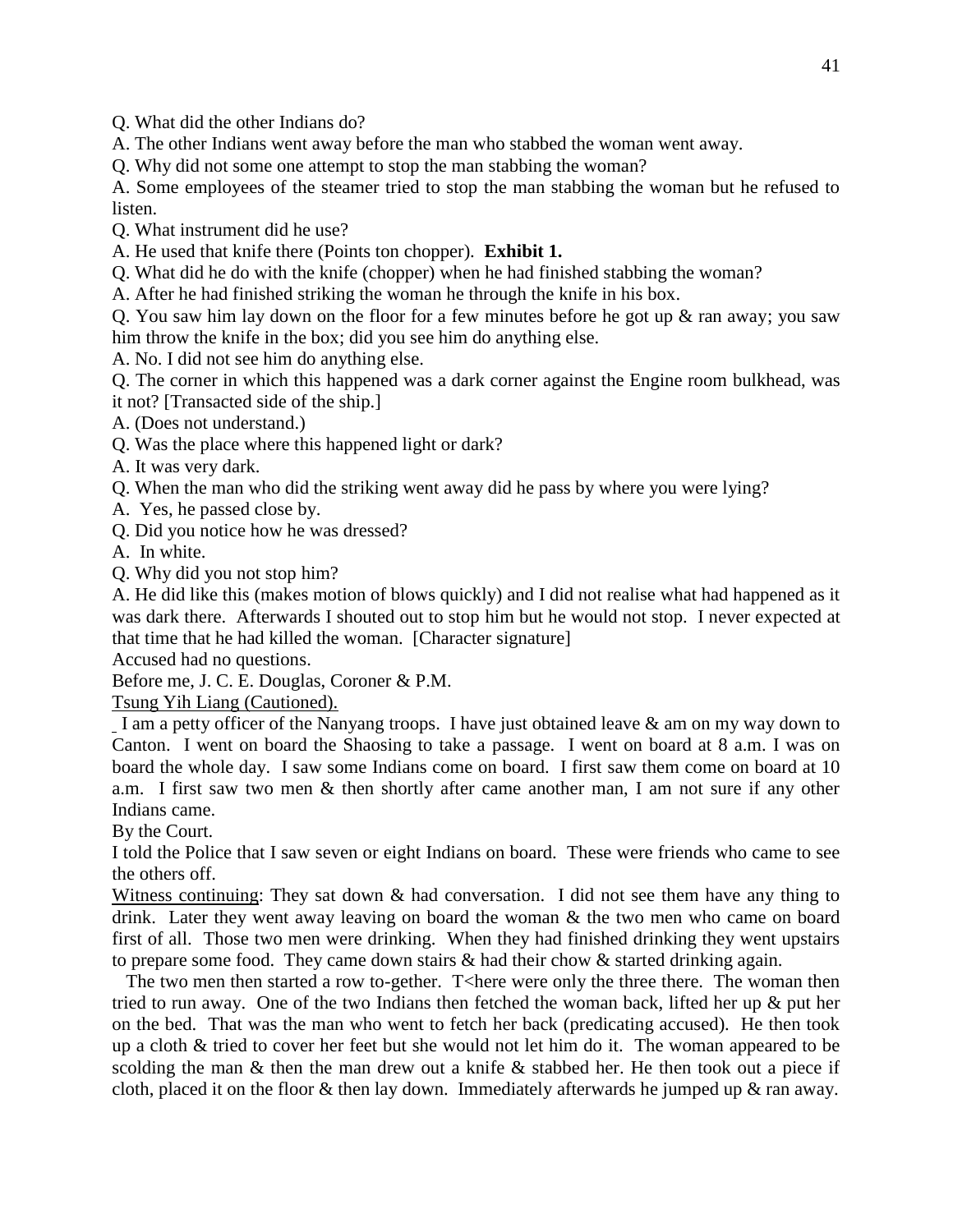By the Court.

When the man was stabbing the woman the other man was standing there but I am not sure whist he was doing. When the man stabbed the woman the other man ran away.

Q. When you say you saw the man stabbing the woman did you really realise at that time what was happening?

A. No. I did not know what was happening. I thought he only struck the woman with a shoe.

Q. Were there any cries?

A. No. She lay down after the first blow. She was sitting up when the first blow was struck.

Q. Did you see what the man did with the instrument with which the blows were struck?

A. He threw it on the floor by his side.

Q. You say you saw him take out a piece of cloth. Where did he take that piece of cloth from?

A. he took that piece of cloth from the bed.

Q. You saw him throw the instrument down, you sae him take out the cloth  $\&$  you saw him lay down. Did you see him do anything else?

A. I saw him also clean his hands with a piece of cloth. Then he ran away.

Q. Did you notice whether after stabbing & before running away he took off his coat?

A. The outer Khaki jacket was taken off before he stabbed the woman when he was drinking. Then he was in white.

Q. How about the trousers?

A. He had the trousers on.

Q. Had he the trousers on when he went away?

A. Yes. After he stabbed the woman & ran away he had the pair of khaki trousers on. NOTE: On reading over depositions witness says: "I am not sure of the colour of the trousers. I only know that he had on a white shirt."

Q. Did you see where he put the khaki coat when he took it off?

A. I am not quite sure but as far as I can remember he just put it on the bed. [character signature] Accused had no questions.

Before me, J. C. E. Douglas, Coroner & P.M.

Adjourned till 10 a.m. to-morrow. Accused to be remanded in custody of Gaol. JCED, &c.

Wednesday 23<sup>rd</sup> October 1907.

Adjourned inquest on one Herkor, Indian woman.

Isser Singh sworn to interpret truly for accused.

Kau Hai Tsuan (Cautioned).

I am a native of Peking. I booked a passage for Canton by the S.S. Shaosing. I went on board of her on the evening of the 17<sup>th</sup> & slept there that night and was on board the whole of the 18<sup>th</sup>. I first saw the three Indians on board in the afternoon of the  $18<sup>th</sup>$ , two men and one woman, and then later a number of others but I could not say how many. Soon after they arrived they placed their luggage and then they chatted for a few minutes. Then one of the Indians in black with a red turban on called for some water, and another Indian also in black and who also had a red turban & who I thought was an employee of the ship brought some water. Then he handed it to the woman who washed her face & hands & then she went upstairs with an Indian in white. Then they came down stairs with some cakes which they put on the bed  $\&$  eat. They also drank wine. Then the Indian in white appeared to be having a row with the Indian in black & he rose from his seat &v tried to strike the Indian in black. Then this man in black, who was the same man who brought the bucket of water ran away.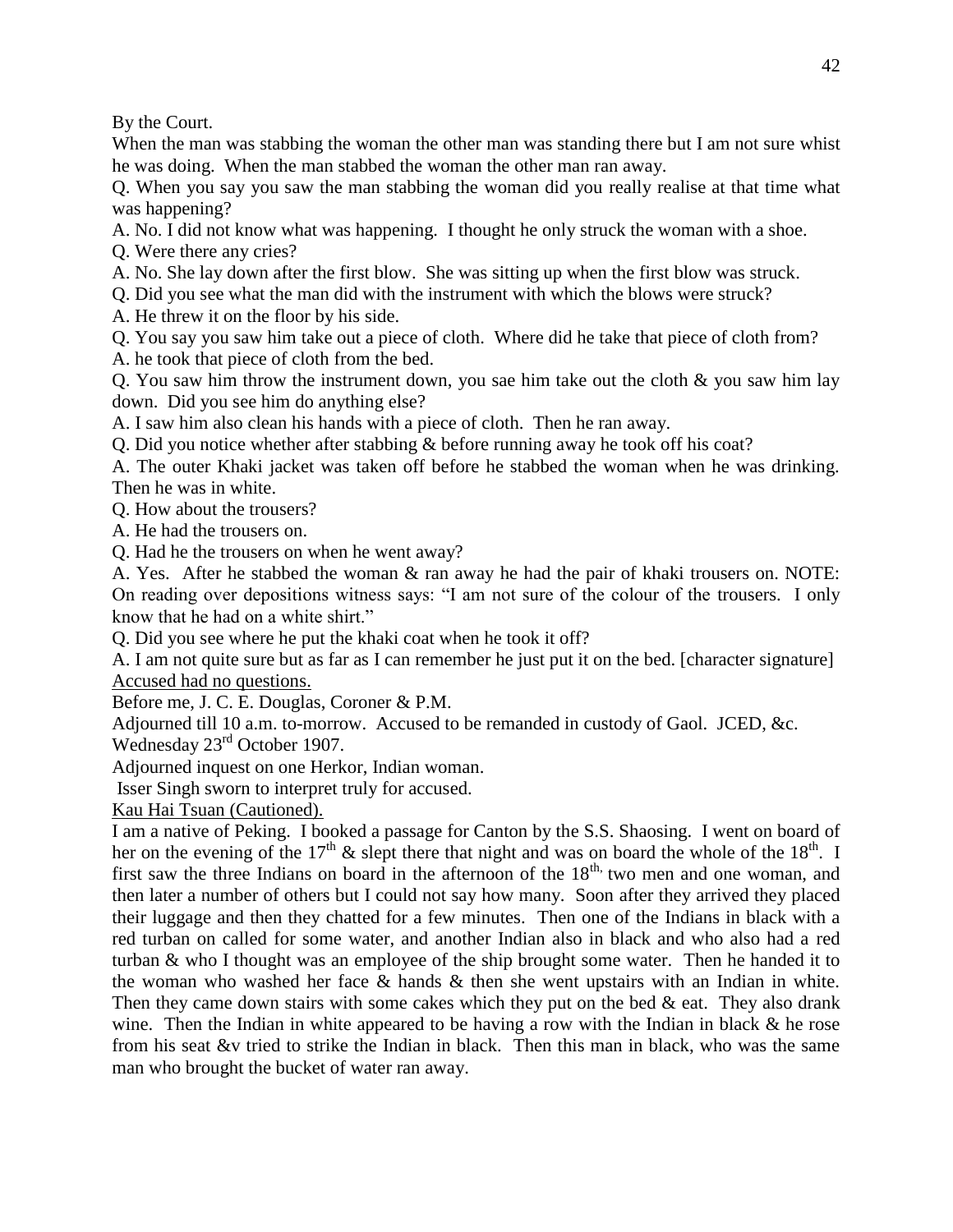Then the man in white scolded the woman  $\&$  the woman cried  $\&$  both of them went upstairs. A few minutes afterwards they came down stairs. The woman sat on the staircase & refused to move. The man in white then caught hold of her  $\&$  put her on the bed. The man scolded the woman again on the bed  $\&$  she put her hands over her face,  $\&$  cried. Then the man took out a knife from his box behind the bed and struck the woman.

By the Court.

The knife appeared to be a little over a foot long  $&$  three or four inches across. (Witness is shown chopper **Exhibit 1**) It was like that.

Witness continuing.

Then he threw his knife away, took out a piece of cloth & put it on the floor. He lay down for a short moment  $\&$  then jumped up  $\&$  ran away. Then a lot of people came on the scene at that time. Then the stevedore  $\&$  a lot of others caught the man in black  $\&$  brought him back. By the Court.

That man in black they caught was not the man in black who brought the bucket & who had the quarrel with the man in white & ran away. It was not the man at all.

NOTE: On reading over these depositions the witness wished to alter this statement, and now says, "it was the same man." From the following statement it is clear he is not sure.

 I am not sure whether I should recognise the man in black who brought the bucket of water. All Indians have the same face.

My bunk was about 3 or 4 feet from the bed where the Indian woman  $\&$  the man were. (Marks on rough plan an inside bunk where he was close to the head of the bed.) **Exhibit 2.**

There were some Indians present when the man in white struck the woman. I did not see what they were doing.

NOTE: On reading over witness adds: "I did not see what they were doing because I did not get up to see. I had not got my trousers on."

 There were two or three. They ran away first when they saw the man stabbing the woman. [Character signature]

Accused had n o questions.

Before me, J. C. E. Douglas, P.M.

Thomas Dimnitri, detective Constable of French Municipal Police explains that all they know about the matter is that the two men Isser & Mullah who were arrested by mistake were handed over to the Constable on the beat on the bund  $\&$  that they handed them over to the police of the International Settlement.

James Crickshank (Sworn).

I am detective Constable in the S'hai Municipal Police. I am attached to Lanzan Police Station. A few minutes before 7 p.m. on the evening of the  $18<sup>th</sup>$  I was called to the charge room to hear a complaint from an Indian regarding an affair on a steam ship. Arriving there I found the accused & also the Indian interpreter Hernan Singh. I asked the interpreter to interpret this man's complaint.

The accused stated that he  $\&$  his wife were leaving by the S.S. Shaosing that night  $\&$  that an Indian by the name of Bazzar Singh came on the ship & treated him & his wife to liquor. That after that Bazzar Singh wanted to take his wife ashore & that she would not go. That then Bazzar Singh got angry & drew a knife & stabbed his wife on the neck.

 I then questioned him as to what time this affair took place. He said he had just then come from the ship. I asked him why he did not detain Bazzar Singh & he said "he stabbed me on the wrist when I attempted to hold him, & otherwise assaulted me." I then examined the accused's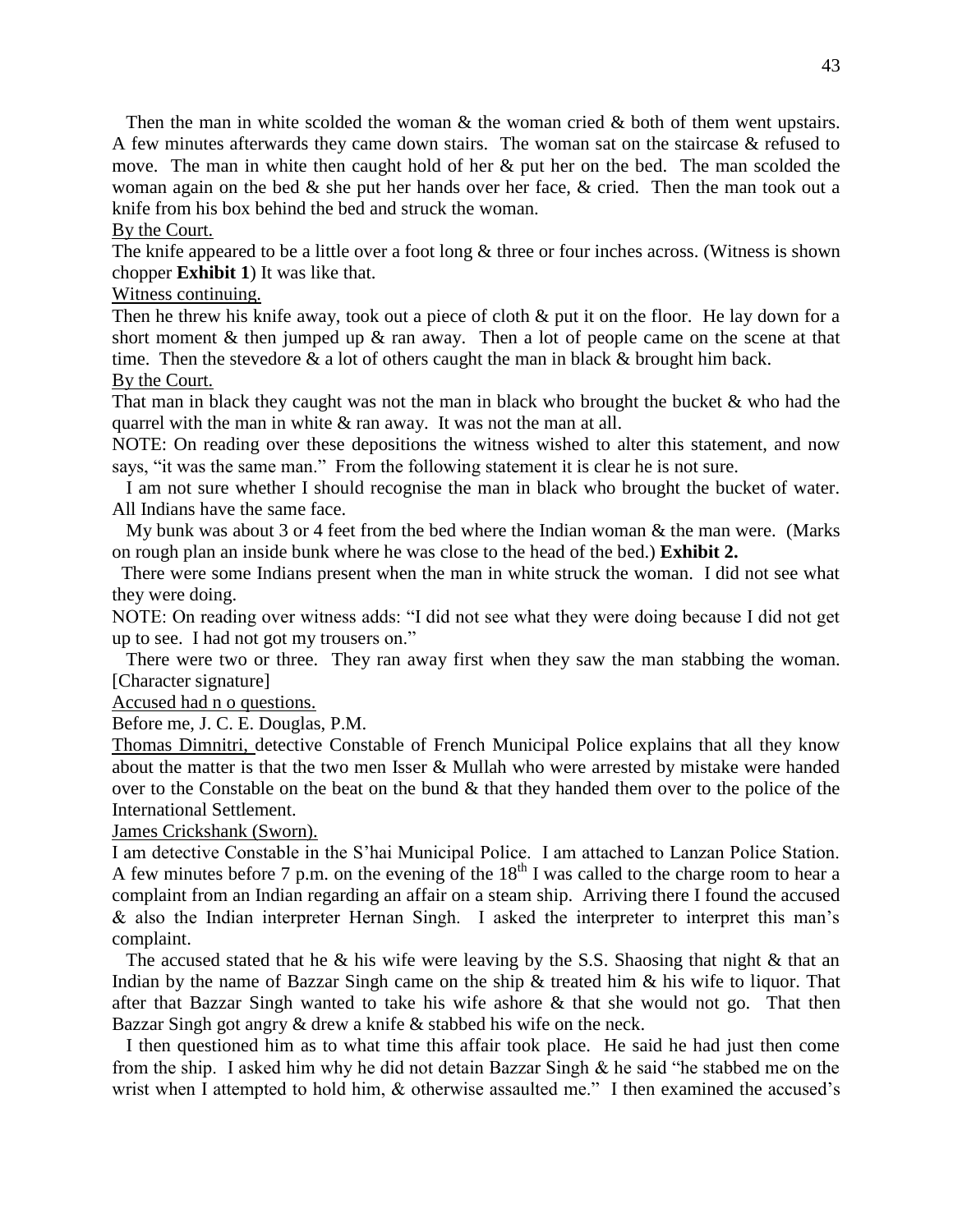wrist  $\&$  on his right wrist there was a slight scratch as if caused by a finger nail. There was very little blood. He was wearing a white shirt & both sleeves of this shirt were torn. That is the shirt (**Exhibit 3**). I took it off the accused later in the Central Police Station & it is in the same condition as it was when I took it off. The back was also torn.

 I then proceeded with the accused, the Indian interpreter Harnan Singh & the Jemadar on board the S.S. Shaosing. I found Inspector Macgregor & Det. Sergt. Fitzgibbon, and two Indians already in handcuffs. On bringing the accused down between decks where the people were & where the dead body was I heard a Chinese repeat in the Chinese language "that is the man who killed the woman." That was the man who said it. (Szeng Chih Shing.) Accused was then handcuffed by Detective Sergt. Fitzgibbon & cautioned that he was arrested in connection with the murder & that anything he said might be used in evidence against him. At that time he made no statement.

[DELETION: but on the way to the Central Police Station he still maintained that Bazzar Singh killed his wife.]

We started for the station with the accused  $\&$  Isser  $\&$  Mullah in custody, the Jemadar being left in charge of the body. At Szechuan Rd corner Inspt. Macgregor instructed me to take the accused & start in quest of Bazzar Singh. I did so with Interpreter Harnan Singh with me. We searched all the alley ways round where he was supposed to be employed, between Foochow Rd & canton Rd but could not find him.

 I had information that he had been there at his house 20 minutes before. I then visited the shop in French Town which Bazzar Singh is supposed to frequent but did not find him. I then took the prisoner to the Central Police Station (It was there that I took his shirt off.) I left him there & went out again with the interpreter and at 9 p.m. we found Bazzar Singh in an alley way off Canton Rd doing his watchman duty. I told Bazzar Singh that I wanted him to come to the station in connection with the murder on the Shaosing  $\&$  to be careful what he said as it might be used in evidence. He replied "I have not been on board that ship to-day? I saw the woman at seven o'clock this morning in a rickshaw. That is the last time I saw her."

 I then took Bazzar Singh to the Central Police Station. I confronted Bazzar Singh & the accused  $\&$  asked the accused if that was the man he said had done it. He said "Yes." I then searched Bazzar Singh's clothing & everything but could find no trace of blood or any thing suspicious. Later on I searched the house occupied by Bazzar Singh at 322 Canton Rd. I went over all his clothing & all his effects & could find no trace of blood or of anything unusual. By the Court.

When the accused came to Lanzan Police Station he was dressed in that white shirt with a singlet underneath. His trousers were a sort of pyjamas, pink with a blue stripe. He had on just an Indian underclothing, no outside pants or coat. He had a turban on. He had boots on his feet. Jas. Cruickshank.

Accused had no questions.

Before me, J. C. E. Douglas, P.M.

Accused remanded in custody till 10 a.m. to-morrow. JCED, PM.

Thursday October  $24<sup>th</sup>$  1907.

Adjourned inquest on one Herkor.

Ernest Louis Marsh (Sworn).

I am medical practitioner in actual practice. On Friday evening, Oct. 18<sup>th</sup>, about 9.45 p.m. I examined the body of a young Indian woman lying on a frame bed in a corner between the decks of the S.S. Shaosing. The body was fully clothed & lay flat on the back in an ordinary attitude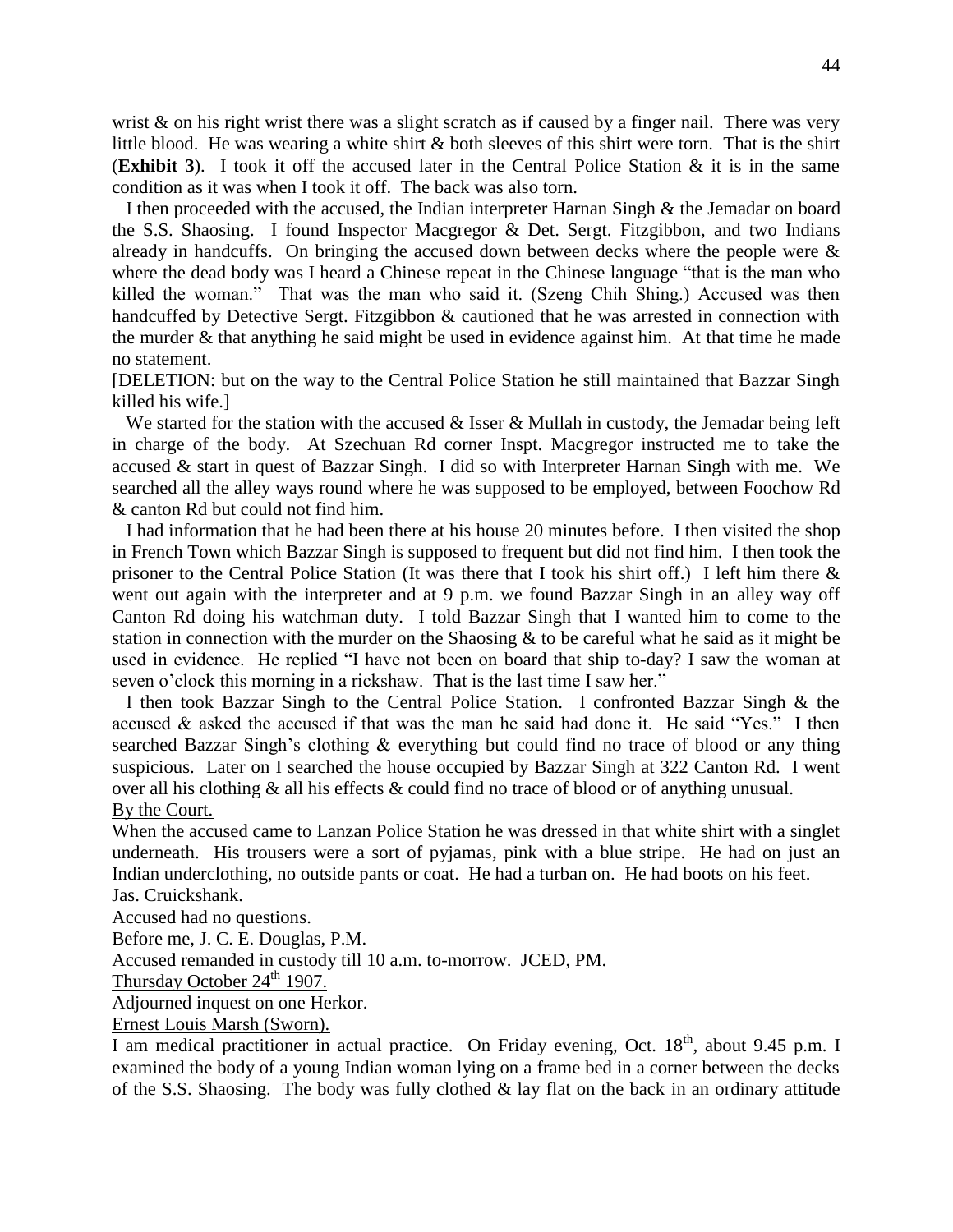except the left leg was bent at the knee & fixed in rigor mortis under the thigh so that the left foot rested under the hips. The foot of the right leg projected over the bottom of the bed. Death must have occurred several hours previous. The features were much distorted & covered with blood. The head & shoulders lay in a large pool of blood containing fragments of brain substance. The blood had saturated the clothing of the body & bed in the immediate vicinity and run through on the deck beneath in a considerable stream. The frame bed was placed across the blind end of a shirt passage way & there was just room to get round the foot to the far side of the bed. The confining walls were much besprinkled with fresh blood. The roof about 6 feet 4" high also showed several splashes of fresh blood & there were two distinct bloodstained indentations in an iron cross beam where it had been struck violently with some heavy metal instrument.\*

 At a more detailed examination of the body in the mortuary nine distinct wounds were found on the head & face. There was complete smashing into many pieces of the bones of the face and of the skull in front and at the top. Four of the wounds penetrated the brain & its membranes and the brain itself protruded torn & bloody from between their edges. It was very evident that the deceased had been repeatedly struck on the face & head with a heavy, blunt, cutting instrument capable of causing deep wounds with edges party sharp & partly rounded, and with the many coexisting fractures, and the blows must have been given with the exertion of considerable force. The indentations discovered in the iron cross beam already mentioned indicate the force and extent if the swing of the instrument used.

The position of one of the principal wounds into the brain on the top  $\&$  right side of the head well back amongst the hair was such that it could not have been inflicted while deceased was lying down in the confined space where the body was found. This fact together with the way in which the left leg was bent under the thigh indicates that the deceased was sitting in the squatting posture common to Indians at the instant that the first blow on the head was received, and she must have at once fallen backwards  $\&$  exposed the forehead  $\&$  face to the other blows which she repeatedly received. After the receipt of such an injury deceased could have uttered no cry or made any struggle but must have lay as death struck.

Each of the wounds received was serious  $\&$  of itself dangerous to life. The majority of them were on the left side of the face & head with an oblique direction across from left to right. All had the same characteristics, namely gaping cuts through the flesh with more or less sharply defined edges leading down to bone smashed into many fragments. The effect of the whole of these injuries in casing such a shattering of the cranial bones and such important blood vessels would produce so violent a concussion of the brain as to cause immediate unconsciousness followed by death in a short time, probably reckoned by minutes. There was no other cause of death found in the body.

#### By the Court.

Subsequent to my examination on the evening of the  $18<sup>th</sup>$  & later in the same evening I was shown, at the Central Police station a shirt stated to have been taken from accused. This is the shirt. (**Exhibit 3**).

 I found on that shirt 150 distinct splashes of blood on the front of the shirt and about 50 on each sleeve in front. These splashed were all fresh & varied in size from mere specks to distinct drops. The left sleeve had a blood smear of blood on the cuff & another across the upper part of the sleeve. On the back of the shirt near the right shoulder a small fragment of fresh flesh was adherent. Five small splashes of blood could be counted on the back of the shirt half way down & more to the right side.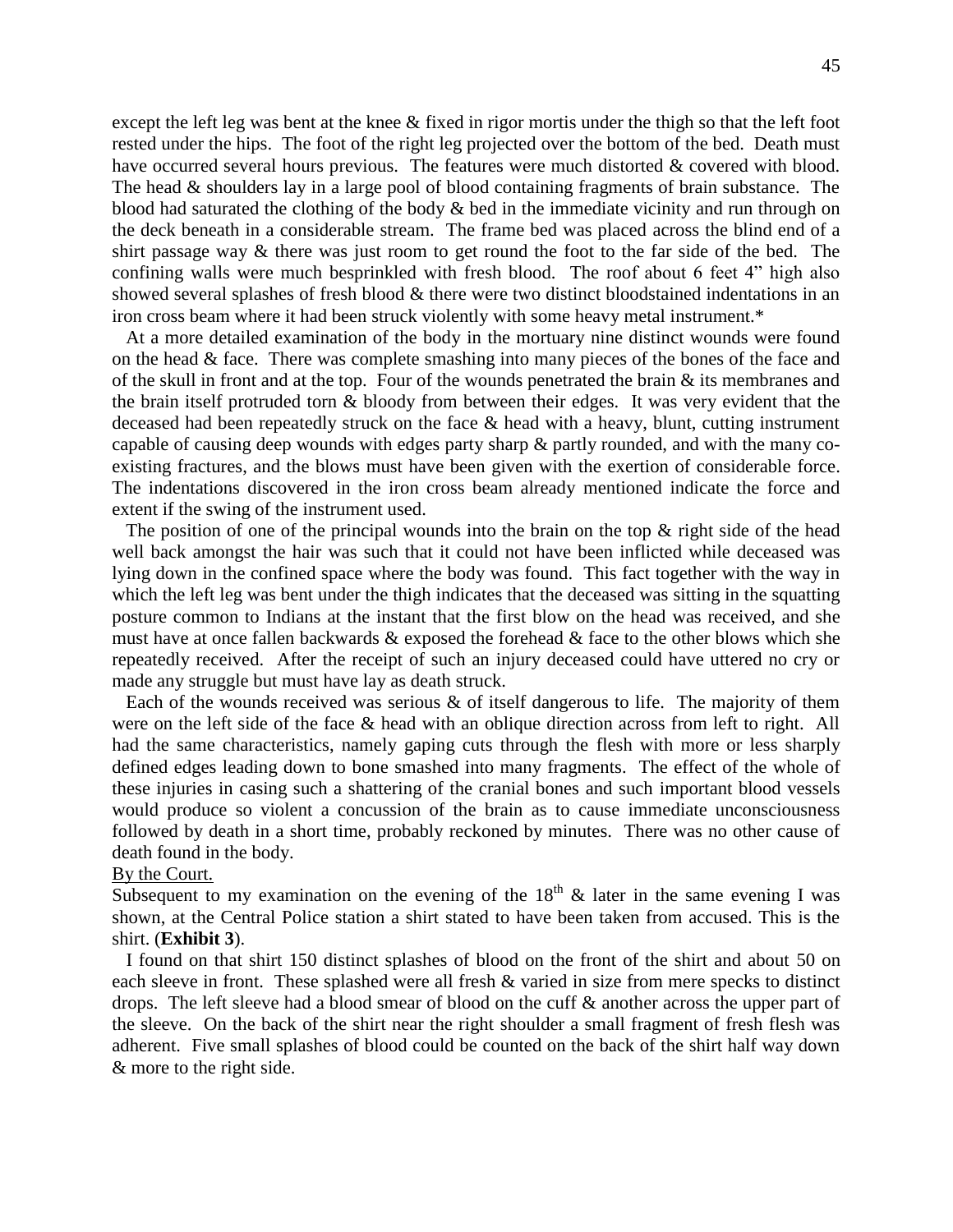I also saw the accused in the central Police Station at the time I was examining the shirt & I examined him carefully. On his person bloodstains were present on the thumb nail & the nails of the fore & middle finger of the left hand. A small insignificant scratch existed on the right wrist. The accused appeared to be considerable agitated & nervous in his manner but I did not detect any signs of alcohol.

 I have subsequently been shown by the police a Khaki jacket (**Exhibit 4**) alleged to have been found with his effects. I examined it & found it was splashed with blood along the line of the buttons on the right side. The splashed had the direction from right to left upwards – that is from the right to the left as a coat is worn. The cloth on the right side of the buttons had blood on it under the buttons whilst there was no blood on the cloth under the buttons on the left of the buttons. There was a large splash on the right sleeve  $\&$  the right shoulder strap. The fact that there is blood on the right sleeve of the coat would point to the fact that the coat was not being worn at the time it received the blood splashes. It might have been lying on the bed to one side or other of the body.

(Looking at Exhibit 1)

I also saw this chopper at the Central Police Station & found that it was covered with very evident stains of fresh blood. It is just such an instrument as might have been used to cause the injuries I found on the body.

 I examined the body where it was lying by the light of a candle. There was an electric ceiling light about 3  $\frac{1}{2}$  to 4 spaces away. The place where the body was found was in distinctly a dark corner. Down the side of the passage way at the blind end of which was the body there were open bunks. At the entrance to this passage way was a hold where cargo was being actually worked at the time I was there. Ernest L Marsh.

Before me, J. C. E. Douglas, Coroner.

Maurice Fitzgibbon (Sworn).

I am Detective Sergt, Shanghai Municipal Police. About 6.30 p.m. on the  $18<sup>th</sup>$  inst. a telephone message was received at the Central Station from Butterfield & Swire, in consequence of which I proceeded on my bicycle to their offices where I saw Mr. J. H. Scott who informed me as to what had happened. Mr. Scott came out on the Bund with me where I met Douglas John Leiper, Chief Officer of S.S. Shaosing & French P.C. No. 25 having two Indians namely Isser & Mullah Singh handcuff red in custody & proceeding in the direction of French Police Station. I tried to explain to the French P.C. who I was but without success. He insisted on taking the prisoners to the French Police Station. I went with him as far as the entrance to the Rue de Consulat where I met the French Detective Thomas Dimitri who at once told the constable to hand over the prisoners to me. The detective said that his instructions were that the Police of the International Settlement were to be allowed to take any one in connection with this murder from the French Concession. Accompanied by the French Detective & the Chief Officer we took the two prisoners on board ship & down 'tween decks where the corpse lay. Inspt. Macgregor was the first foreigner I then met. Shortly afterwards the accused dressed in white & who was very much excited came on board. He was accompanied by the jemadar Naraain Singh & the Indian Teacher Harnan Singh, Det. Inspt. Gibson & Det. Cruickshank.

 At the very moment when Singh appeared where the corpse was the Salt Commissioner Szeng Chih Sheng at once pointed him out as the murderer. It was then 7.20 p.m. whereupon I arrested the accused & charged him with murdering the deceased. I administered the usual caution through the school teacher Harnan Singh. The accused said "I did not kill the woman" & pointed at Isser & Mullah & said "they did." I also cautioned Isser & Mullah. They said they did not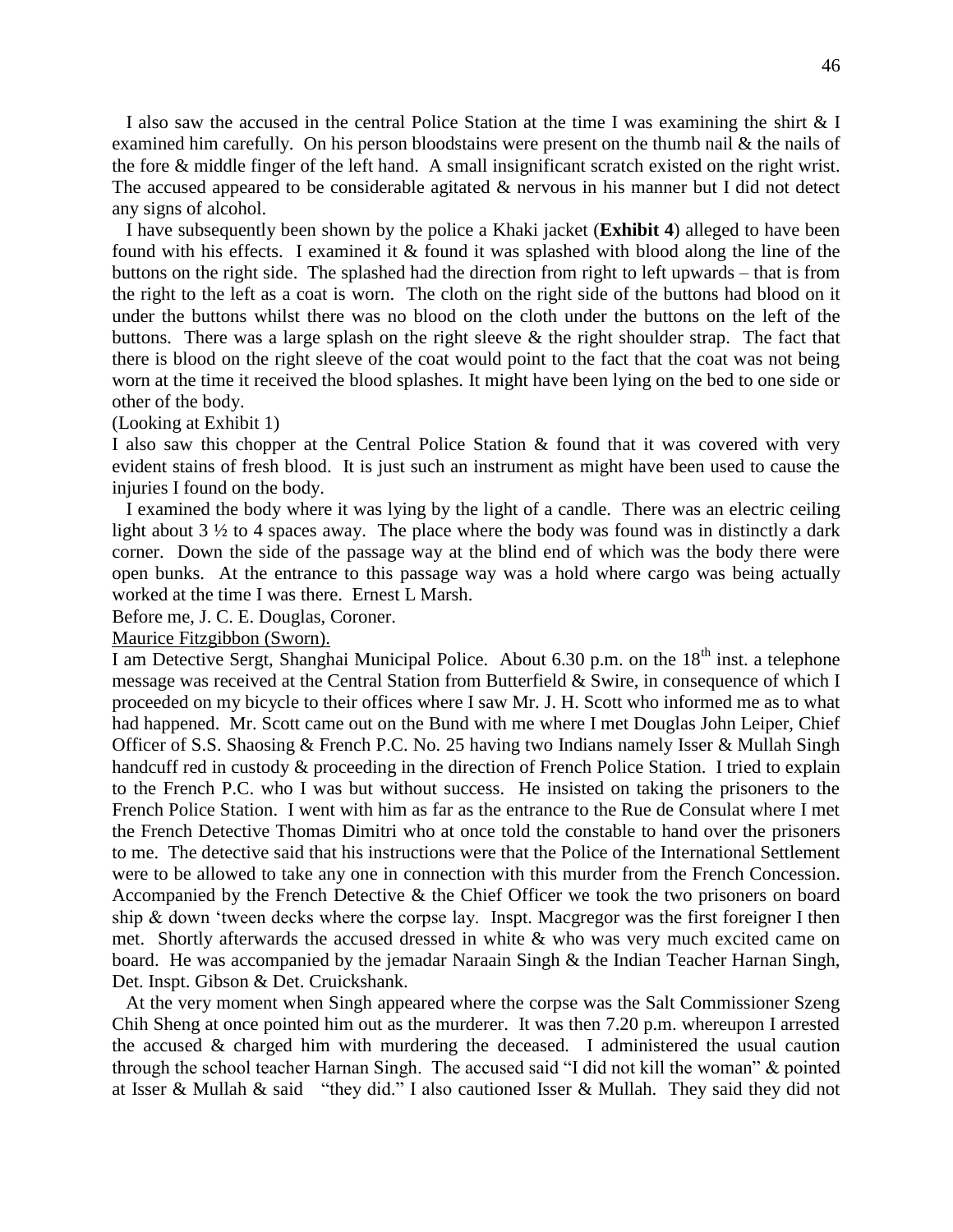kill the woman. Inspt. Macgregor then placed the jemadar to keep watch over the body. Inspt. Macgregor, Det. Sergt. Gibson, Det. Cruickshank & the Indian school teacher left with the prisoners. I stopped behind  $\&$  tried to find out if any other man besides Szeng Chih Sheng witnessed the murder but owing to the excitement which prevailed no one would speak. Accompanied by the Chief Engineer of the Shaosing I brought Szeng Chih Sheng to the Central Police Station. I asked the Compradore to find out of possible what other persons witnessed the murder.

 About 7.45 that evening the body was removed to the Fearon Rd Mortuary & the prisoners luggage was conveyed to the Central Station. I examined the luggage & made a list of everything=. I found amongst it that Khaki jacket (**Exhibit 4**). The accused was asked through the interpreter "whose is this tunic"  $\&$  he said "it is mine." I have not found amongst the effects any khaki trousers.

I visited the Shaosing again next day  $\&$  then found the two passengers who have given evidence. I have also made other investigations & have ascertained that there appear to have been a number of Indians on board in the course of the afternoon. I have taken a number of statements but none of them throw any light on the actual commission of the murder.

Maurice Fitzgibbon, Detective Sergeant.

Before me, J. C. E. Douglas, P.M.

Adjourned till to-morrow at 10 a.m. JCED, PM.

Friday October  $25<sup>th</sup> 1907$ .

Adjourned inquest on one Herkor (Sikh woman); adjourned from yesterday.

James McGregor (Sworn).

I am Inspector in the Shanghai Municipal Police in charge of the Central Police Station. At 6.40 p.m. on the  $18<sup>th</sup>$  I received the report of this affair on the Shaosing & I then went on board the vessel lying off the French Bund. I went down 'tween decks on the starboard aside of the vessel in a small passage way close to a bulk head. I was shown the body of an Indian woman. The upper part of the body was covered with a blanket. I removed the blanket  $\&$  satisfied myself that the woman was dead  $\&$  then replaced the blanket. I made inquiries from a native passenger (previously called) as to who had done it. I procured a candle & searched about & found the chopper (marked **Exhibit 1**). It was lying on a bag containing cooking utensils quite close to the bed.

 Shortly after that Det. Sergt. Fitzgibbon came on board with Isser & Mullah Singh in custody. About 7.20 p.m. Det. Crucikshank & the jemadar & the interpreter came on board with the accused. Both Mullah Singh & the native passenger (Dzeng Chih Sheng) identified the accused as the man who had done it. They were all three then taken from the ship as described by Det. Cruickshank.

## By the Court.

Sergt. Fitzgibbon administered the caution to the accused. He attempted to make a statement but I told him he had better not as he seemed under the influence of liquor.

 On searching accuser's effects at the station some papers were found. One is an Army discharge which bore the name of Surgan Singh but accused has attempted to destroy it & this is all that is left of it. (**Exhibit 5**). While we were looking through these other papers he must have managed to conceal that Discharge about his person, for when we were shifting him from one cell to another I found the remains of it.

 This document (**Exhibit 6**) gives particulars which were on the discharge etc., & the accused admitted that it was used coach himself in case of being asked questions. He joined the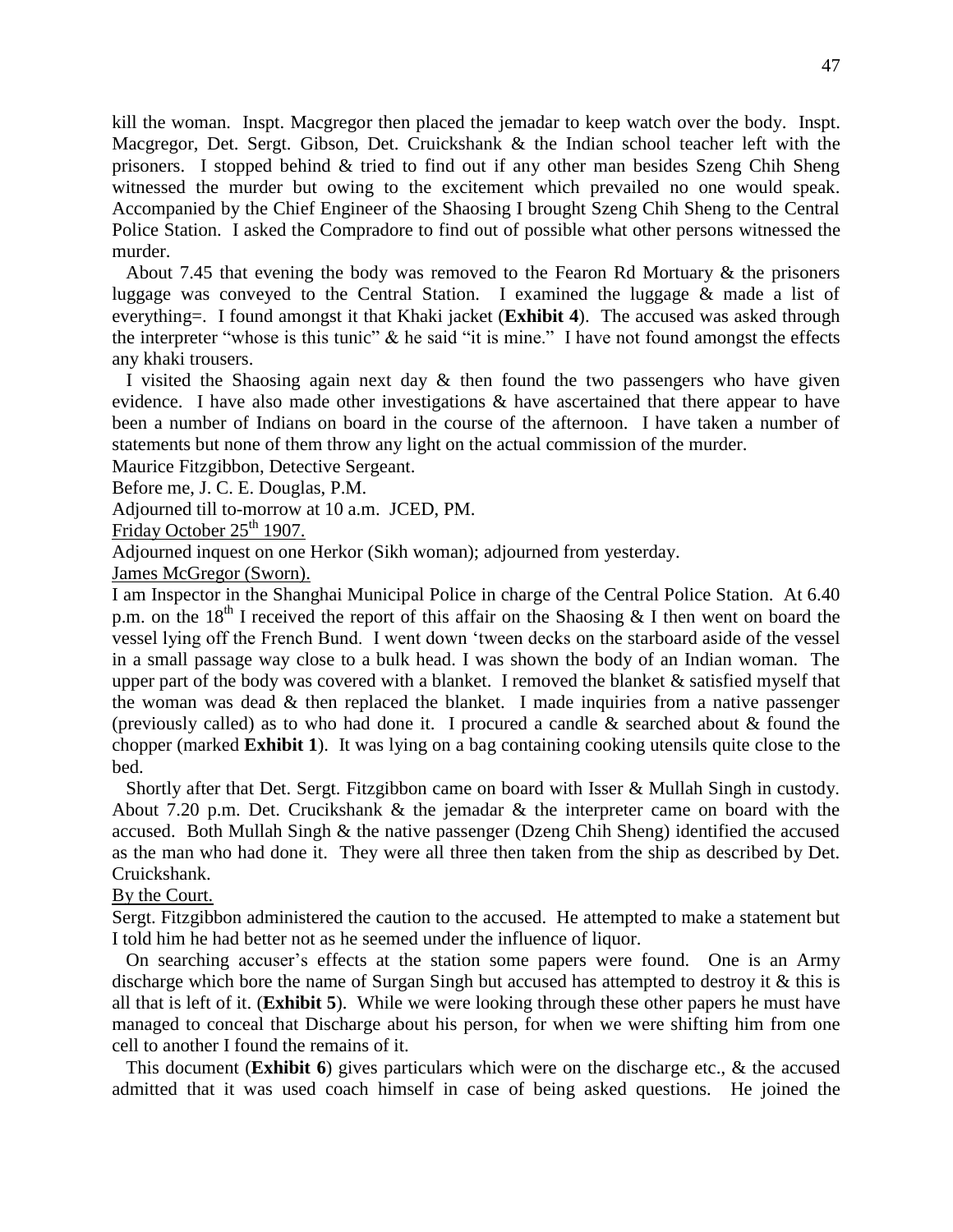Municipal Police Force on Sept.  $25<sup>th</sup> 1907$  under this Discharge & under the name of Surgan Singh. He was allowed to resign on Oct.  $12<sup>th</sup> 1907$ . He also had a certificate made out at this Consulate bearing the name Varian Singh (**Exhibit 7**). Accused has admitted that that is his real name. He used the other in order to make use of the discharge on joining the police.

 In looking through his other papers to find a marriage certificate we found these four documents in Urdu. (**Ex. 8**). I hand in translations. From these it would appear that the deceased was originally a singing girl by the name of Atti or Banto. This is a photograph found in accused's box (**Ex. 9**) of him & of the deceased. (Exhibit 9).

 Amongst other things brought to the station were 1 ½ bottles of whisky, one bottle of gin, 6 bottles of lemonade – 1 empty whisky bottle, 1 empty gin bottle  $\&$  4 empty lemonade bottles. These were all brought off the ship with the other effects.

James McGregor.

Accused had no questions.

Before me, J. C. E. Douglas, Coroner & P.M.

Case for prosecution closed. Charge reduced to writing as follows:

You Varian Singh, other wise known as Surgan Singh stand charged for that you on the 18<sup>th</sup> day of October 1907 on board the S.S. Shaosing lying at the French Bund Shanghai feloniously and with malice aforethought did kill & murder one Herkor otherwise known as Atti or Banto. Statutory Caution.

Accused says: "Since I have been locked up I have not been asked any thing by the court. I have simply been locked up. I am not guilty. It was done by another man. The Detective beat the Chinaman to give evidence against me & nothing has been asked of me. That is all I have got to say. If the Court asks me I will say something more. I am not guilty of any offence."

Committed for trial before Supreme Court. J. C. E. Douglas, Coroner & P.M.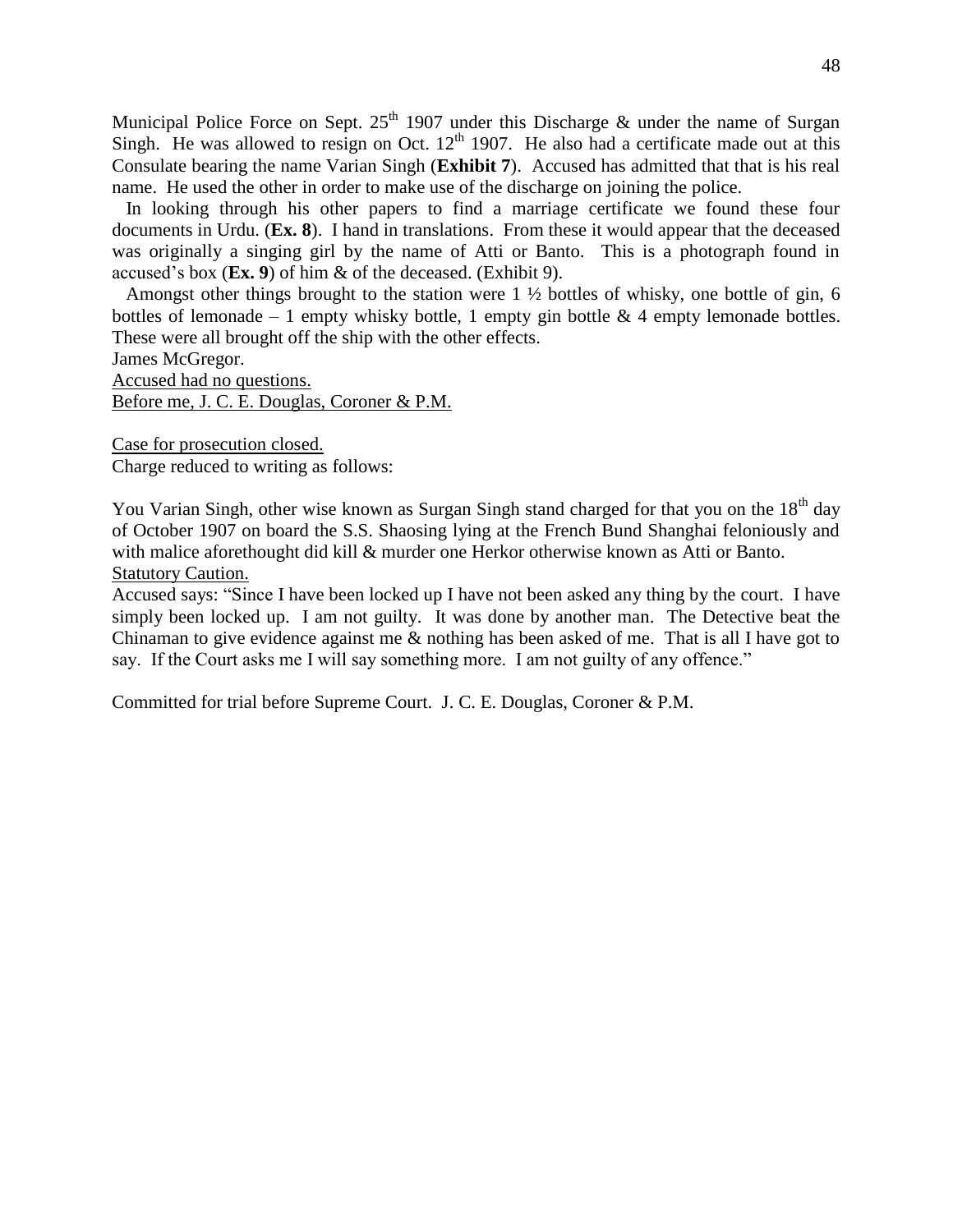# [pages 283 – 301]

Monday December 9<sup>th</sup> 1907.

An Inquest held this day at the Mortuary, General Hospital, on the body of one Frederick Muller, late of the S.S. Port Maria.

Body viewed at the General Hospital.

George Saunders (Sworn).

I am the boatswain of the S.S. Port Maria. I identify the body I have just seen in your presence at the Hospital as the body of Fred Muller Lamptrimmer of the S.S. Port Maria. I have known the deceased for 18 years. On Saturday last at 5 past five I last saw him alive in the bedroom of the Sailors Home. I called and said "Jerry, come & have a cup of tea." I left the bedroom and went down to my tea & to my surprise the carpenter came running in & told me that the deceased had met with his death. I rushed outside  $\&$  saw the deceased lying on the mat at the entrance of the Sailors Home with the blood coming from his ear. As well as I can recollect he was lying on the right side. The donkeyman & myself got rickshaws & got him to the Hospital as fast as ever we could – we put him in the lift and went up with him.

The doctor was sent for  $\&$  arrived in two or three minutes – the doctor attended to him – the whole of the crew of the Port Maria are stopping in the home  $-$  we are going home  $-$  we have been four months together on the Port Maria – everybody liked him – he had no enemies amongst the men. The deceased was sober, he had been out for a walk with me that afternoon. He had been complaining of feeling queer all day. In my opinion he came over in a kind of faint & fell over the banisters. I myself did not see him fall. G Saunders.

Before me, G. W. King, acting Coroner.

Samuel Christopherson (Sworn).

I am the carpenter of the Port Maria. On Saturday last we went for a walk, the deceased, the boatswain & myself. We came back  $\&$  went upstairs till tea time. When the bell rang, I went downstairs. I can't recollect whether deceased was in the room. On the stairs the only persons I can recollect were the policeman and Ericsen. When I was on the last turning about 6 or 7 steps from the bottom I heard something heavy drop. I looked round  $\&$  saw the man was lying on the mat. I first thought it was Ericsen. He was lying on the right side, I could not see his face. When I ran to him & turned up his face I saw it was the lamp-trimmer. The blood was coming from his nose and ear. I ran for the boatswain. I called him. The boatswain & donkeyman took him to the Hospital. When I heard the thud I looked up, it would be to my left hand. There was nobody on the stairs above, if there had been I could have seen them. When I heard the thud I looked up so I don't know whether the deceased hit the banisters of the staircase I was on. There were one or two Chinese at the bottom of the stairs. S Christoferson.

Before me, G. W. King, Acting Coroner.

Monday December  $9<sup>th</sup> 1907$ .

Adjourned Inquest on Frederick Muller, adjourned from this a.m.

2 p.m.

John William Jackson (Sworn).

I am a registered medical practitioner. I was called on the telephone from the Sailors Home between 6 & 7 on Saturday last to the General Hospital. I went there and found the patient had arrived from the Home. He was alive, and breathing in irregular gasps; heart sounds were quite distinct, but he died within ten minutes. There was slight bruising on the right side of the head  $\&$ the epidermis of his right cheek was stripped off showing a raw bleeding surface. There was bleeding from the nose  $\&$  the mouth  $\&$  from within the left ear blood was coming. There was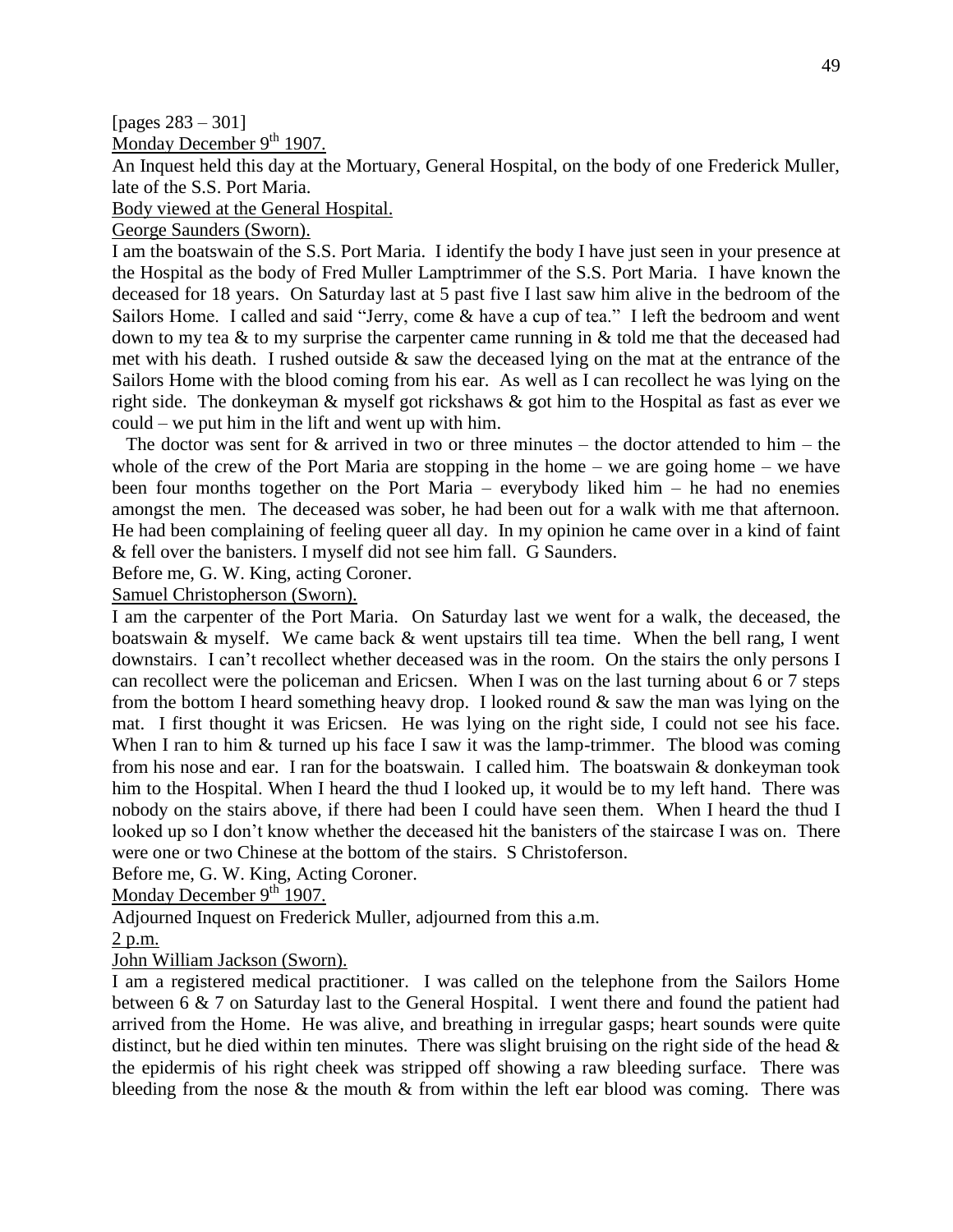considerable evidence of bleeding into the tissues of the right orbit. There was no apparent injury to the body or limbs nor were there any signs of bruising. I am of opinion that deceased sustained a fracture of the base of his skull and that the actual cause of death was concussion of the brain. I should say the superficial injury was caused by grazing against something, it could have been caused by deceased falling, not necessarily from a great height. My examination was made at the time and also on the day following (Sunday) when the body was stripped.

\*The fracture of the skull was probably caused by a fall, his head coming into contact with whatever he fell over. A heavy blow from some weapon would have caused more external signs of injury. JW Jackson.

Before me, G. W. King, Acting Coroner.

## Thomas Foley (Sworn).

I am a Police Constable Shanghai Municipal Police attached to the Wayside Police Station. I was sent on Saturday last to the Sailors Home by the Sergeant to keep order amongst the sailors. I arrived there about 10.50 a.m. I was in the lower rooms during the day until 5.20 p.m. in the afternoon when I had occasion to go up to quiet one of the sailors. Whilst doing so (I was in the room door) I heard a noise on the stairs. I looked around. I saw the deceased with his feet upwards. I rushed to catch hold of him; beforev I got as far as him he had fallen to the ground. When I came down to where he had fallen there was the Superintendent  $\&$  3 or 4 sailors attending to him. I sent him off in the charge of 2 of his shipmates to the General Hospital. From where I was standing to the place where I saw deceased's feet was about 15 feet. There was no one at that spot. There could have been no one there without my seeing him. The men had behaved well during the day, except the one man; he was behind me, he was not near the spot where the man fell. Thomas Foley.

Before me, G. W. King, Acting Coroner.

Joseph Henry Worth (Sworn).

I am the Superintendent of the Sailors Home. At about 5.40 on Saturday evening I was standing inside my door. I heard a thud. On going out I found the deceased lying on the ground. I saw blood coming from the mouth  $\&$  left ear. Thinking he was seriously wounded I sent him to the Hospital & telephoned to the doctor. On Saturday there were 24 men on the books of the home; all except two (who are living in the Officers' quarters) were members of the crew of the Port Maria. They had not been quarrelling. They had been about 3 days in the Home. Some of them had not been sober, one ort two had been noisy. I have been 9  $\frac{1}{2}$  years in charge of the Home. I did not ask to have the Constable because there had been trouble, it was to prevent trouble.

 Where I was standing I could have heard if there had been any quarrelling amongst the men while they were coming down the stairs. There has never been an accident on the stairs at the back of the building, that man was drunk. JH Worth.

Before me, G. W. King, Acting Coroner.

Tan Hui Chang (Affirmed).

I am a watchman at the Sailors' Home. On Saturday evening about half past five as I came down from the dining room I saw a sailor drunk; the sailor put his 2 hands on his stomach and fell downstairs. I was standing at the door. The sailor I saw upstairs. I knew he was drunk because I saw him not walking properly at 4 o'clock when he came in. He came in alone. When I saw him fall he was on the second staircase; he fell not far from me. His feet first hit the staircase &v then his body turned & hit the staircase on the other side and then he fell down. There were no other sailors present at the time.  $+$  his mark.

Before me, G. W. King, Acting Coroner.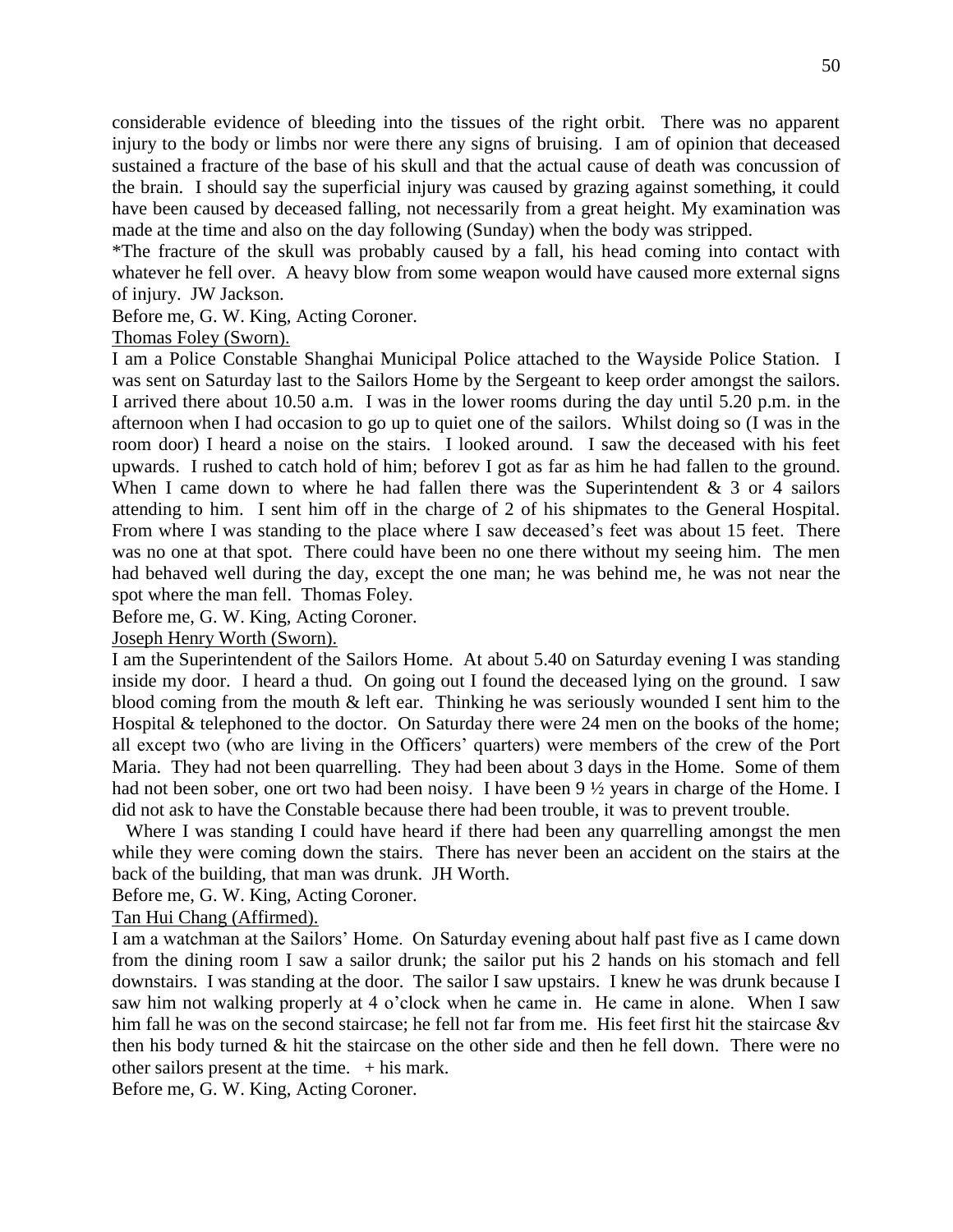#### Tsay Lo (Affirmed).

I am a rickshaw coolie of the Superintendent of the Sailors' Home. I remember a sailor fell down from the staircase last Saturday. When the sailor fell down I saw him unconscious & blood was gushing from his head. I was standing at the door when he fell. He fell very close to me. He did not hit me when he fell. I did not see the sailor before he fell. I was standing near the staircase. His body hit the staircase before it touched the ground. I did not look up to see him falling. This was about half past five. **+** his mark.

Before me, G. W. King, Acting Coroner.

#### Finding.

I find that Frederick Muller died from concussion of the brain, having fractured the base of his skull by a fall from the staircase of the Sailors Hone at Shanghai on Saturday the  $7<sup>th</sup>$  day of December c1907 at about a quarter to six in the evening. That there is no blame to be attached to anyone for the death of deceased.

G. W. King, Acting Coroner.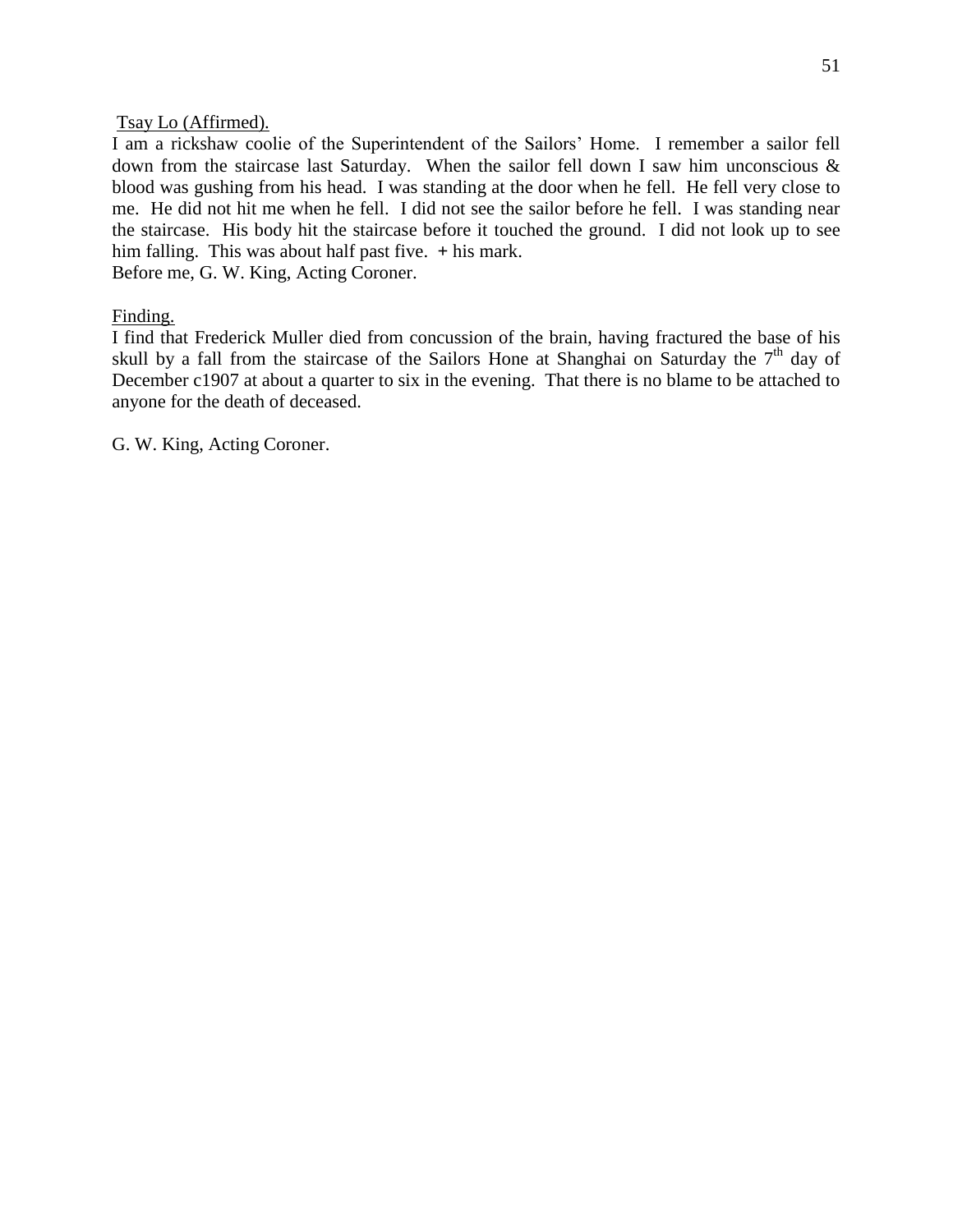[pages 302 – 314] Tuesday 24<sup>th</sup> December 1907. An Inquest held this day at the Fearon Road Mortuary on the body of one Dolah Singh,

Interpreter Narain Singh, Shanghai Municipal Police.

## Bogah (Sworn).

I am a Mohamedan. I recognise the body I have just seen in your presence as that of Dolah Singh. I don't know what he did. I don't know where he lived. I only saw him once, on the Racecourse at a wrestling match, about a month and a half. I was with my friend Verdara, he is a watchman near the new rifle range. I had my box first at the Gurdwara. The deceased Verdara  $&$  I went there. The box was taken by the deceased  $&$  Verdara to deceased's house. My box still at deceased's house. I have the key. I am unemployed. I live with Verdara. I recognize him as Dolah Singh the man I saw at the Racecourse. + his mark.

Before me, G. W. King, Acting Coroner.

Tan Hui Chang, Interpreter.

Hu Chang Chun (Affirmed).

I live at the back of the Native Bankers Guild, the road is called Tieh Malu. My husband is a barber. [Deletion.]

The Interpreter not being sufficient to get a coherent story from the witness I adjourn the Inquest. Inquest adjourned to Friday the  $27<sup>th</sup>$  December 1907 at 2.30 p.m. GWK, A/Coroner.

Friday December 27th 1907.

Adjourned Inquest on one Dolah Singh; adjourned from Tuesday 24<sup>th</sup> inst.

Tung Shi Chai interpreter.

## Hu Chang Chun (recalled).

My husband has a shop. We live in the shop, at the back of the shop downstairs. I last saw deceased alive at about 8 o'clock on the day he died, when he sent my husband to deliver a letter to the fireman of the Municipal Council. The deceased worked in the Municipal Council. I saw him again about one o'clock when I went upstairs to dry some clothes on the verandah. I saw him lying on the bed with his head on bone side. I called out to him, he did not reply. I thought then he was dead. I went downstairs & told my husband, my husband went to call the Municipal Council foreman. The foreman came with a foreigner, they came about half past one. My husband came with them. The deceased had lived with us 4 or 5 months. Before the foreman & the foreigner came a man came to the house, an Indian man, he went upstairs. I remained downstairs. He stopped about a quarter of an hour, all the time upstairs. When he came I told him his friend was dead, when he came down he said nothing. He had nothing in his hands. He had been to the house frequently, he has not been back since. He is always in black; he is a fat man, tall, with a beard. I did not hear him moving about when he was upstairs. Sometimes he came to see his friend in the day, sometimes at night. He always came alone. He sometimes stopped a long time, sometimes not. When I saw deceased first dead he was covered up with the clothes to the mouth. + her mark.

Before me, G. W. King, Acting Coroner.

Ernest Louis Marsh (Sworn).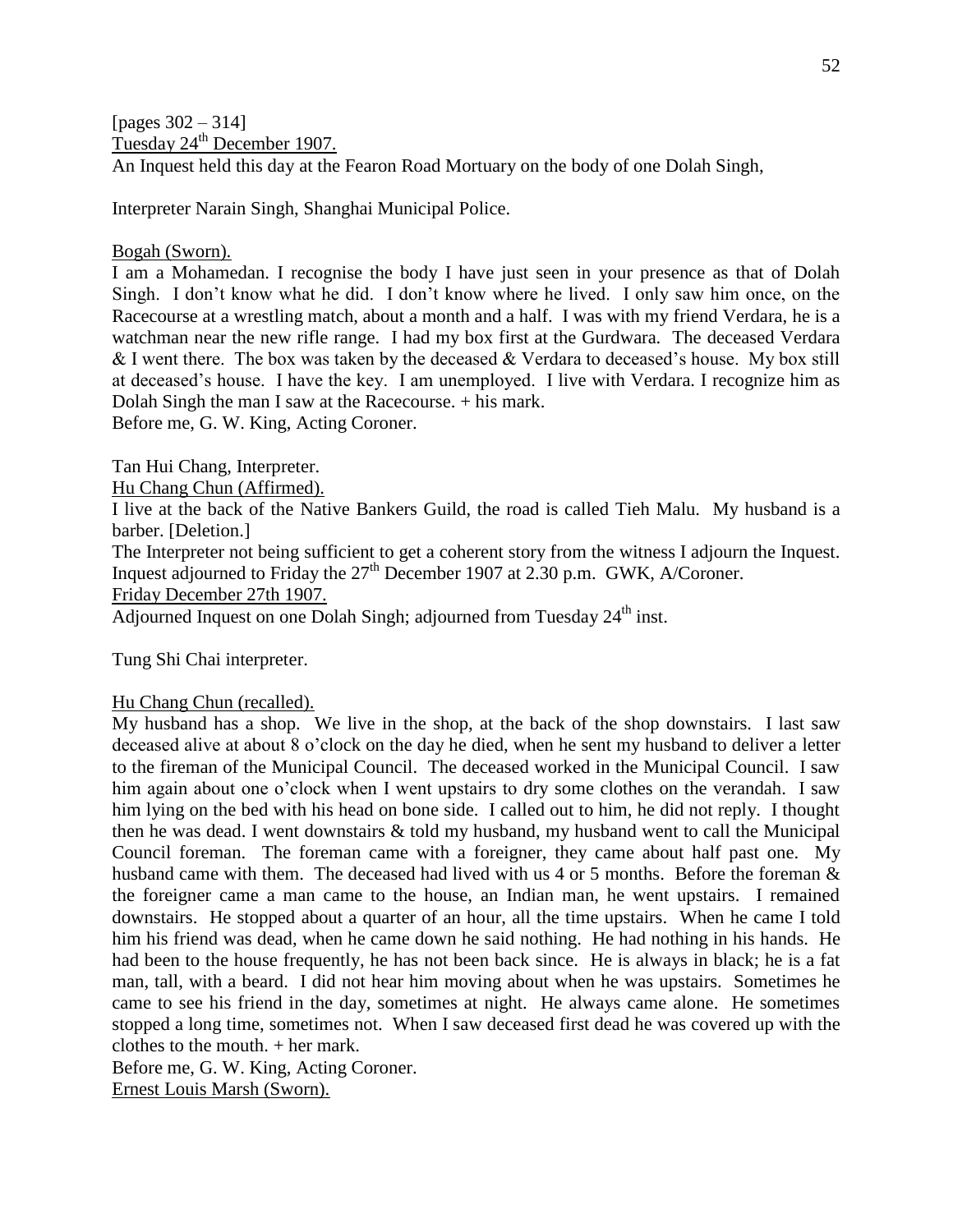I am a registered medical practitioner. On Monday afternoon  $(23<sup>rd</sup> inst.)$  I was called to a house in Haining Road. I arrived there about 4. I was taken through a Chinese barber's shop upstairs to a room over the shop & found on a trestle bed the body of an Indian, neatly clothed and evidently dead several hours, at least 3 hours. The body laid across the bed with the shoulders supported by the wall in a reclining posture. There was no evidence of a struggle or of external injuries. The body was in the reposeful attitude of one who had died quietly. The only thing unusual was the presence of some vomited matter mixed with bowel discharge & urine on the sheets covering the mattress. There was also some slight staining with vomited matter on the beard. Deceased would be about 28, well nourished. At a further examination I made at the mortuary I found there was well marked pleurisy with inflammation of the lung of the right side & evidence that the deceased had died suddenly of heart failure whilst suffering from acute attack of pleurisy with pneumonia. There is absolutely no evidence of foul play. EL Marsh, M.B. &.

# Before me, G. W. King, Acting Coroner.

## Hu Chang Chun (affirmed).

I am a barber. I live at the back of the native bankers Guild. I am the husband of the woman who gave evidence. I remember the dead Indian. I saw him about 8 o'clock in the morning. He asked me to send a letter to the Municipal Council for him. I did not see him after alive. When he asked me to take the letter he said he was very sick, he looked very sick. My wife came down about one o'clock & told me he was dead. I did not go up. I went to the foreman, I knew where to find him. I did not see him, I only saw a watchman. The watchman told me to go to the station. I went there. Afterwards a foreign detective & native detective came with me to my shop. The foreman came to my shop about the same time. I saw no Indian come to the house that day. I heard nothing after 8 o'clock upstairs. I didn't go upstairs. I didn't go upstairs to enquire. I was working all the time. No one could get upstairs without passing through the shop. The deceased had many Indian friends to see him. + his mark.

Before me, G. W. King, Acting Coroner.

# Charles Craig (Sworn).

I am a Detective Sergeant Shanghai Municipal Police. About 1.15 p.m. on the 23rd inst a native came to the Station West HongKew & reported that an Indian had died in his house. I went straight away. I saw the Indian, he was on a trestle bed covered with a bed cover. I pulled the bed cover down & found deceased was leaning with his back to the w all. I out the cover over him again & left a policeman in charge. I then came to the Consulate & saw Mr. Bourne, he told me to get a doctor to examine the man before removing him. I then went  $\&$  got Dr. Marsh who went to the house. When I first went into the room the bed cover was over deceased's head. I am making enquiries as to the man who went up after death of deceased. The body was removed to the mortuary under my direction. Charles Craig.

Before me, G. W. King, Acting Coroner.

## Verdict.

I find that Dolah Singh died at about 1 o'clock in the afternoon of the 23<sup>rd</sup> December 1907 from heart failure whilst suffering from an acute attack of pleurisy with pneumonia.

G. W. King, Acting Coroner.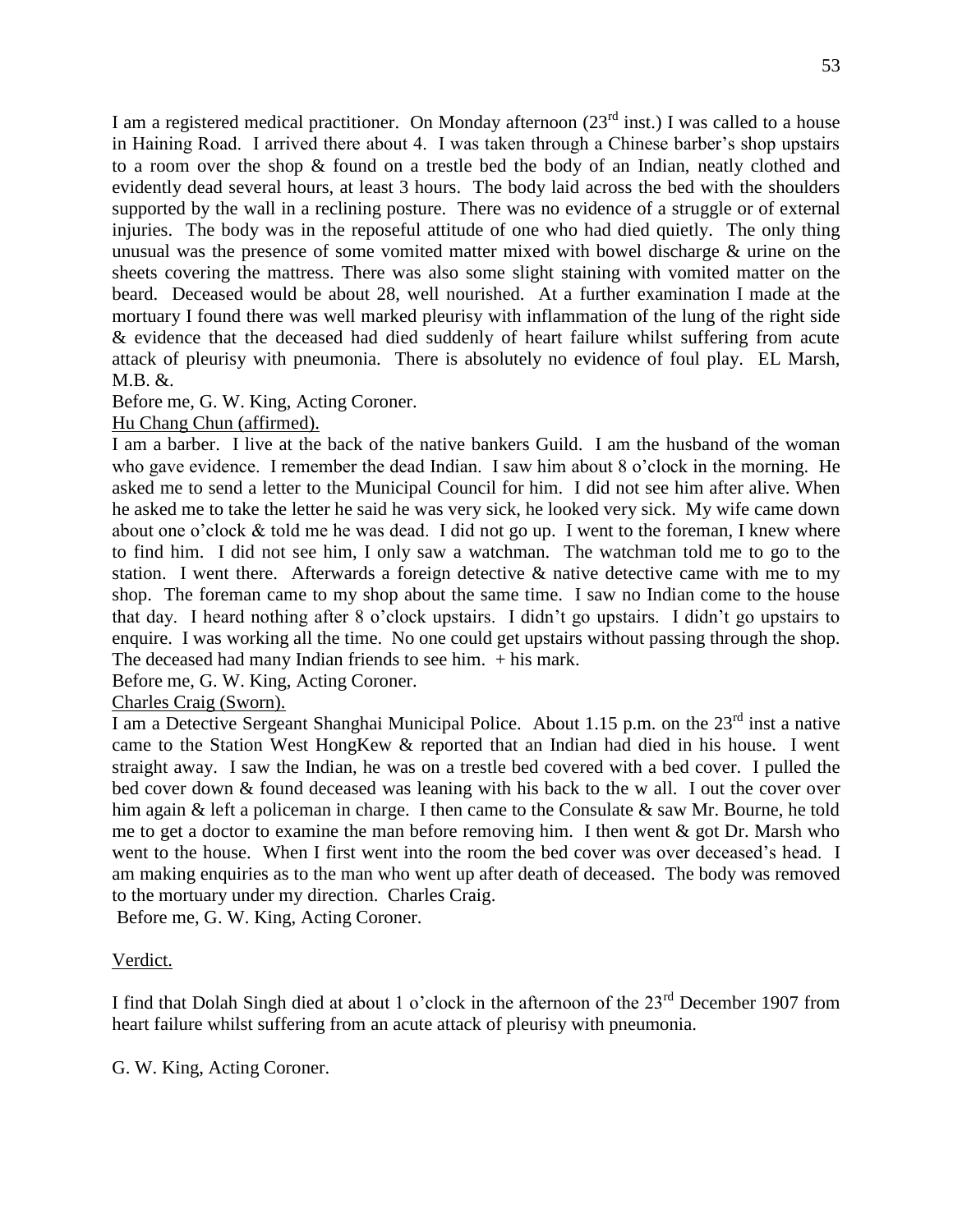[pages 315 – 327] [328 blank]

Monday January  $13<sup>th</sup> 1908$ .

Inquest held this day on the body of one H. Fadnaris, Fearon Road Mortuary, 2.15 p.m.

Donald Mennie (Sworn).

I am the Manager of Mesrs. Mactavish & Lehmann, I identify the body I have just seen in your presence as that of H. Fadmaris. He was a clerk in our employment, he had been with us 3 months. I last saw him alive on Saturday evening at 5 o'clock. He was then in ordinary health. During the past 3 months he has suffered from asthma, he has been away from duty, but never more than a couple of days. He was not on duty on Sunday. I first heard of his death this morning. I noticed it in the paper. In the paper he was described as of A. S. Watern & Co. He was with them before he came to us. Donald Mennie.

Before me, G. W. King, Acting Coroner.

Sunday January  $14<sup>th</sup> 1908$ .

Adjourned inquest on one H. Fadnaris.

Bernard Goldenberg (Sworn).

I live at No. 3 North Honan Road. I am the landlord of No. 3 Honan Road. I knew the deceased. He was living in my house, he had been living there nine or ten months. I last saw him alive on Saturday the  $11<sup>th</sup>$  inst. just while I was going out, this was about 12 or half past 12. He asked me where I was going, we spoke together for about 5 minutes. He seemed in ordinary health. For about the last 2 or 3 months he has been ill. On Saturday he said he was not very good. I next heard of him when I was in the cinematograph on Chefoo Rd. They came & told me he was dead, this was about 4 o'clock. This was on the Sunday. I went home, upstairs to his room. I saw him there. I went at once to inform Dr. Krieg who had been his medical attendant. Dr. Krieg not being at home I ultimately went to Dr. Greingros, he came down & saw the deceased & found he was dead. I then went over & informed the West Hongkew Station. I also telephoned for the undertaker. I went to the doctor, Dr. Greingros. He couldn't give me a certificate. In the meanwhile the police had come & taken charge. I also told Mr. Franjee who was deceased's friend. B Goldenberg.

Before me, G. W. King, Acting Coroner.

Nathan Barouche (Sworn).

I live at No. 3 North Honan Rd. I have known the deceased for 8 months. I last saw him alive on Saturday night at 20 minutes past eleven. I saw him in the verandah. I live in the attic. I was going upstairs, he came to the door of a room and spoke to me, we only spoke together for about 2 minutes. His room is on the first floor. I never saw him again alive. He seemed just the same as I have always known him. I heard nothing of him that night. He had refused to go to the cinematograph because he was tired. N. Barouche.

Before me. G. W. King, Acting Coroner.

Lo Hong Fo (Interpreter) sworn.

Lok Tsung Wong (affirmed).

I am a boy at No. 3 North Honan Road. I remember someone dying there, this was a Sunday. I knew the deceased. I knew him for 7 months. He came in at 8 o'clock on Saturday evening, he had a bath, he had his dinner upstairs. I came down. He rang the bell, he told me he did not want his tea in the morning, he said he did not want his tiffin taken up, he wanted to rest. The next morning I did not take his tea up, after tiffin I went up at half past one. I went into the room, I saw he was still asleep, he was breathing heavily. He was covered except his heard. I came down. At quarter past four I went up again and called him, he didn't answer. I went &